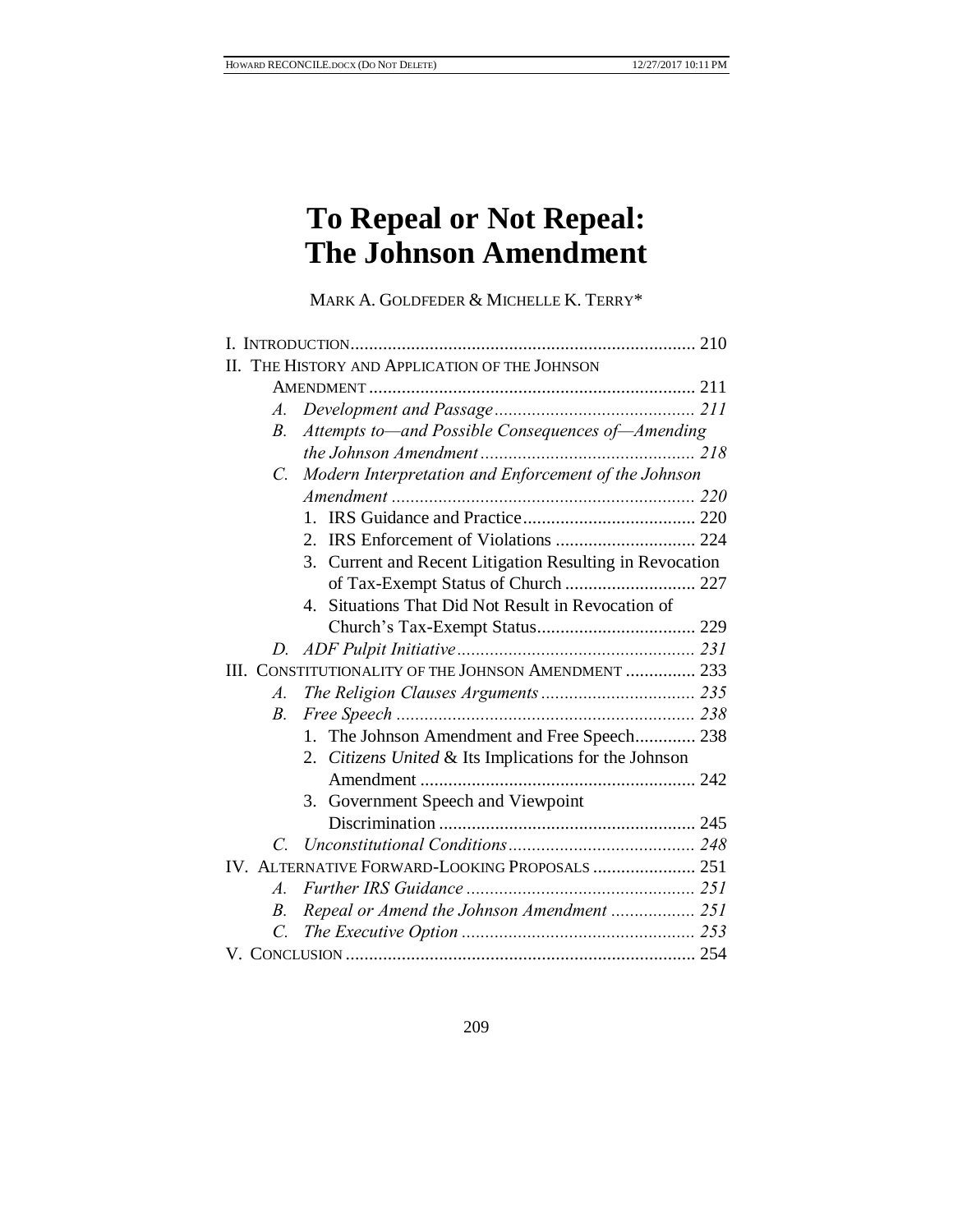#### I. INTRODUCTION

*"An unconditional right to say what one pleases about public affairs is what I consider to be the minimum guarantee of the First Amendment."*<sup>1</sup>

In a recent address to the National Prayer Breakfast, President Donald J. Trump reiterated his promise to get rid of the Johnson Amendment and "allow our representatives of faith to speak freely and without fear of retribution."<sup>2</sup> The Johnson Amendment is a piece of 1954 legislation that regulates what tax-exempt organizations—including churches and religious institutions—can say and do when it comes to politics. The Johnson Amendment states:

Corporations, and any community chest, fund, or foundation, organized and operated exclusively for religious, charitable, scientific, testing for public safety, literary, or educational purposes, or to foster national or international amateur sports competition (but only if no part of its activities involve the provision of athletic facilities or equipment), or for the prevention of cruelty to children or animals, no part of the net earnings of which inures to the benefit of any private shareholder or individual, no substantial part of the activities of which is carrying on propaganda, or otherwise attempting, to influence legislation . . . and which does not participate in, or intervene in (including the publishing or distributing of statements), any political campaign on

<sup>\*</sup> Dr. Mark Goldfeder is Senior Lecturer at Emory University School of Law and Spruill Family Senior Fellow at the Center for the Study of Law and Religion. Michelle K. Terry serves as Senior Litigation Counsel for the American Center for Law and Justice, with a focus in religious liberty and free speech cases.

<sup>1.</sup> New York Times Co. v. Sullivan, 376 U.S. 254, 297 (1964) (Black, J., concurring).

<sup>2.</sup> President Donald J. Trump, Remarks at the National Prayer Breakfast (Feb. 2, 2017), https://www.whitehouse.gov/the-press-office/2017/02/02/remarkspresident-trump-national-prayer-breakfast.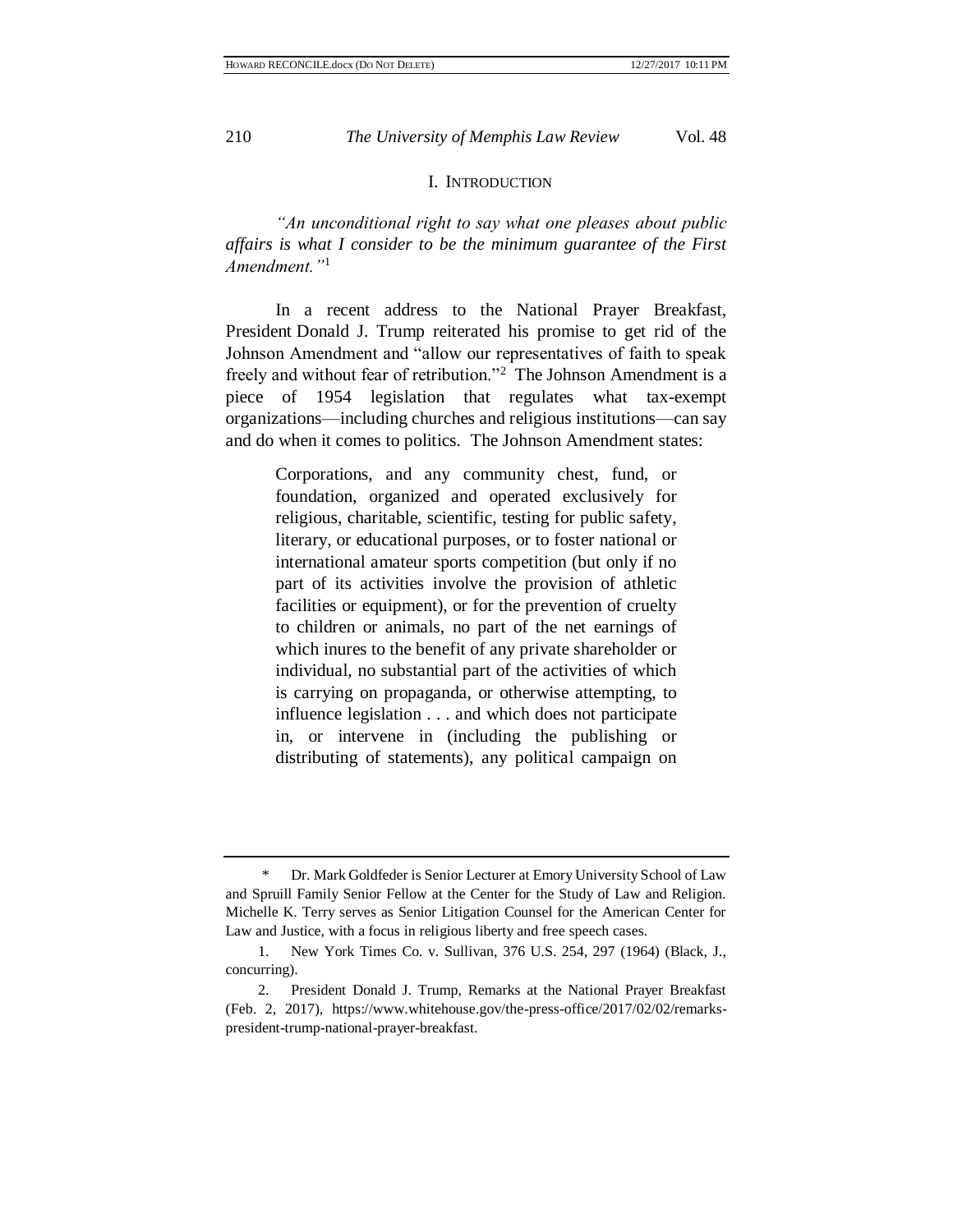behalf of (or in opposition to) any candidate for public office.<sup>3</sup>

For decades, there has been fierce debate about the constitutionality and general legality of the Johnson Amendment. Critics say that it limits the free speech and free exercise rights of religious leaders in violation of the First Amendment, $4$  while supporters of the status quo believe that the Johnson Amendment is an important part of the separation of church and state, without which churches, charities, and their respective memberships would be left dangerously open to partisan manipulation.<sup>5</sup>

In four parts, this Article will take a non-partisan, in-depth look at the issue. Part II will provide a short history of the Johnson Amendment's passage and its subsequent interpretation. Part III will explore the arguments regarding its constitutionality. Part IV will examine some of the current reform and repeal actions being taken. Finally, we offer some practical recommendations for the future.

## II. THE HISTORY AND APPLICATION OF THE JOHNSON AMENDMENT

#### <span id="page-2-0"></span>*A. Development and Passage*

Historically speaking, until the 1960s, our nation had a longstanding practice of church involvement in the political activity of

<sup>3.</sup> I.R.C. § 501(c)(3) (2012).

<sup>4.</sup> *See, e.g.*, Michelle Terry, *How the Johnson Amendment Threatens Churches' Freedoms*, ACLJ, https://aclj.org/free-speech/how-the-johnsonamendment-threatens-churches-freedoms (last visited Oct. 28, 2017) (quoting Dr. Jay Sekulow, Chief Counsel, ACLJ) ("[T]he 1954 Johnson Amendment [is] a '[62]-yearold federal tax law that prevents religious leaders from truly exercising their constitutionally-protected free speech rights when they act in their official capacity as a pastor or head of a religious, tax-exempt organization.'").

<sup>5.</sup> *See, e.g.*, David Wolpe, *A Rabbi Defends the Johnson Amendment*, ATLANTIC (Feb. 19, 2017), https://www.theatlantic.com/politics/archive/2017/02/arabbi-defends-the-johnson-amendment/516981/ ("Believe me, once endorsements are permitted, they will become expected. . . . You may as well affix an elephant or a donkey instead of a cross on your church, because that is how it will be seen—a Republican church or a Democratic one.").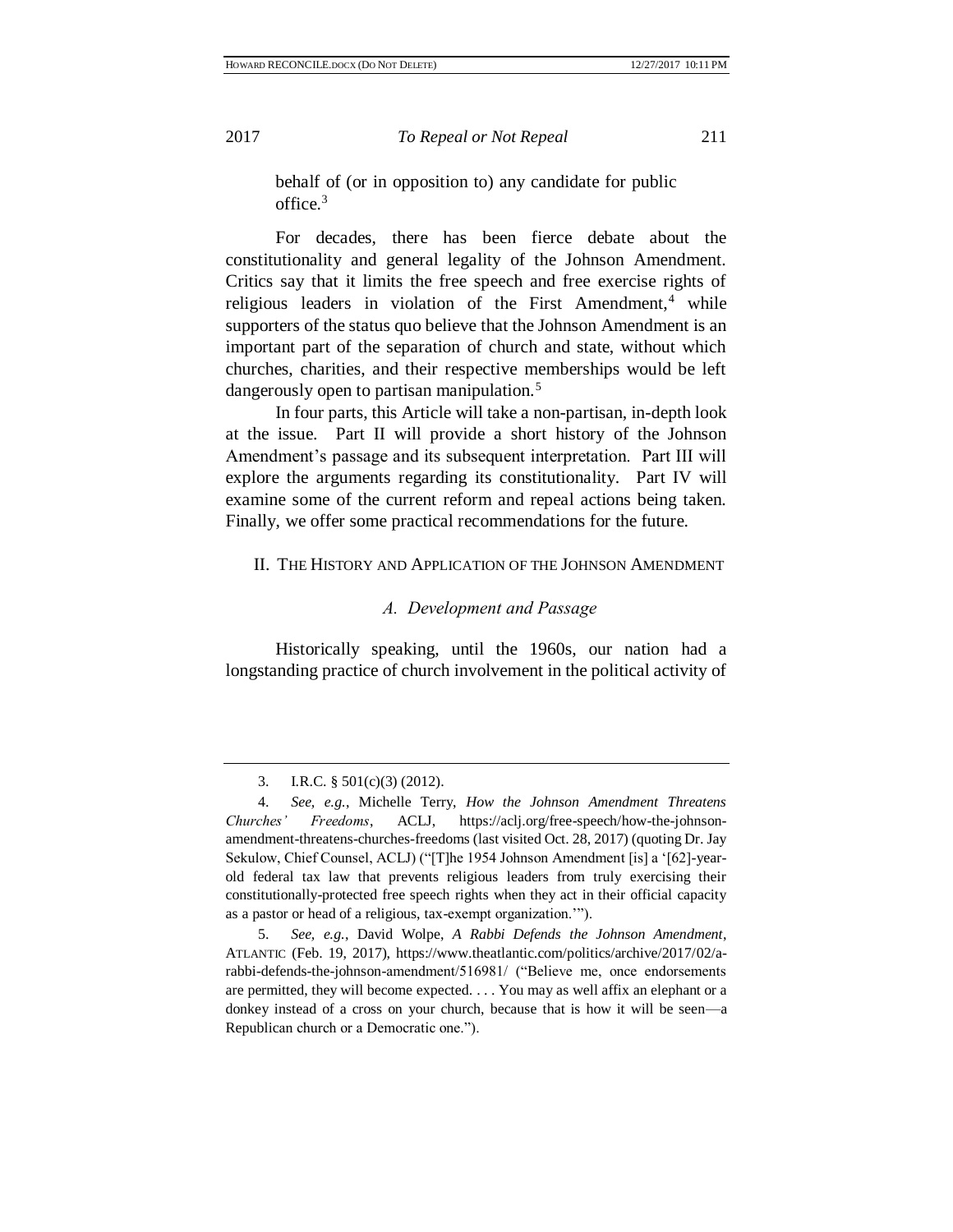<span id="page-3-0"></span>the day.<sup>6</sup> Proponents of the Johnson Amendment who try to make arguments from tradition (that is, that the Johnson Amendment has been here for a while, and therefore it must be fine) must first acknowledge that it was once commonplace for pastors to preach about political issues and candidates:

<span id="page-3-1"></span>Historically, churches had frequently and fervently spoken for and against candidates for government office. Such sermons date from the founding of America, including sermons against Thomas Jefferson for being a deist; sermons opposing William Howard Taft as a Unitarian; and sermons opposing Al Smith in the 1928 presidential election. Churches have also been at the forefront of most of the significant societal and governmental changes in our history including ending segregation and child labor and advancing civil rights.<sup>7</sup>

In 1862, President Abraham Lincoln and Congress created the position of commissioner of Internal Revenue, whose job was to collect an income tax that would be used to pay for the war.<sup>8</sup> Congress repealed the income tax a decade later, then revived it in 1894, and the Court ruled in 1895 that the income tax was unconstitutional.<sup>9</sup> It was only after Wyoming ratified the 16th Amendment in 1913 that the necessary three-quarter majority of states was met, giving Congress the constitutional authority to enact an income tax.<sup>10</sup> It was in that year

<sup>6.</sup> *See generally* JOHN WITTE, JR. & JOEL A. NICHOLS, RELIGION AND THE AMERICAN CONSTITUTIONAL EXPERIMENT 306–38 (3d ed. 2011) (collecting and summarizing religious liberty cases from 1815 to 2010).

<sup>7.</sup> ALL. DEF. FUND, THE PULPIT INITIATIVE: EXECUTIVE SUMMARY 1 (2009) [hereinafter PULPIT INITIATIVE EXEC. SUMM.], http://adfwebadmin.com/userfiles/file/Pulpit\_Initiative\_executive\_summary\_candid ates%203\_11\_10.pdf; *accord* DAVID L. CHAPPELL, A STONE OF HOPE: PROPHETIC RELIGION AND THE DEATH OF JIM CROW 128 (2004); WALTER I. TRATTNER, CRUSADE FOR THE CHILDREN: A HISTORY OF THE NATIONAL CHILD LABOR COMMITTEE AND CHILD LABOR REFORM IN AMERICA 196 (1970). *Cf. also* WITTE & NICHOLS, *supra* note [6,](#page-3-0) at 21–37 (explaining the extent to which various sects and officials within them wrote and spoke on religious liberty, a political issue in and of itself).

<sup>8.</sup> *Brief History of IRS*, INTERNAL REVENUE SERV., https://www.irs.gov/uac/brief-history-of-irs (last updated Aug. 6, 2017).

<sup>9</sup>*. Id.*

<sup>10</sup>*. Id.*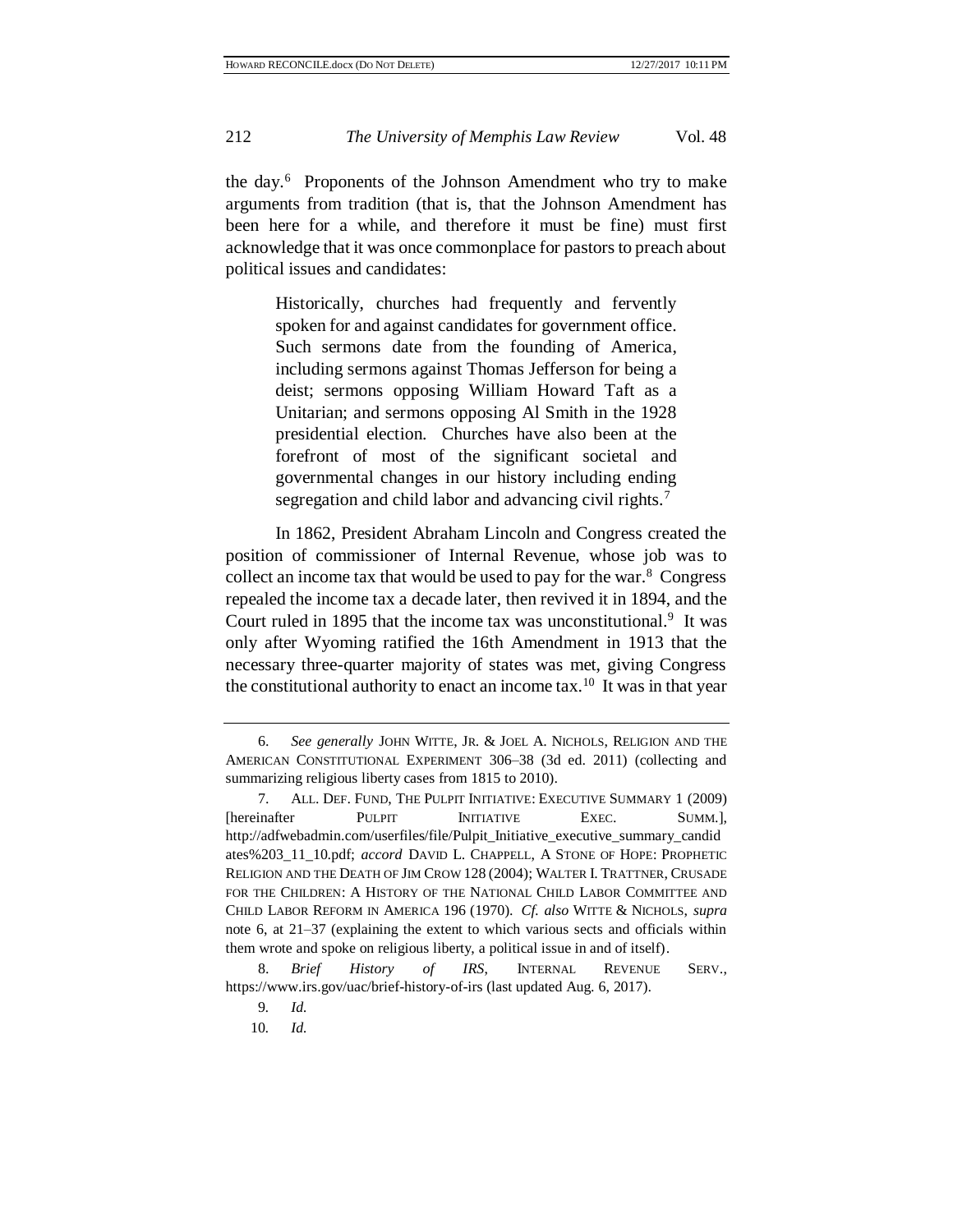that taxpayers first saw the now-infamous Form 1040, levying a tax of 1% on incomes greater than \$3,000 and a 6% surtax on incomes greater than \$500,000.<sup>11</sup> Since then, the Internal Revenue Service ("IRS") has been responsible for collecting and managing the United States' income tax system.<sup>12</sup>

The idea of limits on tax exemptions for churches and accompanying restrictions on lobbying activity actually predate Lyndon Johnson's Amendment. Churches first received their taxexempt statuses under the Revenue Act of 1913, and then, in 1934, Congress narrowed the exemption to exclude churches and all nonprofit organizations that participated in lobbying activities.<sup>13</sup> It was only in 1954 that then-Senator Lyndon Johnson included the provision that related to elections,  $^{14}$  which was more pragmatic than ideological.

<span id="page-4-0"></span>Johnson served as a United States senator from Texas before he became this nation's 36th president.<sup>15</sup> He was the Minority Leader in the Senate in 1953, and when the power shifted from one party to the other in 1954, he became the Democratic Majority Leader.<sup>16</sup> It was on July 2, 1954, that he proposed the addition to the tax provision which now bears his name.<sup>17</sup> The exact portion that Senator Johnson proposed to be added at that time, following the existing tax exemption for charitable organizations, allowed tax exemptions to those organizations which do not "influence legislation, and which do[] not participate in, or intervene in (including the publishing or distributing of statements), any political campaign on behalf of any candidate for public office."<sup>18</sup> Congress added the words "in opposition to" after the

17. 100 CONG. REC. 9604 (daily ed. July 2, 1954) (statement of Sen. Johnson).

<sup>11</sup>*. Id.*

<sup>12.</sup> *Id.*

<sup>13.</sup> Roger Colinvaux, *The Political Speech of Charities in the Face of* Citizens United*: A Defense Prohibition*, 62 CASE W. RES. L. REV. 685, 692–93 (2012).

<sup>14.</sup> J.R. Labbe, Opinion, *The First Church of Electioneering?*, FORT WORTH STAR-TELEGRAM, Feb. 27, 2008, at D1.

<sup>15</sup>*.* FRANK FREIDEL & HUGH SIDEY, THE PRESIDENTS OF THE UNITED STATES OF AMERICA (2006), *reprinted in Lyndon B. Johnson*, THE WHITE HOUSE, https://www.whitehouse.gov/1600/presidents/lyndonbjohnson (last visited Oct. 28, 2017).

<sup>16</sup>*. Id.*

<sup>18</sup>*. Id.*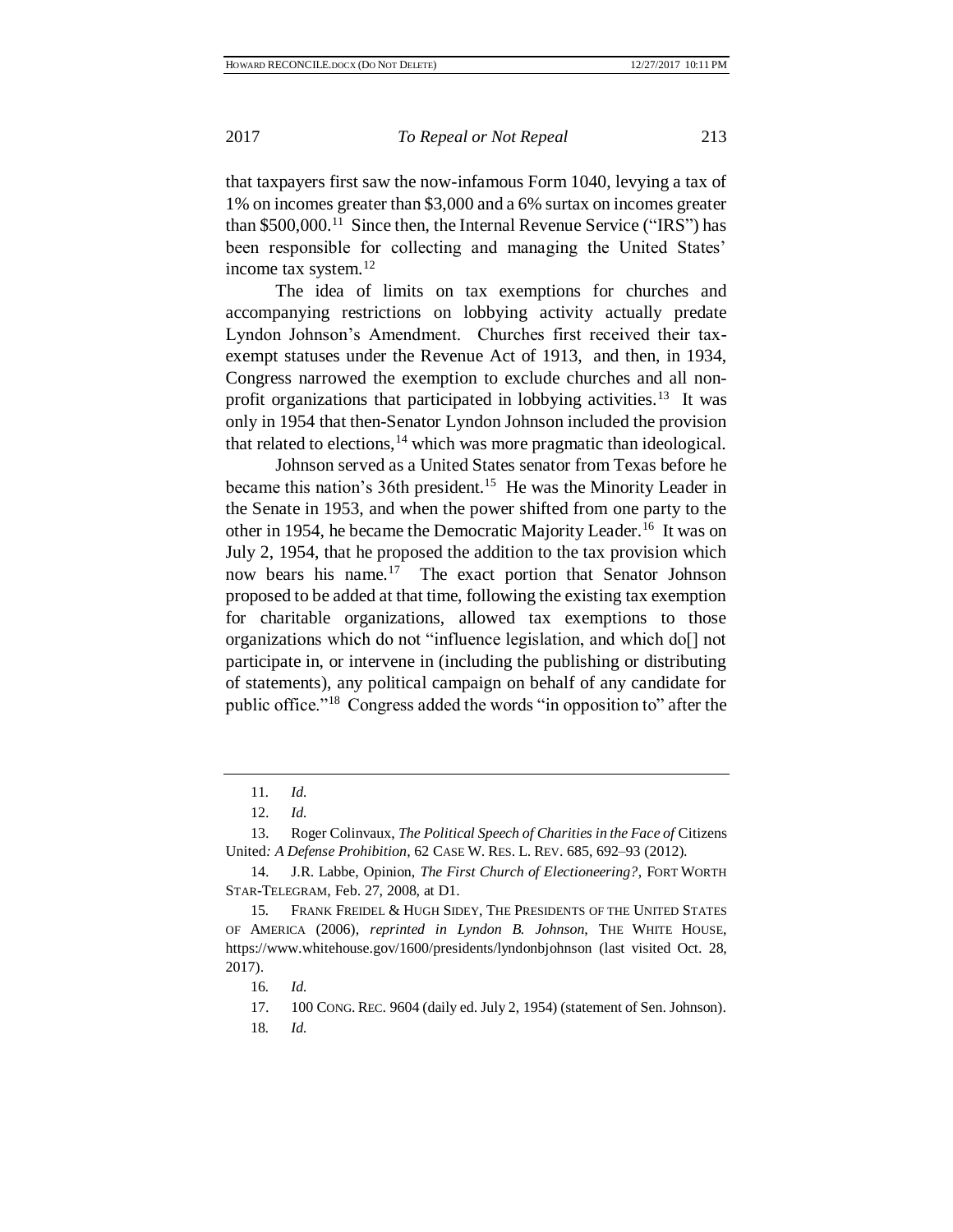words "on behalf of" in 1987, thus broadening the scope of the prohibition on political activity. 19

When Senator Johnson introduced the amendment, he categorized its changes to the current wording by saying, "[T]his amendment seeks to extend the provisions of section 501 of the House bill, denying tax-exempt status to not only those people who influence legislation but also to those who intervene in any political campaign on behalf of any candidate for any public office."<sup>20</sup> Johnson stated that he had met with other high-ranking members of the Senate prior to the introduction of this amendment, and that he "under[stood] that the amendment [was] acceptable to them. [He] hope[d] the chairman [would] take it to conference, and that it [would] be included in the final bill which Congress passe[d]."<sup>21</sup> The final note in the Congressional Record concerning the Johnson Amendment states, "The amendment was agreed to."<sup>22</sup>

The story behind the story is that Johnson was facing re-election that year, and money from tax-exempt organizations funded by out-ofstate donors meant he would be facing strong opposition during the primary.<sup>23</sup> At the time the Johnson Amendment was introduced, Senator Johnson had recently faced political difficulties in his home state from certain organizations.<sup>24</sup> A study by a Purdue sociologist in the late-1990s found that "[t]he IRS rule that strips tax exemption from churches engaged in electioneering was born of Lyndon Johnson's Texas politics, not the U.S. Constitution."<sup>25</sup>

<span id="page-5-0"></span>The organizations that Senator Johnson wanted to silence were the Facts Forum and the Committee for Constitutional Government ("CCG").<sup>26</sup> These groups were considered "the two major 'anti-

26*. Id.*

<sup>19.</sup> Ass'n of the Bar of New York v. Comm'r, 858 F.2d 876, 879 (1988).

<sup>20.</sup> 100 CONG. REC. 9604 (daily ed. July 2, 1954) (statement of Sen. Johnson).

<sup>21</sup>*. Id.*

<sup>22</sup>*. Id.*

<sup>23.</sup> GAG ORDER 58 (Gary Cass ed., 2005) (citing BRUCE R. HOPKINS, THE LAW OF TAX-EXEMPT ORGANIZATIONS 327 (6th ed. 1992)).

<sup>24.</sup> Jay Sekulow, *Should Religious Leaders Be Able to Endorse Political Candidates?*, ACLJ, https://aclj.org/us-constitution/should-religious-leaders-beable-to-endorse-political-candidates- (last visited Oct. 28, 2017).

<sup>25.</sup> Larry Witham, *Texas Politics Blamed for '54 IRS Rule – LBJ Wanted to Keep Senate Seat*, WASH. TIMES, Aug. 27, 1998, at A4.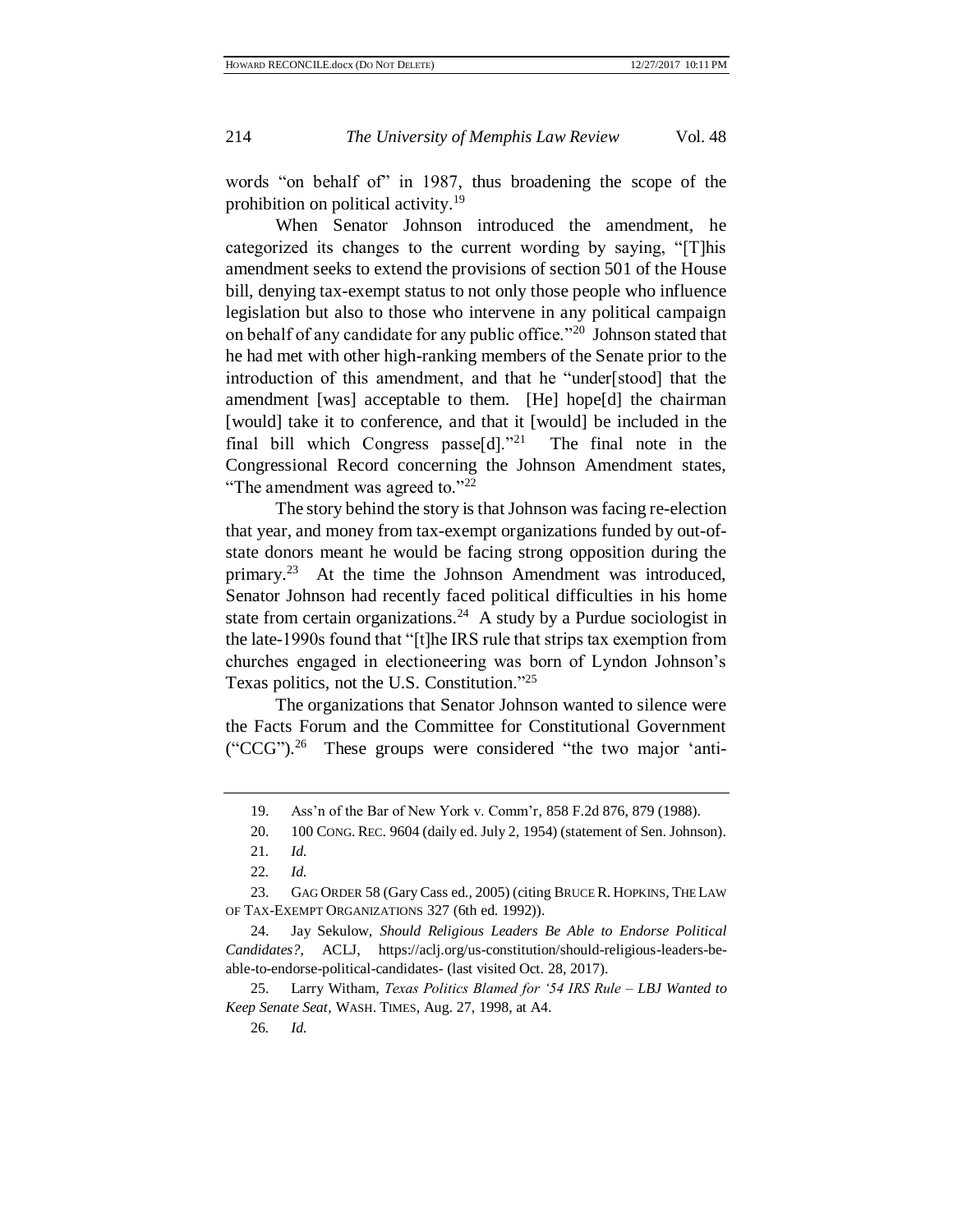<span id="page-6-1"></span><span id="page-6-0"></span>communist' organizations" attempting to thwart Senator Johnson's bid for reelection.<sup>27</sup> During this time of McCarthyism and Texas politics, there was no real general election, making the Democratic primary election itself the de facto general election. $28$  His opponent was the relatively unknown thirty-something World War II veteran Dudley Dougherty, who was spun as a vehement anti-communist, but who later told Johnson in a hand-written letter after the election that he "had a rather unhappy role to play, that of ultraconservative."<sup>29</sup> The bulk of the money that was being used against Johnson and others was coming from outside the state via  $501(c)(3)$  organizations—namely the Facts Forum and CCG—which were both receiving tax benefits for themselves *and* those who were making donations to the organizations.<sup>30</sup> Texas Senator Mike Moroney once described the Facts Forum as "the largest and most ambitious propaganda machine ever set up in this country."<sup>31</sup> What is important is that the Johnson Amendment was "prompted by Johnson's desire to challenge McCarthyism, protect the liberal wing of the Democratic Party in Texas, and win re-election."<sup>32</sup> But whatever his motive,

<span id="page-6-2"></span>[f]our months prior to elections, without a hearing or debate, LBJ forced an amendment on the Senate floor to prohibit all non-profit groups from engaging in political campaigning or electioneering. LBJ received only sparse opposition in 1954, as many of his peers were eager to extinguish "McCarthyism" and the "Red hunt" once and for all.<sup>33</sup>

<sup>27.</sup> Aaron Tyler, *Preserving the Moral Compass: House of Worship Speech Protection Act Is Defeated*, 45 J. CHURCH & ST. 717, 720 (Oct. 1, 2003).

<sup>28.</sup> *Id.*; Patrick L. O'Daniel, *More Honored in the Breach: A Historical Perspective of the Permeable IRS Prohibition on Campaigning by Churches*, 42 B.C. L. REV. 733, 742 (2001).

<sup>29</sup>*.* O'Daniel, *supra* note [28,](#page-6-0) at 742–43.

<sup>30</sup>*. Id.* at 743–44.

<sup>31.</sup> James D. Davidson, *Why Churches Cannot Endorse or Oppose Political Candidates*, 40 REV. RELIGIOUS RES. 16, 28 (1998) (quoting THE REPORTER, Nov. 29, 1956).

<sup>32.</sup> Witham, *supra* note [25.](#page-5-0)

<sup>33.</sup> Tyler, *supra* note [27,](#page-6-1) at 721.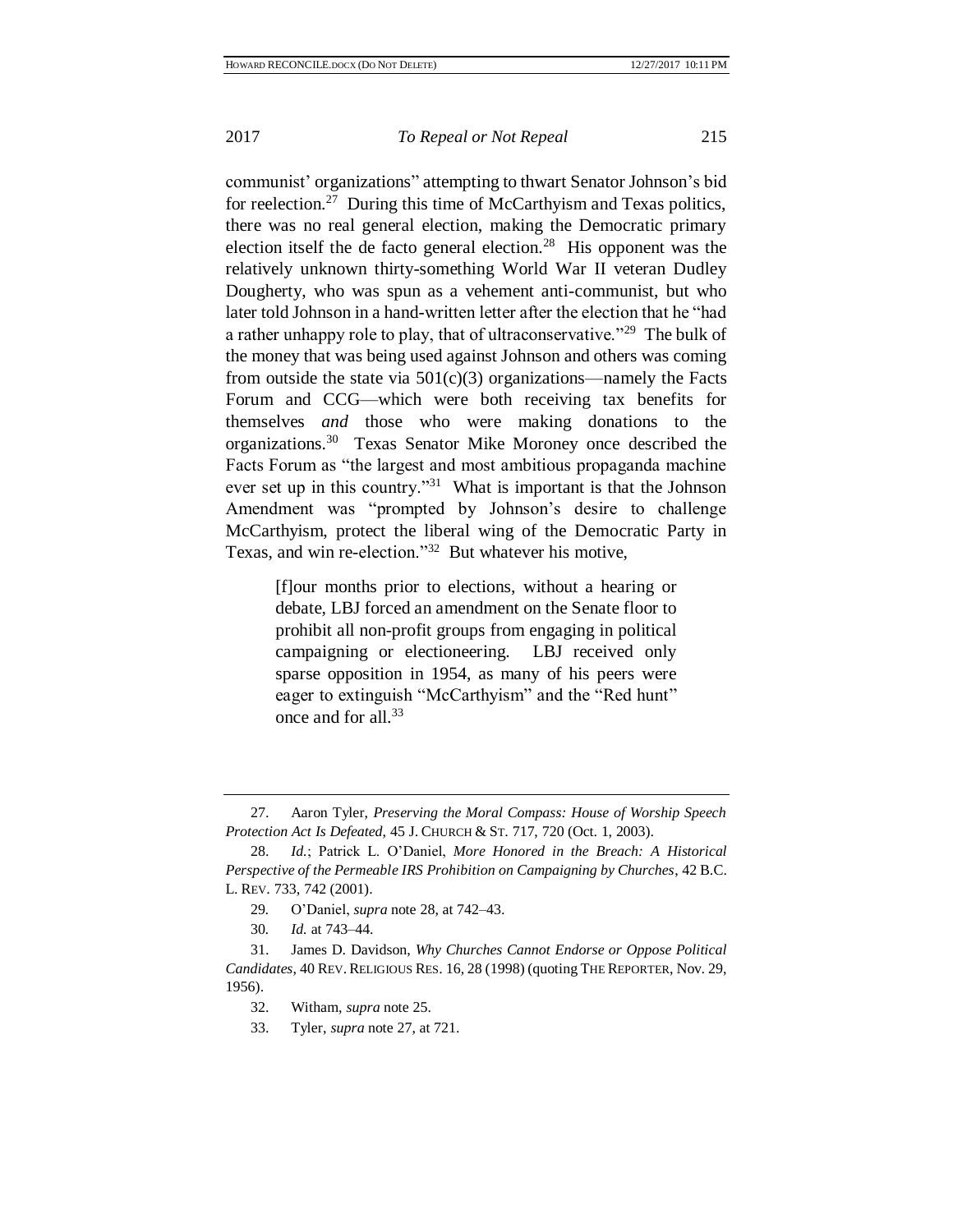Senator Johnson's motivation for passing the Johnson Amendment seems clear, yet no one seems to precisely know why Congress decided to enact it. It was adopted without debate, committee discussions, or consideration of its effects on churches. 34

Still, whether his intention was to restrict churches or simply to silence those non-profits who opposed him in that election year, the consequences of this restriction have been far-reaching in both the religious and political arenas. It is worth noting that this is the case even though the change was more symbolic than substantive: at the time of passage of the Johnson Amendment, those organizations the IRS defined as "charitable" arguably already excluded political organizations that would otherwise fall under a different classification.<sup>35</sup> Furthermore, a Republican Congress enacted the thenuncontroversial Johnson Amendment, and a Republican, President Dwight Eisenhower, signed it into law.<sup>36</sup> The ironic fallout for Senator Johnson was that the IRS even questioned the exemption status of religious institutions that favored him over others. During his 1964 run for the presidency, the religious publications of *Christian Century* and *Christianity & Crisis* temporarily lost their tax-exempt statuses after they endorsed then-Senator Johnson.<sup>37</sup>

There are two additional points on this subject that are worth discussing. First, prior to 1954, churches were reluctant to endorse or oppose candidates for fear that, "if they went out on political limbs, their actions would reveal political divisions in all except the most homogeneous churches."<sup>38</sup> Intra-church disputes have long been an issue within the United States, leading to protracted litigation that leaves all parties worse for the wear.<sup>39</sup> One standout exception to this

<sup>34</sup>*. Pastors to Protest IRS Rules on Political Advocacy*, PEW RES. CTR. (Sept. 19, 2008), http://www.pewforum.org/2008/09/19/pastors-to-protest-irs-rules-onpolitical-advocacy/.

<sup>35</sup>*. See* Colinvaux, *supra* note [13,](#page-4-0) at 702–04 (discussing the distinction between charitable and political organizations as a guiding principle for the Johnson Amendment).

<sup>36.</sup> Jeremy W. Peters, *The Johnson Amendment, Which Trump Vows to "Destroy," Explained*, N.Y. TIMES (Feb. 2, 2017), https://www.nytimes.com/2017/02/02/us/politics/johnson-amendment-trump.html.

<sup>37.</sup> Davidson, *supra* note [31,](#page-6-2) at 29.

<sup>38</sup>*. Id.*

<sup>39</sup>*. See generally, e.g.*, Hosanna-Tabor Evangelical Lutheran Church & Sch. v. EEOC, 565 U.S. 171 (2012) (employment dispute between a teacher and the church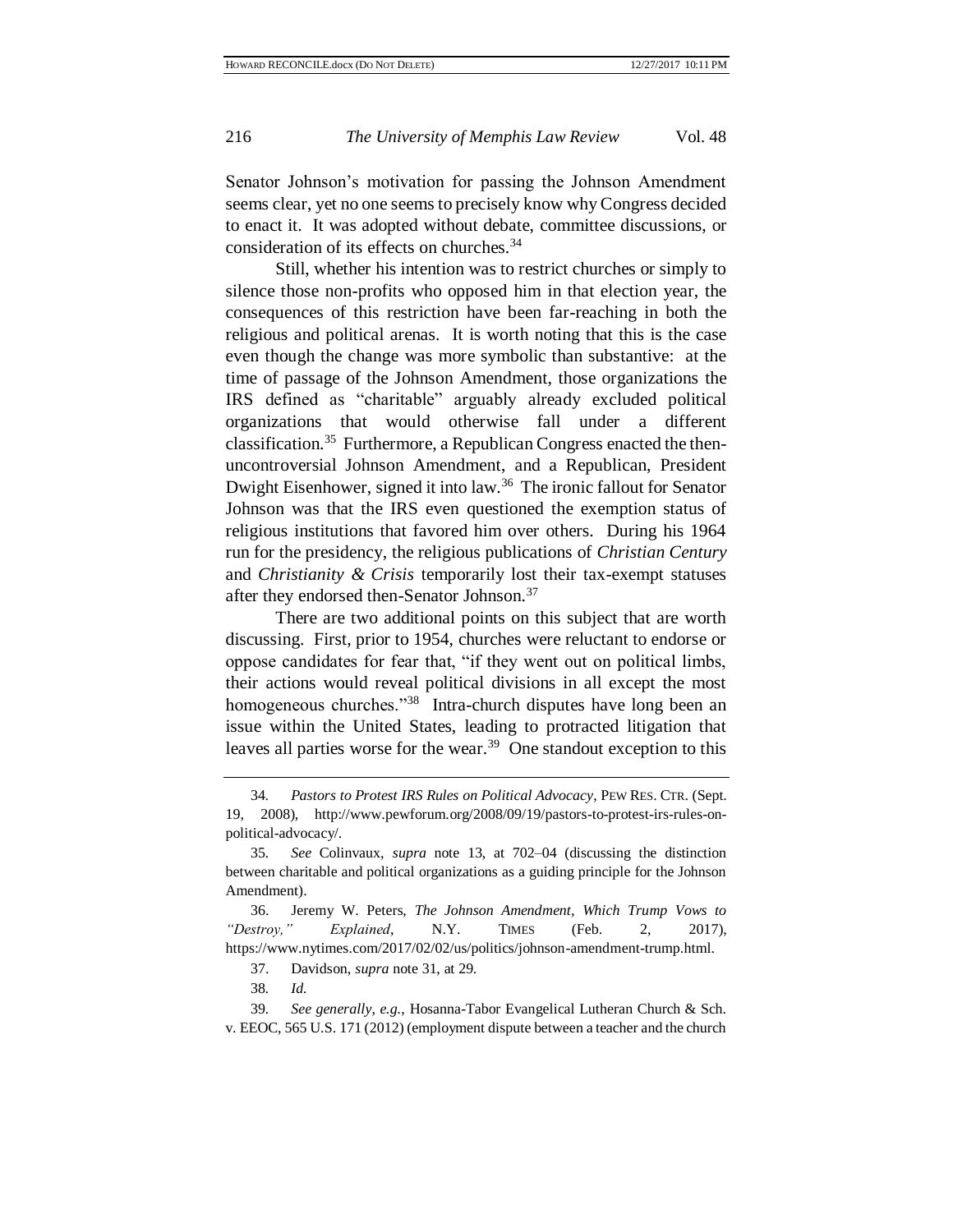rule was Alfred E. Smith, who rallied wide support from a Catholic base that ensured his reelection to the New York governorship and eventual run for President in 1928.<sup>40</sup> Still, even this led to a Protestant backlash against what was seen as a Catholic attempt to usurp a Protestant America.<sup>41</sup>

Second, even when the tax code says that they cannot be involved in politics, churches have traditionally found a way around the problem.<sup>42</sup> For example, John F. Kennedy's run for office was marked by opposition from Protestant clergy in the National Conference of Citizens for Religious Freedom, and even a sermon from Rev. W.A. Criswell of the First Baptist Church in Dallas, who railed against the idea of a "Roman Catholic in the White House."<sup>43</sup> The story goes that H.L. Hunt, the Texas oil tycoon that bankrolled the Facts Forum, had copies of the sermon transcript made and sent to more than a hundred thousand people.<sup>44</sup> In the end, Kennedy was credited with fixing this issue when he addressed Protestant leaders by stating, "I believe in an America where the separation of church and state is absolute—here no Catholic prelate would tell the President (should he be a Catholic) how to act, and no Protestant minister would tell his parishioners for whom to vote."<sup>45</sup>

After a period of quiet, during the late 1980s and early 1990s new legislation pushed the IRS to increase its policing of tax-exempt organizations. In 1987, Representative J.J. Pickle of Texas used his

45*. Id.*

that employed her); *see also* Jones v. Wolf, 443 U.S. 595 (1979) (dispute over church property following a denominational schism); Serbian Eastern Orthodox Diocese v. Milivojevich, 426 U.S. 696 (1976) (employment dispute between a bishop and his church); Presbyterian Church in United States v. Mary Elizabeth Blue Hull Mem'l Presbyterian Church, 393 U.S. 440 (1969) (dispute over title to church property ownership when the vestries of two local churches withdrew from the larger national church organization); Kreshik v. Saint Nicholas Cathedral of Russian Orthodox Church, 363 U.S. 190 (1960) (dispute over use and occupancy of a church building).

<sup>40.</sup> Robert A. Slayton, *When a Catholic Terrified the Heartland*, N.Y. TIMES: CAMPAIGN STOPS (Dec. 10, 2011, 4:42 PM), https://campaignstops.blogs.nytimes.com/2011/12/10/when-a-catholic-terrified-theheartland/.

<sup>41.</sup> Davidson, *supra* note [31,](#page-6-2) at 29.

<sup>42</sup>*. See id.*

<sup>43</sup>*. Id.*

<sup>44</sup>*. Id.*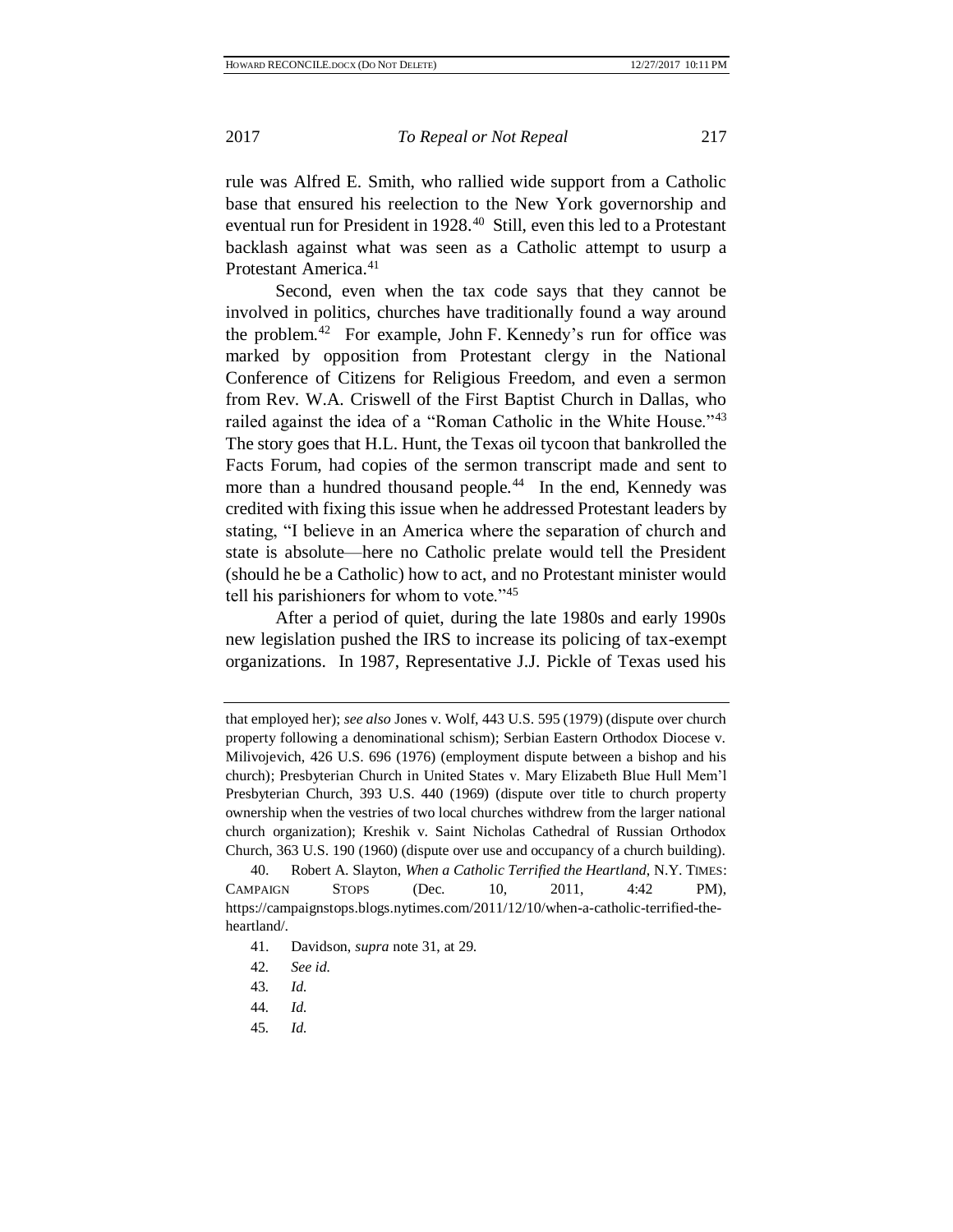position on the House Ways and Means Subcommittee on Oversight to investigate non-profit  $501(c)(3)$  organizations that might have used funds from the sale of Iran-Contra arms to push conservative congressional candidates and fund other lobbying efforts.<sup>46</sup> The result was the passage in 1987 of Internal Revenue Code Section 4912, which stipulates that any organization found to have engaged in substantial lobbying would face "a tax on the lobbying expenditures of such organization for such taxable year equal to 5 percent of the amount of such expenditures" and has remained in place since.<sup>47</sup>

## *B. Attempts to—and Possible Consequences of—Amending the Johnson Amendment*

Many members of Congress have attempted to pass bills that would allow churches and religious organizations to become more involved in the political process, including allowing pastoral endorsements from the pulpit, while maintaining the tax-exempt status of the church or religious organization; all of them have failed.

On June 28, 2001, Representative Walter Jones of North Carolina introduced H.R. 2357. The Houses of Worship Political Speech Protection Act was put forth with the purpose of "[a]mend[ing] the Internal Revenue Code to permit a churches and other houses of worship to engage in political campaigns," provided that doing so did not become a "substantial part of [its] activities."<sup>48</sup> The bill failed to pass with a vote of 178-239 on October 2, 2002.<sup>49</sup>

In 2005, Representative Jones tried again with the Houses of Worship Free Speech Restoration Act of 2005, but it also failed to pass. Its purpose was "[t]o amend the Internal Revenue Code of 1986 to protect the religious free exercise and free speech rights of churches

<sup>46.</sup> Simon Brown, *The Persistence of Pulpit Politicking: Will the IRS Finally Crack Down on Unlawful Church Electioneering?*, CHURCH & STATE (June 2016), https://www.au.org/church-state/june-2016-church-state/featured/the-persistence-ofpulpit-politicking.

<sup>47.</sup> I.R.C. § 4912(a) (2012).

<sup>48.</sup> Houses of Worship Political Speech Protection Act, H.R. 2357, 107th Cong. (2001).

<sup>49</sup>*. Final Vote Results for Roll Call 429*, OFFICE OF THE CLERK OF THE U.S. H. OF REPS. (Oct. 2, 2002, 10:47 AM), http://clerk.house.gov/evs/2002/roll429.xml.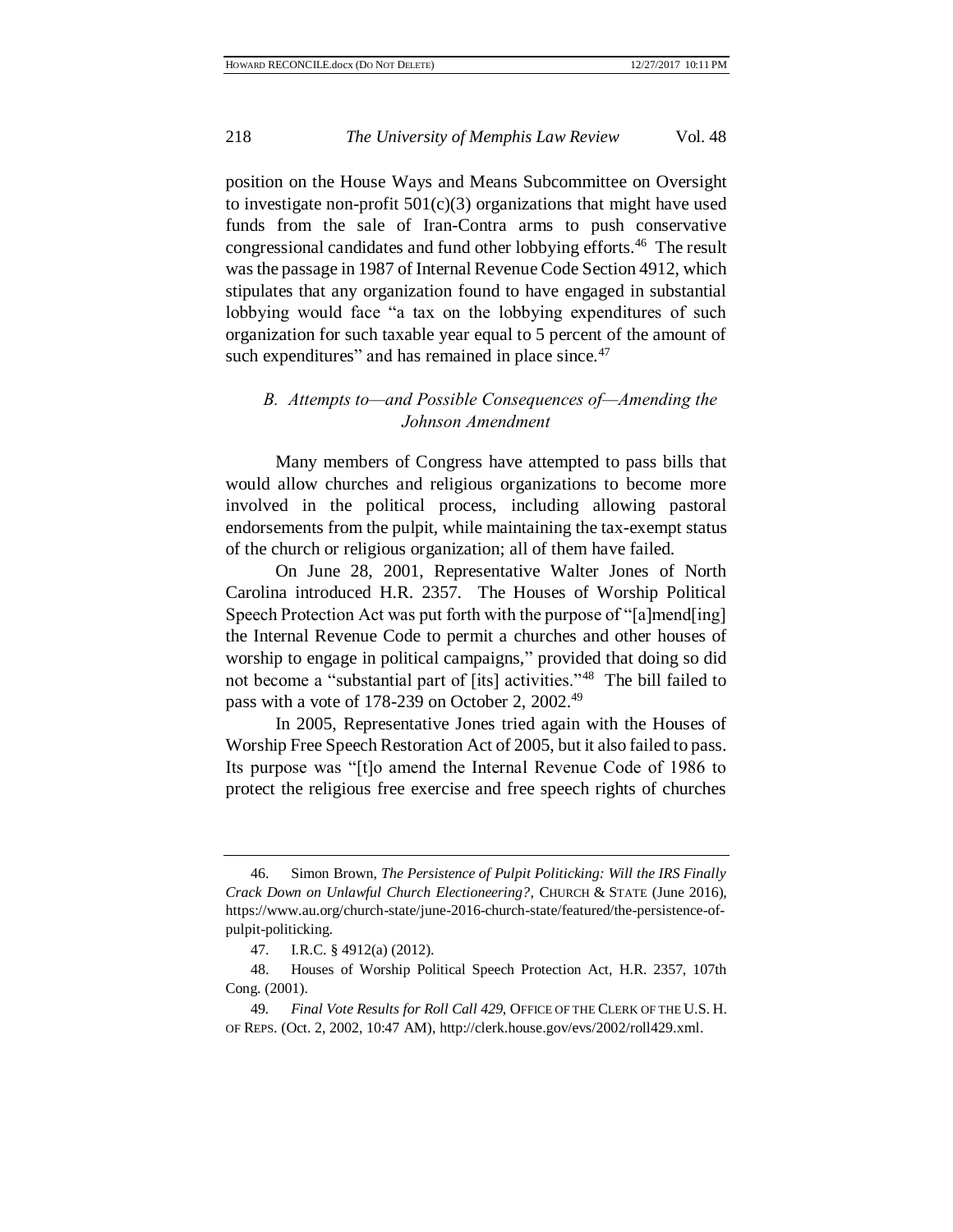and other houses of worship."<sup>50</sup> This bill was referred to the Ways and Means Committee, but it never passed, and two years after it was introduced, it officially failed.<sup>51</sup>

Rep. Jones introduced nother recent piece of legislation concerning this issue, H.R. 2275, on May 10, 2007, and it was referred to the Ways and Means Committee.<sup>52</sup> Similar to the previous failed bills, the purpose of 2275 was "[t]o restore the Free Speech and First Amendment rights of churches and exempt organizations by repealing the 1954 Johnson Amendment."<sup>53</sup> Despite eight co-sponsors joining, including Representatives Jesse Jackson, Jr., Ron Paul, and Duncan Hunter,<sup>54</sup> the bill did not make it out of committee.<sup>55</sup>

<span id="page-10-0"></span>Although attempts to amend the Johnson Amendment have failed,<sup>56</sup> such a move would not necessarily result in churches or religious organizations being turned into political machines. It would, however, make it easier for religious leaders to speak out clearly about the issues and candidates that shape the lives and affect the futures of millions of people of faith. Conversely, the fact that the Johnson

52. *H.R. 2275 – To Restore the Free Speech and First Amendment Rights of Churches and Exempt Organizations by Repealing the 1954 Johnson Amendment*, CONGRESS.GOV, https://www.congress.gov/bill/110th-congress/house-bill/2275/allactions?overview=closed#tabs (last visited Oct. 28, 2017).

53. H.R. 2275, 110th Cong. (2007).

54. *H.R. 2275 – To Restore the Free Speech and First Amendment Rights of Churches and Exempt Organizations by Repealing the 1954 Johnson Amendment*, CONGRESS.GOV, https://www.congress.gov/bill/110th-congress/housebill/2275/cosponsors (last visited Oct. 28, 2017).

56*. See* Stephanie Strom, *The Political Pulpit*, N.Y. TIMES (Sept. 30, 2011), http://www.nytimes.com/2011/10/01/business/flouting-the-law-pastors-will-takeon-politics.html ("This weekend, hundreds of pastors, including some of the nation's evangelical leaders, will climb into their pulpits to preach about American politics, flouting a decades-old law that prohibits tax-exempt churches and other charities from campaigning on election issues.").

<sup>50.</sup> Houses of Worship Free Speech Restoration Act of 2005, H.R. 235, 109th Cong. (2005).

<sup>51.</sup> *H.R. 235 – Houses of Worship Free Speech Restoration Act of 2005*, CONGRESS.GOV, https://www.congress.gov/bill/109th-congress/house-bill/235/allactions?overview=closed#tabs (last visited Oct. 28, 2017).

<sup>55.</sup> *H.R. 2275 – To Restore the Free Speech and First Amendment Rights of Churches and Exempt Organizations by Repealing the 1954 Johnson Amendment*, CONGRESS.GOV, https://www.congress.gov/bill/110th-congress/house-bill/2275/allactions?overview=closed#tabs (last visited Oct. 28, 2017).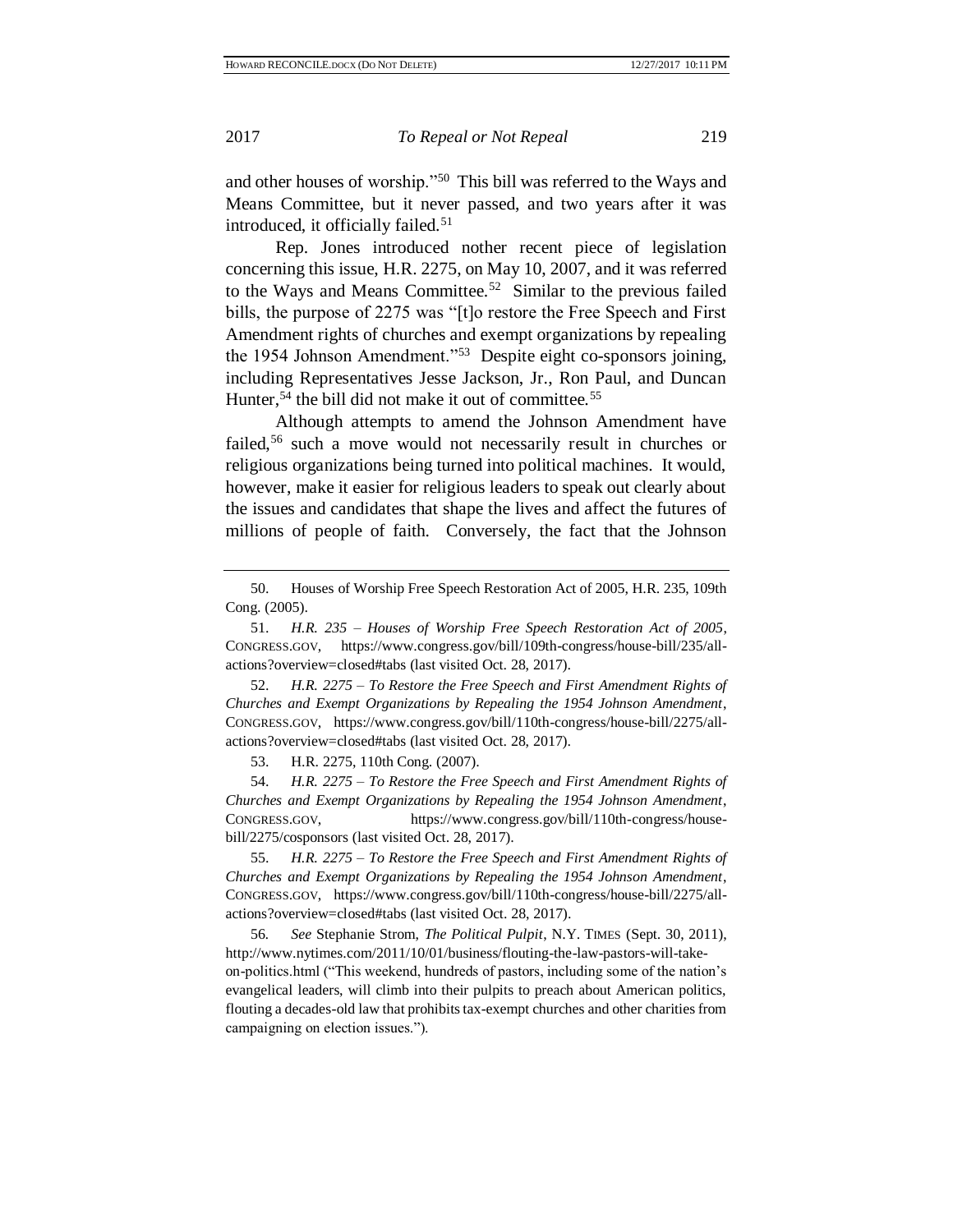Amendment is only observed in the breach means that, on a practical level, no one's speech is actually being chilled. Regardless, the fate of the Johnson Amendment has lingered at the forefront of political discourse on religious freedom, so the next section will delve into the modern interpretation and enforcement of the Act.

# *C. Modern Interpretation and Enforcement of the Johnson Amendment*

## <span id="page-11-0"></span>1. IRS Guidance and Practice

The modern wave of increased attention to regulating the political activity of  $501(c)(3)$  organizations began in 2004 with the creation of the Political Activities Compliance Initiative.<sup>57</sup> This Initiative consisted of the IRS sending letters and news releases to all interested parties the agency deemed to be at risk of violating the amendment.<sup>58</sup> For the 2008 election cycle, and in subsequent election cycles, the IRS merely reiterated their goals for preventing violations of the restrictions of §  $501(c)(3)$  of the Tax Code; a letter from Lois G. Lerner ("Ms. Lerner"), for example, then Director of the Exempt Organizations section of the IRS, stated that the IRS sought to educate and provide guidance to the public, relevant communities, and organizations while maintaining a meaningful enforcement presence on this topic.<sup>59</sup> Education and enforcement are thus the two arms of

<sup>57.</sup> *See generally* Letter from Lois G. Lerner, Dir., Exempt Orgs., Tax Exempt and Gov't Entities Div., Internal Revenue Serv., Dep't of the Treasury, to Marsha Ramirez, Dir., Examinations, Rob Choi, Dir., Rulings & Agreements, and Bobby Zarin, Dir., Customer Educ. & Outreach, Tax Exempt and Gov't Entities Div., Internal Revenue Serv., Dep't of the Treasury (Apr. 17, 2008), http://www.irs.gov/pub/irs-tege/2008\_paci\_program\_letter.pdf [hereinafter Letter from Lerner].

<sup>58.</sup> The IRS sent letters to national political party committees outlining the scope of Section  $501(c)(3)$  as it relates to political activity. The IRS also noted that the FEC's monthly newsletter contained guidance for candidates to help them avoid imperiling the tax-exempt status of charities. Press Release, IRS, IRS Continues Program on Political Campaign Activity by Charities; Stresses Education and Enforcement (Apr. 17, 2008), https://www.irs.gov/newsroom/irs-continues-programon-political-campaign-activity-by-charities-stresses-education-and-enforcement.

<sup>59.</sup> Letter from Lerner, *supra* not[e 57,](#page-11-0) at 1.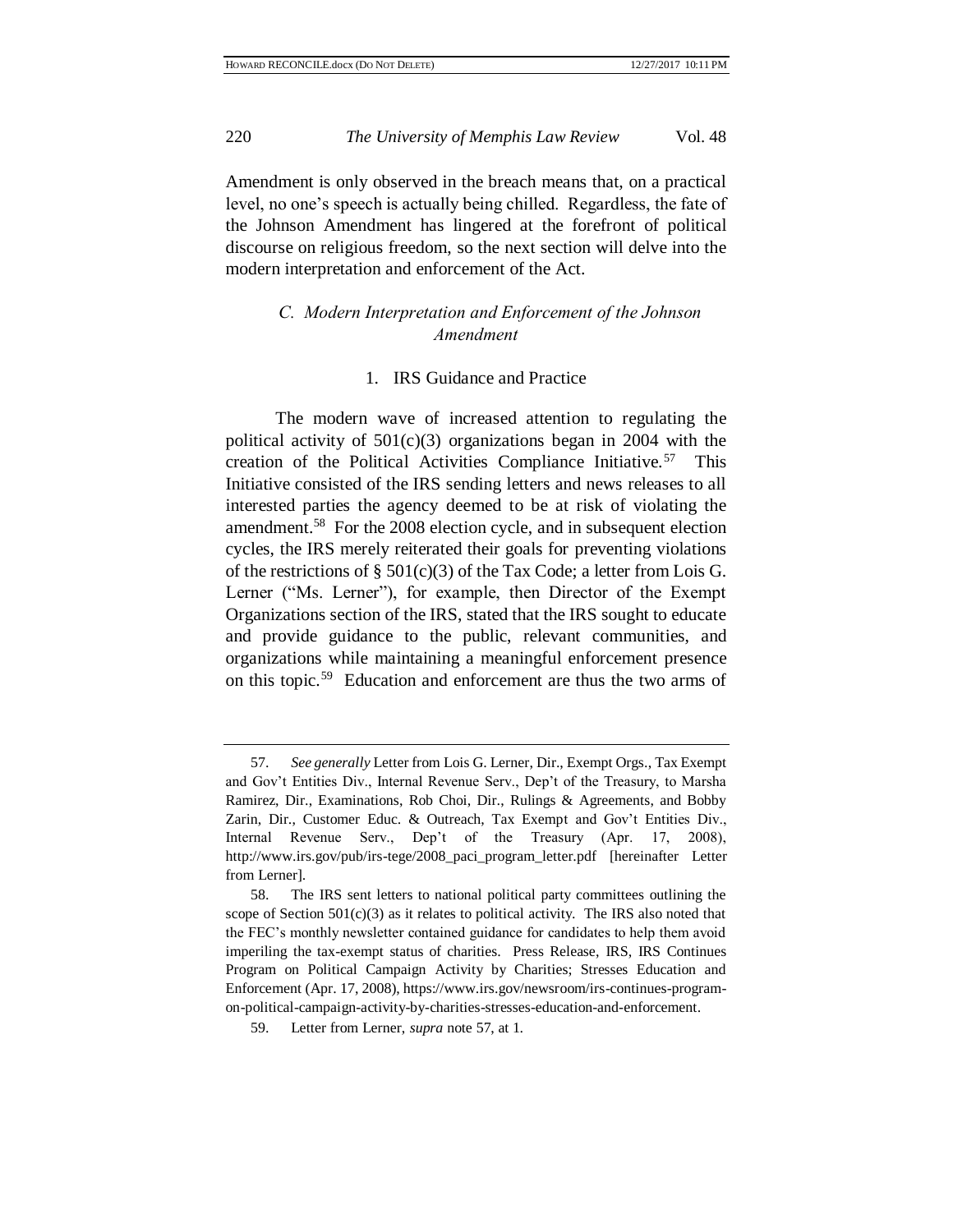the IRS's Exempt Organizations ("EO") division.<sup>60</sup> Ms. Lerner wrote, "As in the past, this committee of career civil servants with extensive EO tax law experience will continue to determine which cases to pursue, and the project coordinator will help ensure consistency."<sup>61</sup>

<span id="page-12-0"></span>The section of the IRS website pertaining to  $501(c)(3)$ s and the restrictions placed upon them concerning political involvement lists the requirements for classification as a tax-exempt organization.<sup>62</sup> A  $501(c)(3)$  organization cannot be an "action organization," meaning that "it may not attempt to influence legislation as a substantial part of its activities and it may not participate in any campaign activity for or against political candidates."<sup>63</sup>

<span id="page-12-1"></span>Another section entitled "The Restriction of Political Campaign Intervention by Section 501(c)(3) Tax-Exempt Organizations" provides a list of more specific activities that directly violate the regulation.<sup>64</sup> For instance, "[c]ontributions to political campaign funds or public statements of position (verbal or written) made on behalf of the organization in favor of or in opposition to any candidate for public office clearly violate the prohibition against political campaign activity."<sup>65</sup> In addition, any educational activity which has "evidence of bias" constituting "favor of one candidate over another" or opposition to any candidate would be "prohibited participation or intervention."<sup>66</sup> The site further explains that, even if the bias is not overt, but only "ha[s] the effect of favoring a candidate or group of candidates," the IRS will still find an organization in violation of the provision.<sup>67</sup>

67*. Exemption Requirements*, *supra* not[e 62.](#page-12-0)

<sup>60</sup>*. Id.* at 2–3.

<sup>61</sup>*. Id.* at 1.

<sup>62</sup>*. Exemption Requirements – 501(c)(3) Organizations*, IRS, https://www.irs.gov/charities-non-profits/charitable-organizations/exemptionrequirements-section-501c3-organizations (last updated Aug. 27, 2017) [hereinafter *Exemption Requirements*].

<sup>63</sup>*. Id*.

<sup>64</sup>*. The Restriction of Political Campaign Intervention by Section 501(c)(3) Tax-Exempt Organizations*, IRS, https://www.irs.gov/charities-nonprofits/charitable-organizations/the-restriction-of-political-campaign-interventionby-section-501c3-tax-exempt-organizations (last updated Sept. 13, 2016) [hereinafter *Section 501(c)(3) Restrictions*].

<sup>65</sup>*. Id.*

<sup>66</sup>*. Id.*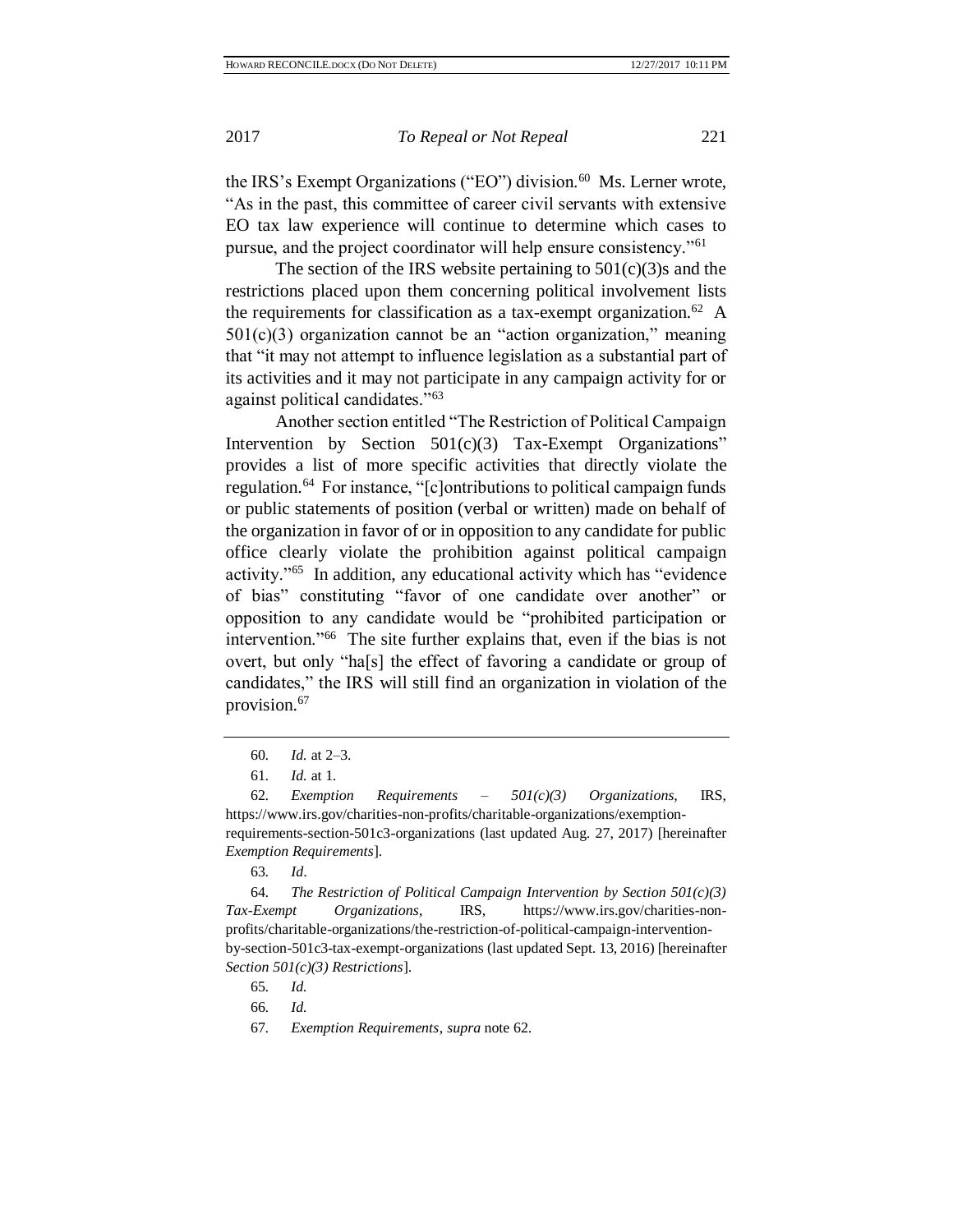Not every possible manner of political involvement, however, is so clearly forbidden. The IRS itself states that the prohibition of "[c]ertain activities or expenditures" would have to be taken in context of the surrounding "facts and circumstances."<sup>68</sup> If nonprofits act in a non-partisan manner, they will likely be acceptable.<sup>69</sup> Examples of approved activities include "certain voter education activities (including presenting public forums and publishing voter education guides)."<sup>70</sup>

In June 2007, the IRS released Revenue Ruling 2007-41, which examined twenty-one examples that illustrate the application of the rule to help determine whether a  $501(c)(3)$  organization's actions violate restrictions on political intervention.<sup>71</sup> The purpose of this ruling was to give exempt organizations a clear idea of what constitutes a violation of the law.<sup>72</sup> The twenty-one situations described in the ruling are divided into seven categories, such as "Voter Education, Voter Registration and Get Out the Vote Drives" and "Issue Advocacy vs. Political Campaign Intervention."<sup>73</sup> Two examples from the ruling are Situations 5 and 9:

<span id="page-13-0"></span>*Situation 5*. Minister *C* is the minister of Church *L*, a section  $501(c)(3)$  organization and Minister C is well known in the community. Three weeks before the election, he attends a press conference at Candidate *V*'s campaign headquarters and states that Candidate *V* should be reelected. Minister *C* does not say he is speaking on behalf of Church *L*. His endorsement is reported on the front page of the local newspaper and he is identified in the article as the minister of Church *L*. Because Minister *C* did not make the endorsement at an official church function, in an official church publication

*– Educating Exempt Organizations*, IRS, https://www.irs.gov/charities-nonprofits/charitable-organizations/political-campaign-intervention-by-501c3-taxexempt-organizations-educating-exempt-organizations (last updated Aug. 27, 2017).

<sup>68</sup>*. Section 501(c)(3) Restrictions*, *supra* not[e 64.](#page-12-1)

<sup>69.</sup> *See id.*

<sup>70</sup>*. Id.*

<sup>71.</sup> Rev. Rul. 2007-41, 2007-1 C.B. 1421.

<sup>72</sup>*. Political Campaign Intervention by 501(c)(3) Tax-Exempt Organizations* 

<sup>73.</sup> Rev. Rul. 2007-41, 2007-1 C.B. 1421.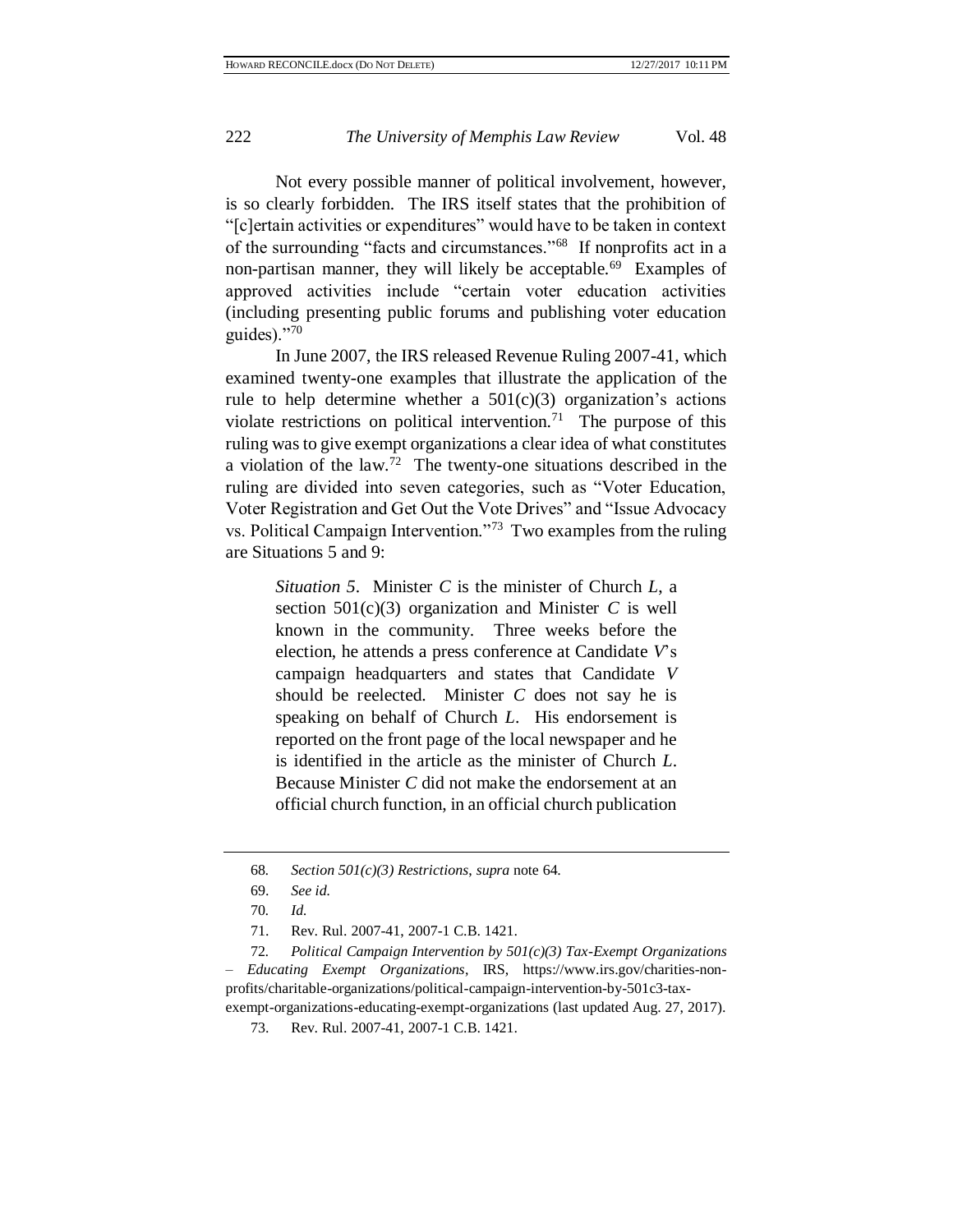or otherwise use the church's assets, and did not state that he was speaking as a representative of Church *L*, his actions do not constitute campaign intervention by Church *L*.

. . . .

*Situation 9*. Minister *F* is the minister of Church *O*, a section  $501(c)(3)$  organization. The Sunday before the November election, Minister *F* invites Senate Candidate *X* to preach to her congregation during worship services. During his remarks, Candidate *X* states, "I am asking not only for your votes, but for your enthusiasm and dedication, for your willingness to go the extra mile to get a very large turnout on Tuesday." Minister *F* invites no other candidate to address her congregation during the Senatorial campaign. Because these activities take place during official church services, they are attributed to Church *O*. By selectively providing church facilities to allow Candidate *X* to speak in support of his campaign, Church *O*'s actions constitute political campaign intervention.<sup>74</sup>

According to the "Holdings" section of the document, a little over half of the situations addressed would not constitute a violation.<sup>75</sup> Despite the purpose of the ruling, these results suggest that applicable standards are so vague that a single misstep could potentially decimate a church.

<span id="page-14-0"></span>Additionally, much of the IRS's "Tax Guide for Churches and Religious Organizations: Benefits and Responsibilities under the Federal Tax Law" reiterates what is on the IRS website;<sup>76</sup> however, it also goes into more detail as to what types of organizations constitute a church.<sup>77</sup> In practice, the IRS later uses this vague guidance to

<sup>74</sup>*. Id.*

<sup>75</sup>*. Id.*

<sup>76.</sup> *See generally* IRS, U.S. DEP'T OF TREASURY, PUB. NO. 1828, TAX GUIDE FOR CHURCHES & RELIGIOUS ORGANIZATIONS 1–18, http://www.irs.gov/pub/irspdf/p1828.pdf (last visited Feb. 24, 2017) [hereinafter TAX GUIDE].

<sup>77</sup>*.* TAX GUIDE, *supra* note [76,](#page-14-0) at 33.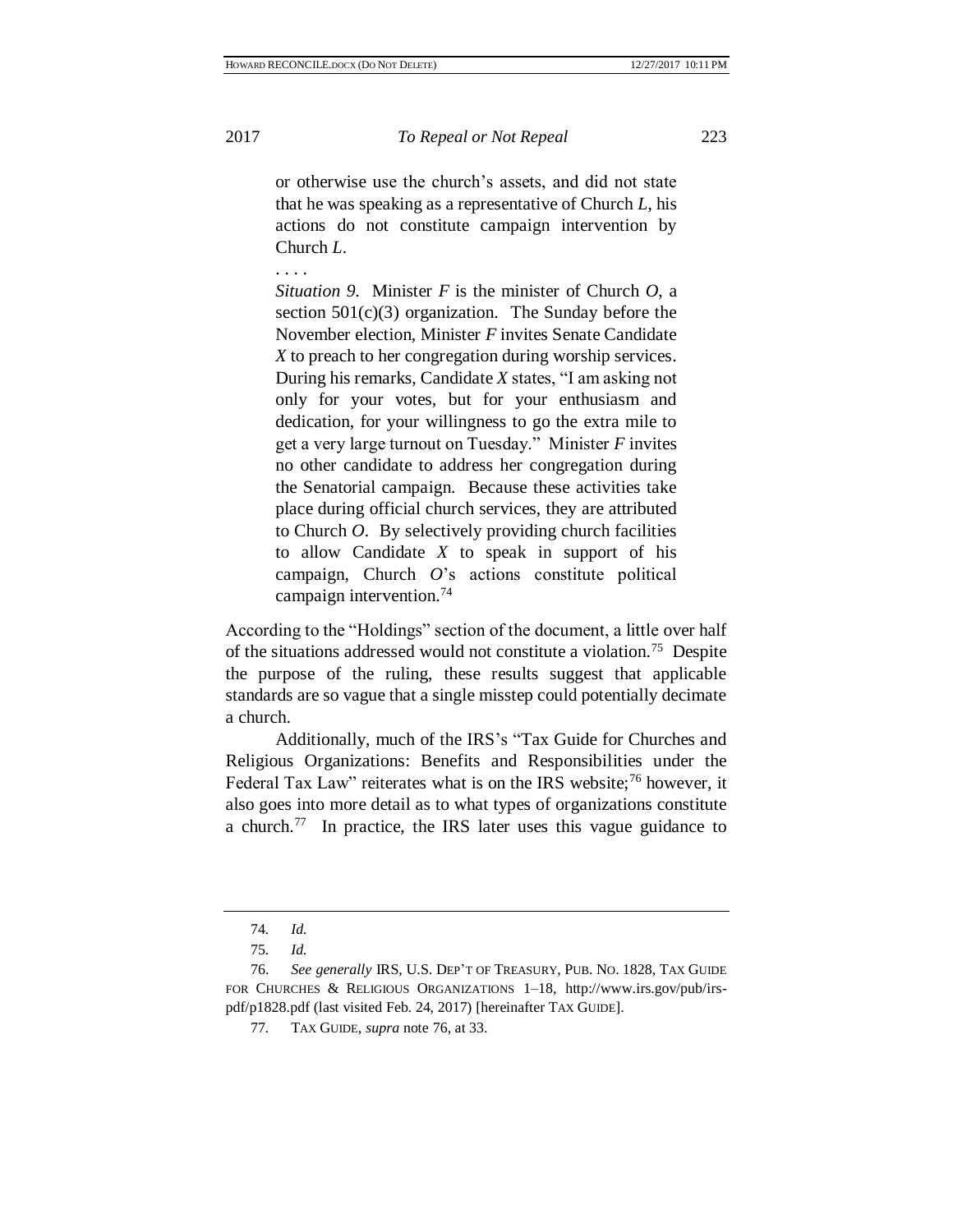determine an entity's eligibility for an exemption,<sup>78</sup> putting wellmeaning religious institutions right in the federal government's crosshairs.

## 2. IRS Enforcement of Violations

The IRS states that "[v]iolating [certain] prohibition[s] may result in denial or revocation of tax-exempt status and the imposition of certain excise taxes."<sup>79</sup> An excise tax is "[a] tax imposed on the manufacture, sale, or use of goods (such as a cigarette tax), or on an occupation or activity (such as a license tax or an attorney occupation fee)."<sup>80</sup> While the IRS has published many documents educating  $501(c)(3)$  organizations about the restrictions on political involvement, there are instances in which the IRS does not follow and enforce the provisions as they were written and intended, even in those cases in which the guidelines would seem to give clear instructions. Following the 1987 change in the IRS regulations, for example, some high-profile crackdowns occurred. Most notably, the IRS investigated Reverend Jerry Falwell's "Old Time Gospel Hour" over a four-year period, leading to his organization paying \$50,000 in back taxes in 1993 and retroactively losing its tax-exempt status for 1986 and 1987 due to having engaged in partisan activity.<sup>81</sup>

In *Branch Ministries v. Rossotti*, the Court of Appeals for the D.C. Circuit outlined the procedure that the IRS follows to determine whether a church has violated the requirements for tax-exemption and

<sup>78.</sup> *See generally* Erik W. Stanley, *LBJ, The IRS, and Churches: The Unconstitutionality of the Johnson Amendment in Light of Recent Supreme Court Precedent*, 24 REGENT U. L. REV. 237, 248–60 (2011). *See also, e.g.*, S-C-C, Non-Precedent Decision of the Administrative Appeals Office, U.S. Citizenship and Immigration Servs. 4 n.2 (Oct. 31, 2017), https://www.uscis.gov/sites/default/files/err/C1%20-

<sup>%20</sup>Immigrant%20Religious%20Workers/Decisions\_Issued\_in\_2017/OCT312017\_ 01C1101.pdf (describing IRS use of the Tax Guide to adjudicate questions of exempt status of religious organizations).

<sup>79</sup>*. See Section 501(c)(3) Restrictions*, *supra* note [64.](#page-12-1)

<sup>80</sup>*. Excise*, BLACK'S LAW DICTIONARY (8th ed. 2004).

<sup>81.</sup> *See generally* David E. Anderson, *Jerry Falwell's Ministry Fined for Taking Role in Politics*, WASH. POST (Apr. 10, 1993), https://www.washingtonpost.com/archive/local/1993/04/10/jerry-falwells-ministryfined-for-taking-role-in-politics/ce8c87b3-0740-4b1b-a691-df39e73064fb/.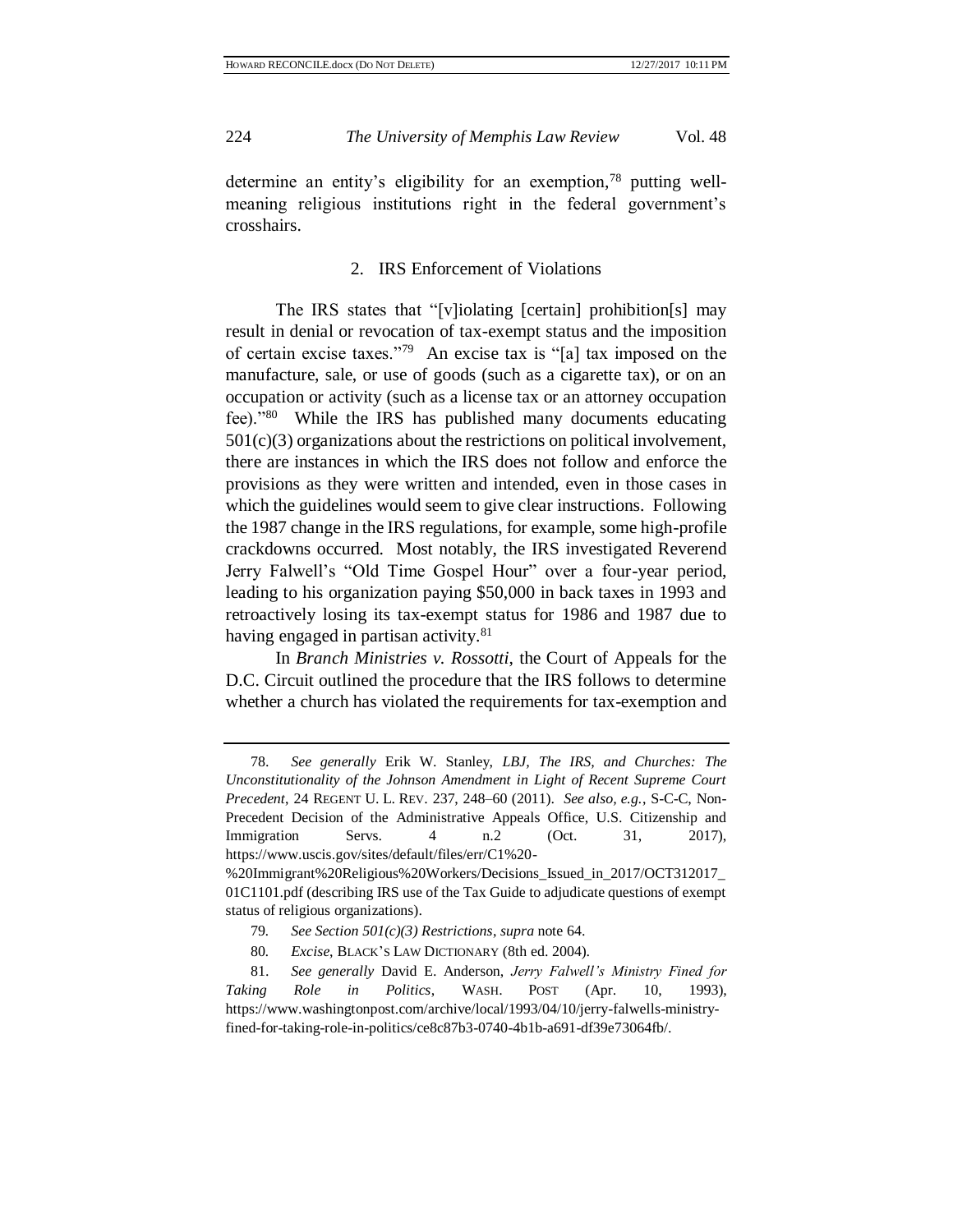whether revocation of their status is necessary. $82$  The court explained the process, noting that there are special restrictions on the IRS's ability to investigate the tax status of a church: the Church Audit Procedures Act ("CAPA") sets out the circumstances under which the IRS may initiate an investigation of a church and the procedures the agency must follow in such an investigation.<sup>83</sup> When a high-level Treasury official develops a "reasonable belief" that a church may not qualify for an exemption pursuant to 501, the IRS has statutory authority to undertake a "church tax inquiry."<sup>84</sup> If the inquiry does not produce satisfactory results, the IRS may continue with the "second level of investigation: a 'church tax examination.'"<sup>85</sup> In this part of the investigation, the IRS examines the organization's records and activities to determine whether the organization is a church for taxation purposes.<sup>86</sup>

The "Tax Guide for Churches and Religious Organizations: Benefits and Responsibilities under the Federal Tax Law" offers a more specific analysis of the IRS's mode of inquiry. It contains a section entitled "Special Rules Limiting IRS Authority to Audit a Church," which discusses when the IRS may conduct further investigations into a  $501(c)(3)$  organization or an organization that is applying for such status. $87$  This section of the guide states that investigations into a church's tax status can only occur after the Director of Exempt Organizations Examinations "reasonably believes, based on a written statement of the facts and circumstances, that the organization: (a) may not qualify for the exemption or (b) may not be paying tax on an unrelated business or other taxable activity."<sup>88</sup> The section also describes the audit process, informing churches that, if a reasonable belief exists, and the IRS notifies the church of its inquest, then the church has time (typically 90 days) to respond and explain the issues that have caused the inquiry.<sup>89</sup> If the investigation is not complete, or the church fails to respond, the IRS sends a second

<sup>82.</sup> Branch Ministries v. Rossotti, 211 F.3d 137, 139–40 (D.C. Cir. 2000).

<sup>83.</sup> *Id.* (citing I.R.C. § 7611).

<sup>84</sup>*. Id.* at 140 (citation omitted).

<sup>85</sup>*. Id.*

<sup>86</sup>*. Id.*

<sup>87</sup>*.* TAX GUIDE, *supra* note [76,](#page-14-0) at 31.

<sup>88</sup>*. Id.*

<sup>89</sup>*. Id.* at 32.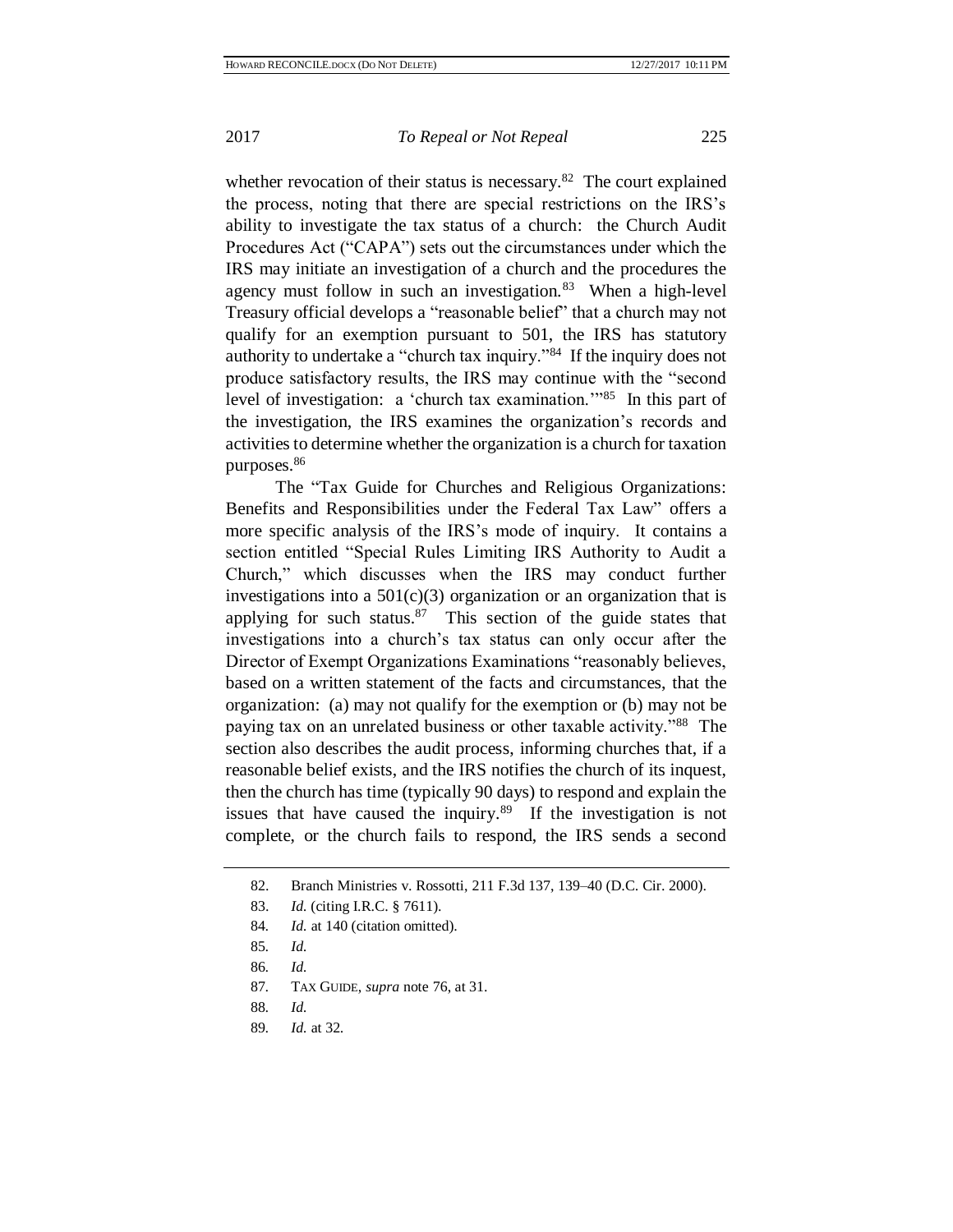letter.<sup>90</sup> At this point, the organization can meet with a representative from the IRS to discuss the issue.<sup>91</sup> Once the examination begins, it must end within two years after the IRS sends the second letter.<sup>92</sup> This process does not always reach the examination stage, and in many instances the IRS finds that there has been no grievous violation that would constitute grounds for revocation of the organization's taxexempt status.<sup>93</sup>

According to the letter from Ms. Lerner to three other directors within the IRS, the goals for enforcement were two-fold.<sup>94</sup> The letter directed the focus of the Political Activities Compliance Initiative ("PACI") to "allegations of more egregious violations and the cases that result from them."<sup>95</sup> The four types of cases which the letter said needed close monitoring are those that involved issue advocacy and potential campaign intervention, internet cases in which an organization's website links to other organizations' websites in a way that would violate the Johnson Amendment, potential campaign contributions by  $501(c)(3)$  organizations, and  $501(c)(4)$  organizations making political expenditures in lieu of political action committees.<sup>96</sup>

Notably, the letter itself acknowledges some of the inherent ambiguities in the IRS's guidance and interpretations of the Code. The letter cites the situations covered in Revenue Ruling 2007-41 and states that the IRS has faced situations that are not immediately answerable by the holdings of those hypothetical violations.<sup>97</sup> In addition, the letter states that the EO should be ready to face specific "taxpayer challenges, which may lead to court  $\dots$ ."<sup>98</sup>

Throughout Ms. Lerner's letter, she often repeats the mantra that the PACI will examine reports of violations within the context of the "facts and circumstances" of each instance.<sup>99</sup> This leads one to assume that the law may not be as clear as the IRS would hope and that

- 94. *See* Letter from Lerner, *supra* not[e 57,](#page-11-0) at 1.
- 95*. Id.* at 2.
- 96*. Id.* at 2–4.
- 97*. Id.* at 2; *cf.* Rev. Rul. 2007-41, *supra* note [71.](#page-13-0)
- 98. Letter from Lerner, *supra* not[e 57,](#page-11-0) at 2.
- 99*. See generally id.* at 2–3.

<sup>90</sup>*. Id.*

<sup>91</sup>*. Id.*

<sup>92</sup>*. Id.*

<sup>93</sup>*. See id.*; *infra* Section II.C.4.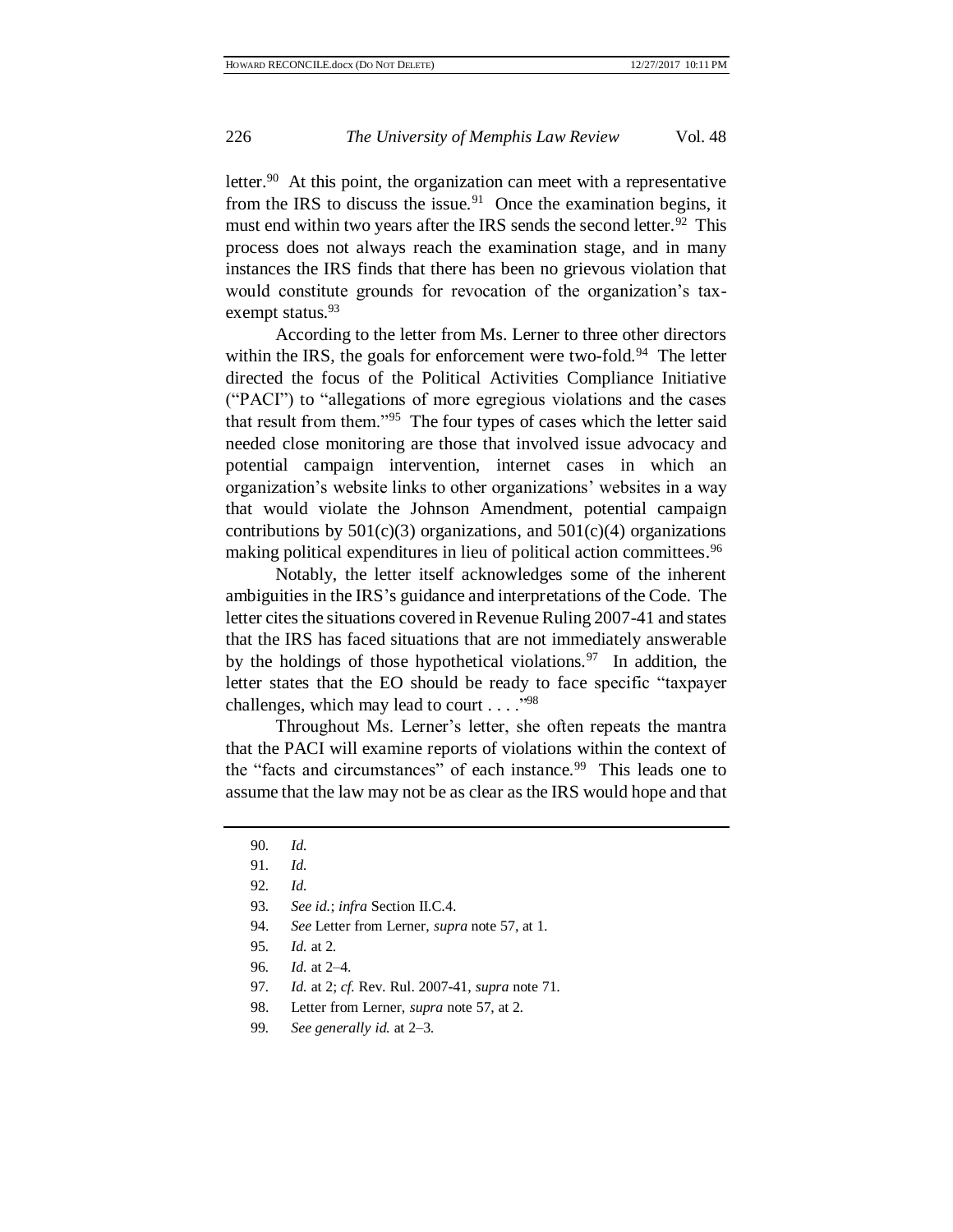the volumes of educational resources it produced do not fully cover the potential spectrum of this regulation. In fact, when investigating Internet cases, Ms. Lerner even goes so far as to deem such arbitrary facts as "the number of 'clicks' that separate the objectionable material from the  $501(c)(3)$ 's Web site" to be a "significant consideration" as to whether there has been a violation.<sup>100</sup>

The IRS guidance is not helpful for churches seeking to follow the law. The guidance is vague and expressly states that the IRS would determine on a case-by-case basis whether to enforce  $501(c)(3)$ regulations, with a careful review of the specific facts found in each situation. Such unclear guidance, in turn, leads to toothless threats of litigation and sporadic and unreliable enforcement.

## 3. Current and Recent Litigation Resulting in Revocation of Tax-Exempt Status of Church

The court in *Branch Ministries v. Rossotti* discussed the first instance in which the IRS ever revoked an organization's tax-exempt status for violating the rules of tax-exemption. The D.C. Circuit affirmed the revocation in 2000, a full 46 years after Congress enacted the Johnson Amendment. 101 The court recounted the facts are as follows: "Four days before the 1992 presidential election, Branch Ministries, a tax-exempt church, placed full-page advertisements in two newspapers in which it urged Christians not to vote for thenpresidential candidate Bill Clinton because of his positions on certain moral issues."<sup>102</sup> Branch Ministries was the organization that operated the Pierce Creek Church in New York.<sup>103</sup> It accepted donations from people across the nation in support of the two advertisements, which it published in *USA Today* and *The Washington Times*. 104

The Church's attempt to influence the presidential campaign prompted an inquiry by the IRS in 1992, which led to a church tax examination from 1993 to 1995 that ended in the revocation of the Church's tax-exempt status in January  $1995$ .<sup>105</sup> Upon losing its tax-

<sup>100</sup>*. Id.* at 2.

<sup>101.</sup> Branch Ministries v. Rossotti, 211 F.3d 137, 139 (D.C. Cir. 2000).

<sup>102</sup>*. Id.*

<sup>103</sup>*. Id.* at 140.

<sup>104</sup>*. Id.*

<sup>105</sup>*. Id.*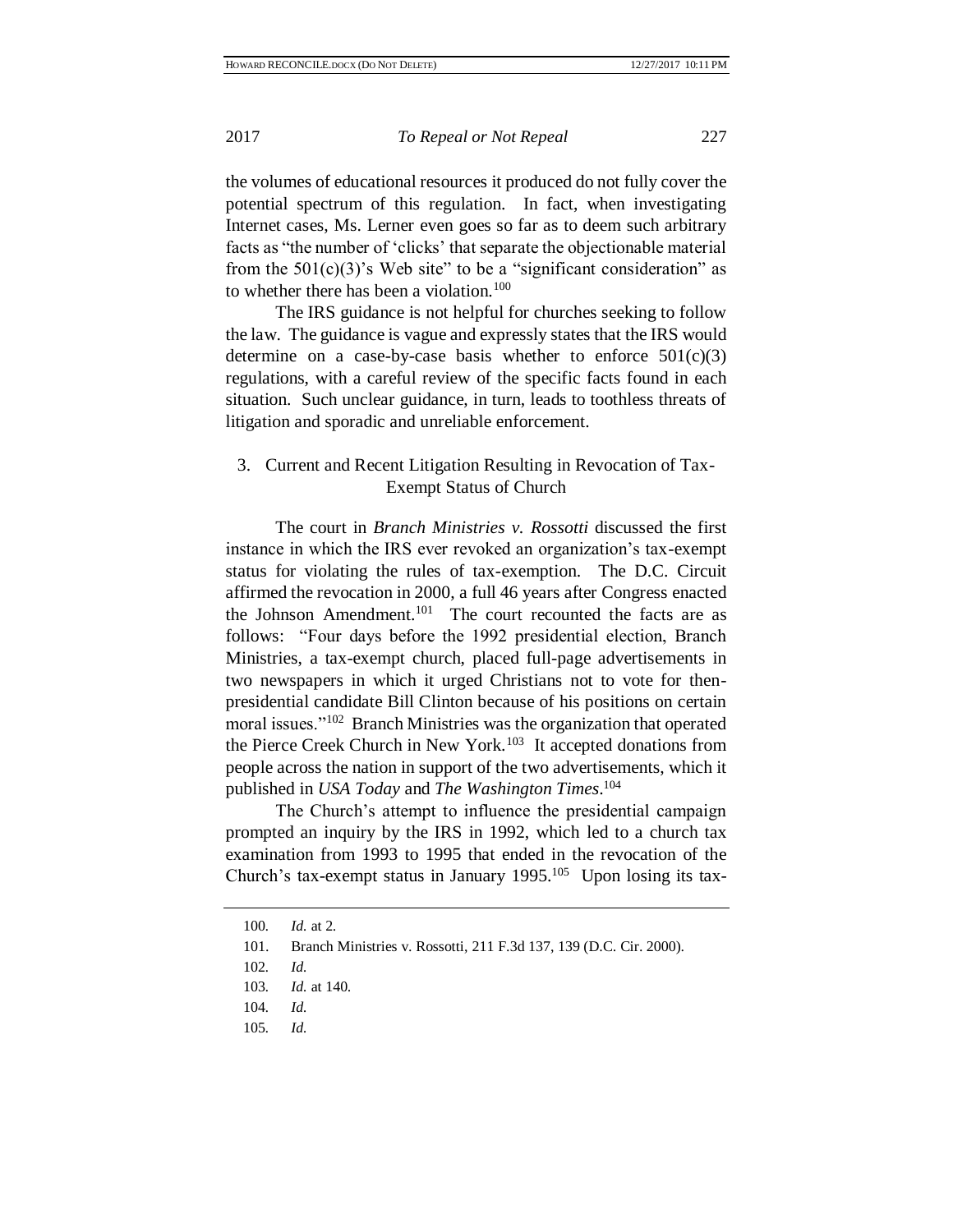exempt status, the church and its pastor filed suit, alleging that the IRS had "acted beyond its statutory authority, . . . the revocation violated [the church's] right to free exercise of religion guaranteed by the First Amendment and the Religious Freedom Restoration Act, and [that the church] was a victim of selective prosecution in violation of the Fifth Amendment."<sup>106</sup>

The D.C. Circuit focused mainly on the Church's allegation that the revocation of its tax-exempt status was an infringement upon the Church's rights under the First Amendment and RFRA.<sup>107</sup> The Church contended that revocation of its tax-exempt status would "threaten its existence" and would "make its members reluctant to contribute the funds essential to its survival."<sup>108</sup> In response to these concerns, the D.C. Circuit held that, "[b]ecause of the unique treatment churches receive under the Internal Revenue Code, the impact of the revocation is likely to be more symbolic than substantial."<sup>109</sup> The church can still consider itself a church and even be a  $501(c)(3)$  organization with all benefits that come with that classification.<sup>110</sup> The only difference is that, when donors are audited after the revocation, they have the burden to show that the donee is in fact a church, instead of receiving the presumption of that fact which is given with a tax-exempt status classification.<sup>111</sup> The court found the church's selective-prosecution claims to be baseless, and it affirmed the lower court's summary judgment decision in favor of the IRS.<sup>112</sup> Branch Ministries was the first case ever that involved the IRS revoking the tax-exempt status of a bonafide church pursuant to the Johnson Amendment.<sup>113</sup> As the next section demonstrates, the IRS ignores the vast majority of violations.

113*. Branch Ministries v. Rossotti*, GEORGETOWN UNIV.: BERKLEY CTR. FOR RELIGION, **PEACE** & WORLD AFFAIRS, https://berkleycenter.georgetown.edu/cases/branch-ministries-v-rossotti (last visited Sept. 11, 2017).

<sup>106</sup>*. Id.* at 139.

<sup>107</sup>*. Id.* at 142–44.

<sup>108</sup>*. Id.* at 142.

<sup>109</sup>*. Id.*

<sup>110</sup>*. Id.*

<sup>111</sup>*. See id.* 142–43.

<sup>112</sup>*. Id.* at 144–45.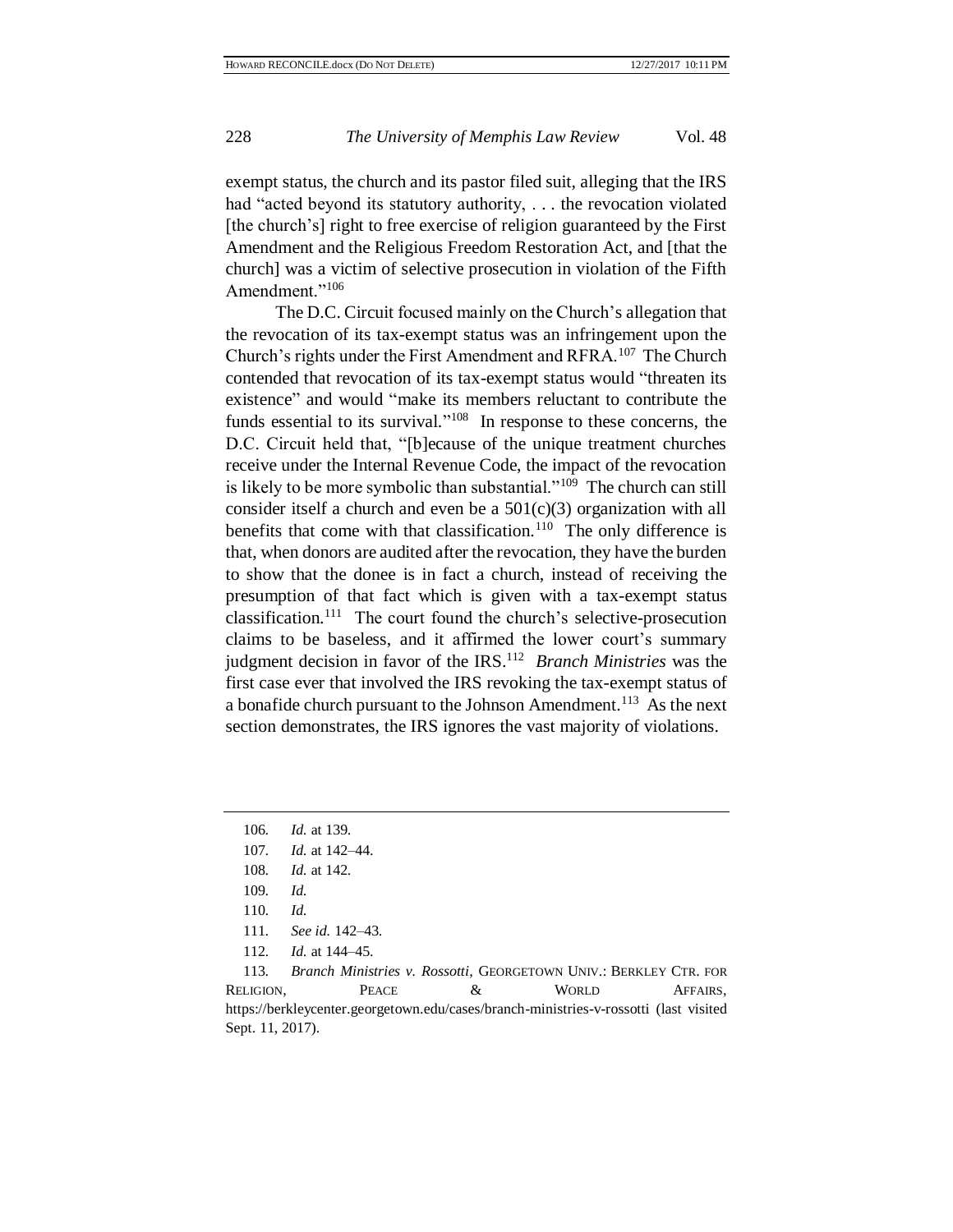# 4. Situations That Did Not Result in Revocation of Church's Tax-Exempt Status

According to the Alliance Defending Freedom ("ADF," formerly the Alliance Defense Fund), there have been no reported revocations of a church's tax-exempt status or other punishment to date—despite the IRS's strict interpretation of the tax code—for sermons delivered from the pulpit, $114$  which is distinct from Branch Ministries losing its status for evaluating candidates for office in light of Scripture.

<span id="page-20-0"></span>In the "2006 Political Activities Compliance Initiative" report, the IRS gives statistical results from the investigations it conducted in the 2004 and 2006 election cycles due to reported violations of the tax code.<sup>115</sup> The report compares the results of 2006 to those of 2004, showing that, although there were 237 reported violations in 2006, compared to 166 reported in 2004, the IRS only examined 100 and 110 in those years, respectively.<sup>116</sup> The report also lists statistics for types of alleged violations: organizations printing and distributing documents in support of candidates; official statements made during normal services; candidates speaking at official functions; distribution of improper voter guides or candidate ratings; posting signs on organization properties endorsing candidates; posting on organization websites; official verbal endorsement; organizations making political contributions to a candidate; allowing a non-candidate to endorse a candidate during a speech at an organization event; and use of organization facilities for a political campaign event.<sup>117</sup>

Despite these allegations and examinations, the IRS investigations that eventually closed found that—despite those confirmed violations that concerned church involvement in political activity—not one time did the IRS revoke the church's tax-exempt status.<sup>118</sup> In 2004, there were 42 instances in which the IRS found that "[p]olitical intervention [was] substantiated," and in 2006 there were

<sup>114.</sup> PULPIT INITIATIVE EXEC. SUMM., *supra* note [7.](#page-3-1)

<sup>115.</sup> IRS, 2006 POLITICAL ACTIVITIES COMPLIANCE INITIATIVE 1 (May 30, 2007) [hereinafter 2006 PACI REPORT], https://www.irs.gov/pub/irstege/2006paci\_report\_5-30-07.pdf.

<sup>116</sup>*. Id.*

<sup>117</sup>*. Id.* at 4.

<sup>118</sup>*. Id.* at 5.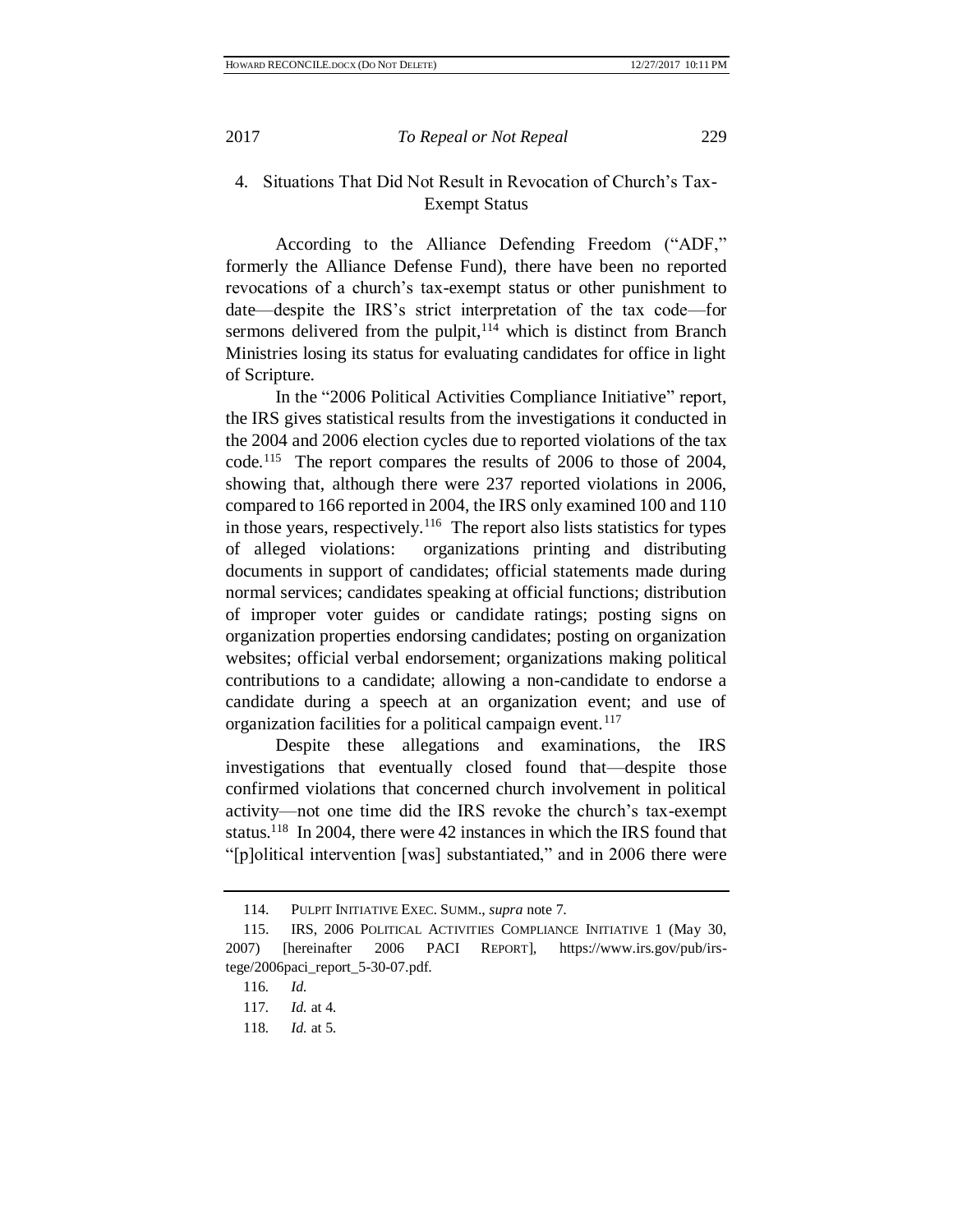four instances of the same.<sup>119</sup> Despite the IRS stating unequivocally that such political involvement is "absolutely prohibited,"<sup>120</sup> however, only a "written advisory [was] issued" in each of those cases.<sup>121</sup>

<span id="page-21-0"></span>An example of a situation in which the IRS carried out an inquiry and investigation following church politicking occurred in the case of the All Saints Episcopal Church in Pasadena, California.<sup>122</sup> While the pastor, the Reverend George F. Regas, did not specifically endorse a candidate for president, he gave a sermon two days before the 2004 election that criticized the Iraq war and then-President George W. Bush's tax cuts.<sup>123</sup> The IRS told the Church it needed to produce all political documents and materials created in 2004.<sup>124</sup> The Church responded to the IRS stating that it would not comply with the orders and would not send the documents.<sup>125</sup> The IRS offered not to pursue the case "if the church would admit wrongdoing and agree not to hold similar sermons in the future," but All Saints refused.<sup>126</sup> Reverend Barry Lynn of Americans United for Separation of Church and State suggested that the IRS's treatment of churches was not equal.<sup>127</sup> He offered the example of a Baptist preacher in Arkansas who gave a sermon that was critical of then-candidate John Kerry and supportive of President George W. Bush that did not elicit an IRS investigation.<sup>128</sup>

Eventually, the IRS determined that revocation of All Saints' tax-exempt status was not necessary. On September 10, 2007, almost three years after the sermon in question, the IRS notified the church that, although it did violate the tax code when Reverend Regas gave

123*. Id.*

125*. Id.*

126*. IRS Audits Church for Anti-War Sermon*, CTR. FOR EFFECTIVE GOV'T (Nov. 15, 2015), http://www.foreffectivegov.org/node/771.

127*. See id.* ("Barry Lynn said that while he could understand why the IRS might question the All Saints sermon, he cannot understand 'why the tax agency did not take the same view about an even more partisan sermon by a Baptist pastor in Arkansas who preached on the successes of George Bush.'")

128*. Id.*

<sup>119</sup>*. Id.*

<sup>120</sup>*. Section 501(c)(3) Restrictions*, *supra* not[e 64.](#page-12-1)

<sup>121.</sup> 2006 PACI REPORT, *supra* not[e 115,](#page-20-0) at 5.

<sup>122.</sup> Celeste Kennel-Shank, *IRS vs. Pulpit*, SOJOURNERS, Feb. 2006, https://sojo.net/magazine/february-2006/irs-vs-pulpit.

<sup>124.</sup> Louis Sahagun, *Church Votes to Fight Federal Probe*, L.A. TIMES, Sept. 22, 2006, at B1.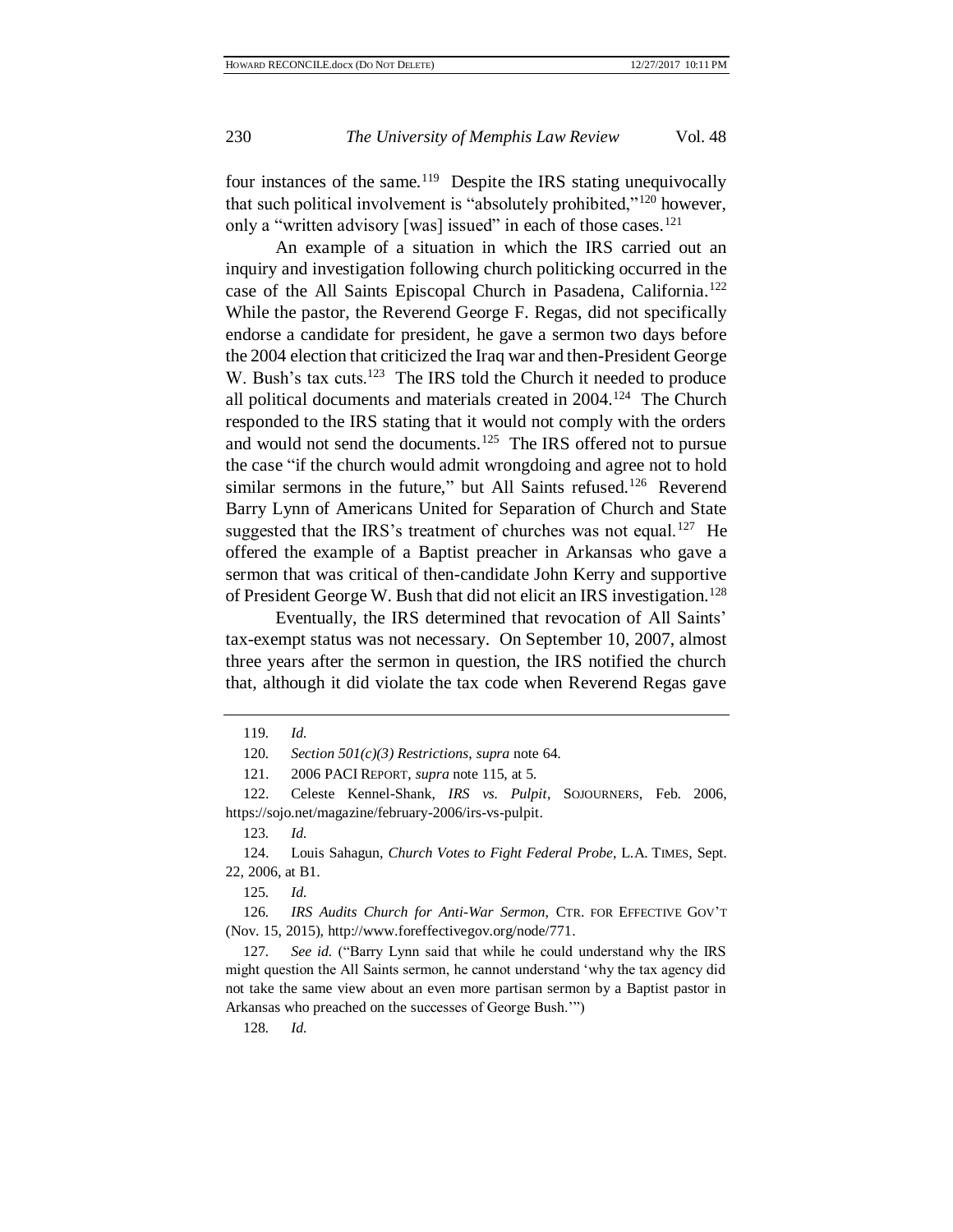<span id="page-22-1"></span>his anti-war sermon, it would be able to retain its tax-exemption.<sup>129</sup> The IRS, however, failed to explain the reasoning behind its decision.<sup>130</sup> This constant back and forth exposes the ongoing enforcement problem that the Johnson Amendment poses: vague rules with vague guidance breeds inconsistency and disparate treatment.

## <span id="page-22-0"></span>*D. ADF Pulpit Initiative*

On September 28, 2008, the ADF conducted a nationwide event called "Pulpit Freedom Sunday."<sup>131</sup> That day, pastors who were involved in the event gave Scripture-based sermons from the pulpits comparing and contrasting the differing positions of the presidential candidates. 132 The pastors discussed important issues in the 2008 election year and talked about candidates' stances on those issues.<sup>133</sup> This was a planned violation of the Johnson Amendment.<sup>134</sup> The purpose of the initiative was to create litigation stemming from the violations that would allow the court system to deem this provision of the tax code unconstitutional under the Free Speech Clause of the First Amendment.<sup>135</sup>

Specifically, the ADF designed Pulpit Freedom Sunday with a narrow purpose and only intended for the event to involve what pastors preached on the day of the event—not get-out-the-vote campaigns or partisan activities.<sup>136</sup> The ADF stated that the reasoning behind the initiative was not to promote any candidates or to encourage churches

<sup>129</sup>*.* Rebecca Trounson, *IRS Ends Church Probe but Stirs New Questions*, L.A. TIMES (Sept. 24, 2007), http://articles.latimes.com/2007/sep/24/local/me-allsaints24.

<sup>130</sup>*. Id.*

<sup>131.</sup> PULPIT INITIATIVE EXEC. SUMM., *supra* not[e 7.](#page-3-1) *See also generally* Strom, *supra* note [56.](#page-10-0)

<sup>132.</sup> PULPIT INITIATIVE EXEC. SUMM., *supra* note [7.](#page-3-1)

<sup>133</sup>*.* Press Release, All. Def. Freedom, Pulpit Freedom Sunday (Sept. 25, 2008) [hereinafter PFS Press Release], http://adflegal.org/detailspages/press-releasedetails/pulpit-freedom-sunday.

<sup>134.</sup> PULPIT INITIATIVE EXEC. SUMM., *supra* note [7.](#page-3-1)

<sup>135</sup>*. Id.* at 2. *See generally* U.S. CONST. amend. I ("Congress shall make no law . . . abridging the freedom of speech . . . .").

<sup>136</sup>*.* All. Def. Fund, *The Alliance Defense Fund Pulpit Initiative: What It Is – What It's Not*, THE BLACK ROBE REGIMENT, http://www.blackrobereg.org/uploads/2/8/9/8/2898266/pfs\_what\_it\_is.pdf (last visited Nov. 3, 2017) [hereinafter All. Def. Fund, *Pulpit Initiative: What It Is*].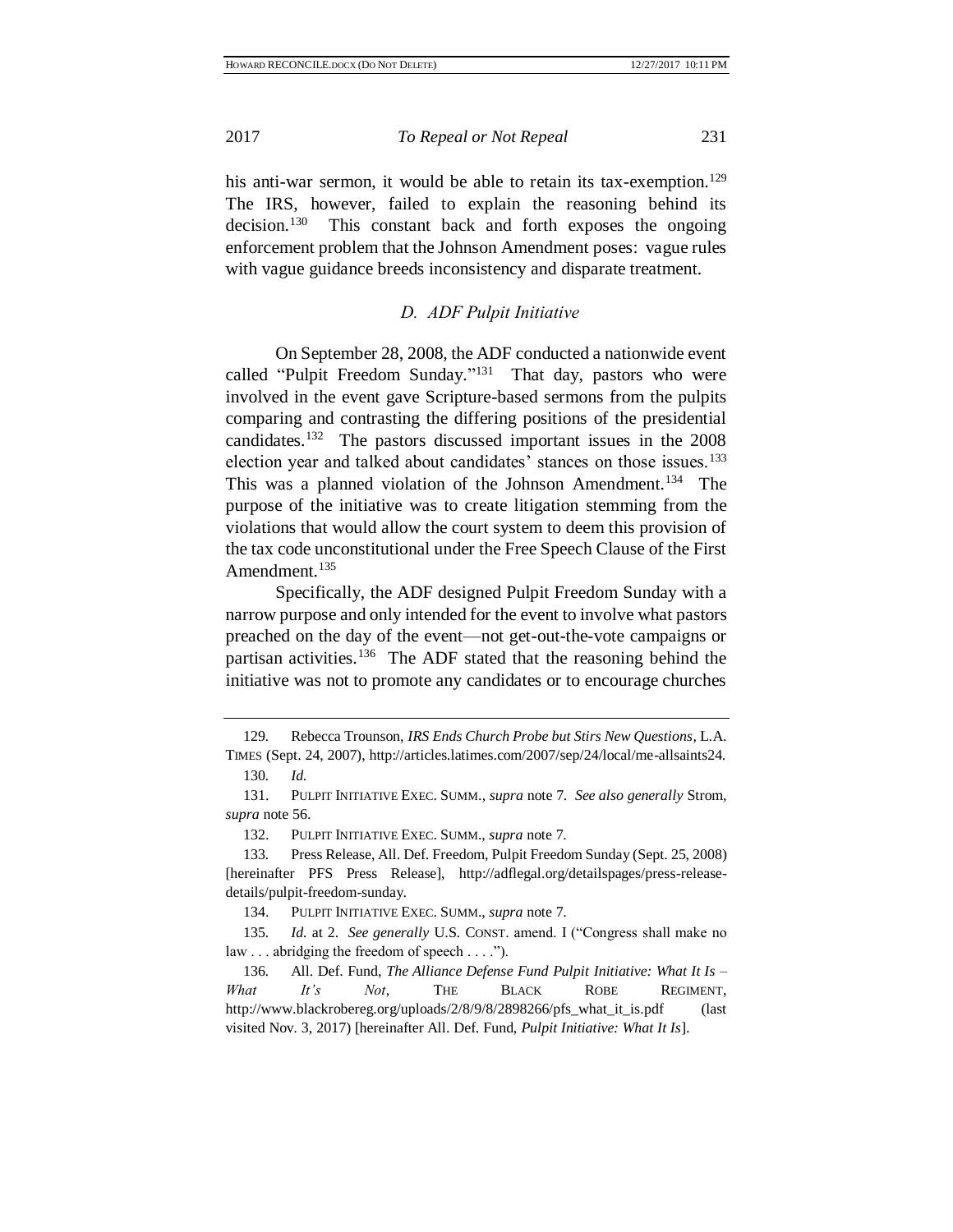to preach about one political party over another.<sup>137</sup> Instead, the ADF created Pulpit Freedom Sunday to allow churches to make decisions for themselves about whether they want their pastor preaching about politics.<sup>138</sup> The ADF does not believe that churches need to or must delve into the foray of politics but that the pastor and the church—not the IRS—should decide whether to discuss political matters. 139 The ADF's stance is that this area is no place for the IRS, and the current restrictions on what pastors can preach without a church losing its taxexempt status violate the right of freedom of speech, which is at "the very heart of the First Amendment."<sup>140</sup>

<span id="page-23-1"></span><span id="page-23-0"></span>One of the 33 pastors who participated in Pulpit Freedom Sunday was the Reverend Ronald Johnson, Jr. of Living Stones Fellowship Church in Crown Point, Indiana.<sup>141</sup> Following the event, Reverend Johnson explained why he participated in Pulpit Freedom Sunday: "If we cannot discuss any and all topics, including those the IRS may deem 'political,' even within our communities of faith, we will become what Martin Luther King Jr. called an 'irrelevant social club without moral or spiritual authority.'"<sup>142</sup> Reverend Johnson's Pulpit Freedom Sunday sermon focused on two issues—abortion and same-sex marriage—and explained where then-Senator Barack Obama and Senator John McCain stood on those issues.<sup>143</sup> His sermon discussed each candidate's political positions in relation to Biblical principles, and he presented a slideshow contrasting the candidates' views. 144 While Reverend Johnson did not endorse McCain, he made a point to conclude that Obama's views were contrary to the Biblical

<sup>137</sup>*. Id.*

<sup>138</sup>*. Id.*

<sup>139</sup>*. See, e.g.*, PFS Press Release, *supra* note [133](#page-22-0) ("The real effect of the Johnson Amendment is that pastors are muzzled for fear of investigation by the IRS.").

<sup>140</sup>*. Id.*; Morse v. Frederick, 551 U.S. 393, 423 (2007) (Alito, J., concurring).

<sup>141.</sup> Peter Slevin, *33 Pastors Flout Tax Law with Political Sermons*, WASH. POST (Sept. 29, 2008), http://www.washingtonpost.com/wpdyn/content/article/2008/09/28/AR2008092802365.html?sid=ST2008092802689 [hereinafter Slevin, *33 Pastors*].

<sup>142.</sup> Ron Johnson Jr., *Pulpit Politics Is Free Speech*, U.S. NEWS & WORLD REP., Nov. 17, 2008, at 10, 10.

<sup>143.</sup> Slevin, *33 Pastors*, *supra* not[e 141.](#page-23-0)

<sup>144</sup>*. Id.*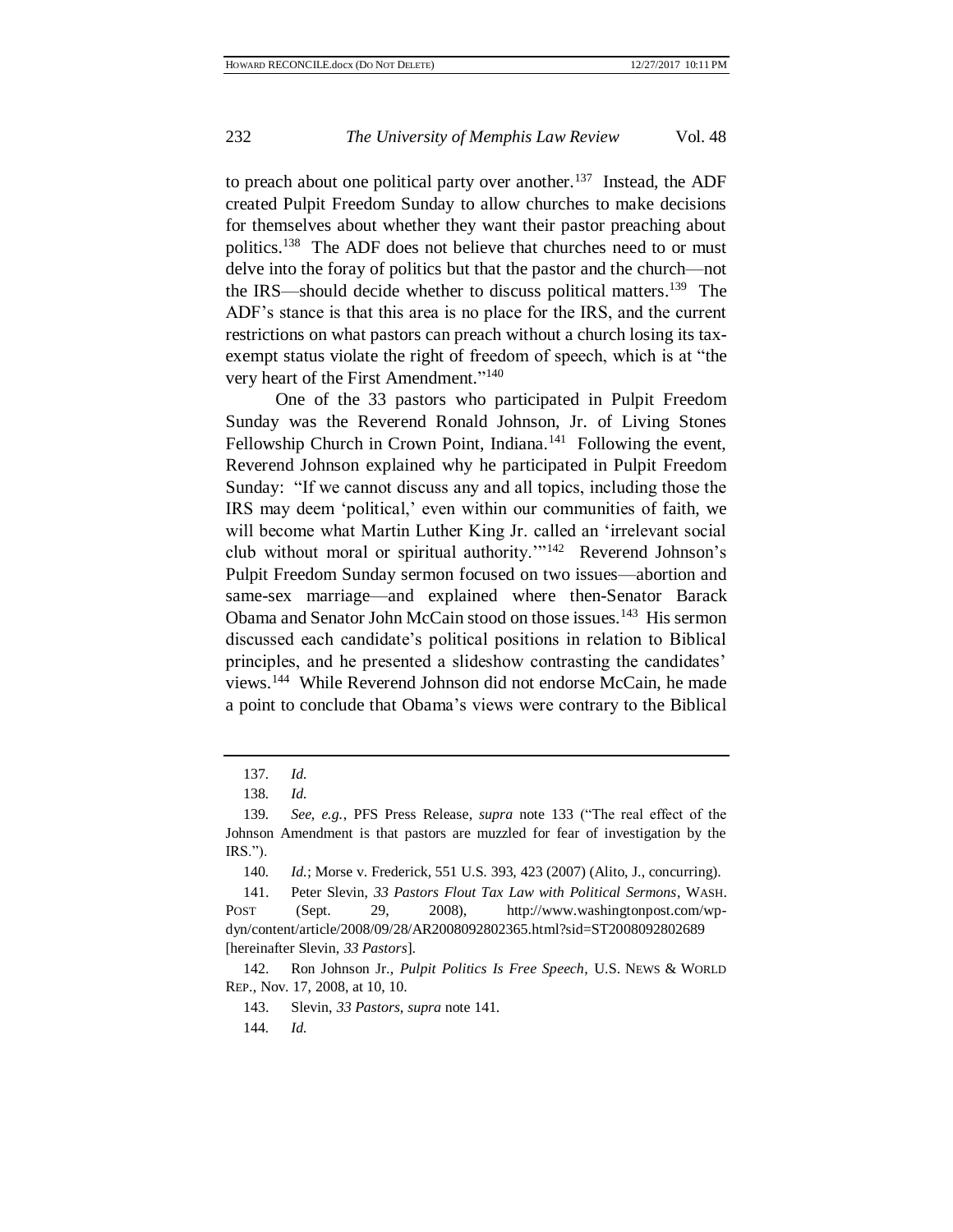principles he had highlighted.<sup>145</sup> He summed up his reflection on Pulpit Freedom Sunday by saying that it did not purport to "promot[e] political parties or agendas or establish[] a 'theocracy.' It's about our right to bring kingdom principles and solutions to bear on contemporary social problems if we so choose. A pastor may choose not to, but it's the pastor's choice, not the choice of the IRS."<sup>146</sup>

Not all members of the clergy supported the ADF's actions. A group of Christian and Jewish clergy, and former IRS employees, including a former EO director, tried to stop Pulpit Freedom Sunday from occurring.<sup>147</sup> The group's purpose was to call the IRS's attention to the "flagrant disregard of the ethical rules" and to have the IRS investigate whether the ADF itself was putting its tax-exempt status in jeopardy.<sup>148</sup> In addition, a spokesman for the group Americans United for Separation of Church and State called the ADF's plan "a 'stunt' that is part of an effort by the religious right to build a church network that will 'put their candidates into office. It's part of the overall game plan.'"<sup>149</sup> In the end, no actual case was brought before a court on this issue.

#### III. CONSTITUTIONALITY OF THE JOHNSON AMENDMENT

The Johnson Amendment has all the makings of a hot-button issue in American politics: it involves tax law, the First Amendment's religion clauses, and general free speech claims. There are essentially three constitutional arguments against the Johnson Amendment: (1) it violates the religion clauses of the First Amendment in that it raises both Free Exercise and Establishment Clause concerns; (2) it has negative implications for Free Speech; and (3) it represents an unconstitutional condition on a federal benefit.

<sup>145</sup>*. Id.*

<sup>146.</sup> Johnson, *supra* not[e 142.](#page-23-1)

<sup>147.</sup> Peter Slevin, *Ban on Political Endorsements by Pastors Targeted*, WASH. POST (Sept. 8, 2008), http://www.washingtonpost.com/wpdyn/content/article/2008/09/07/AR2008090702460\_pf.html [hereinafter Slevin, *Endorsements Targeted*].

<sup>148</sup>*. Id.*

<sup>149</sup>*. Id.* (quoting Joe Conn, spokesman for Americans United for Separation of Church and State).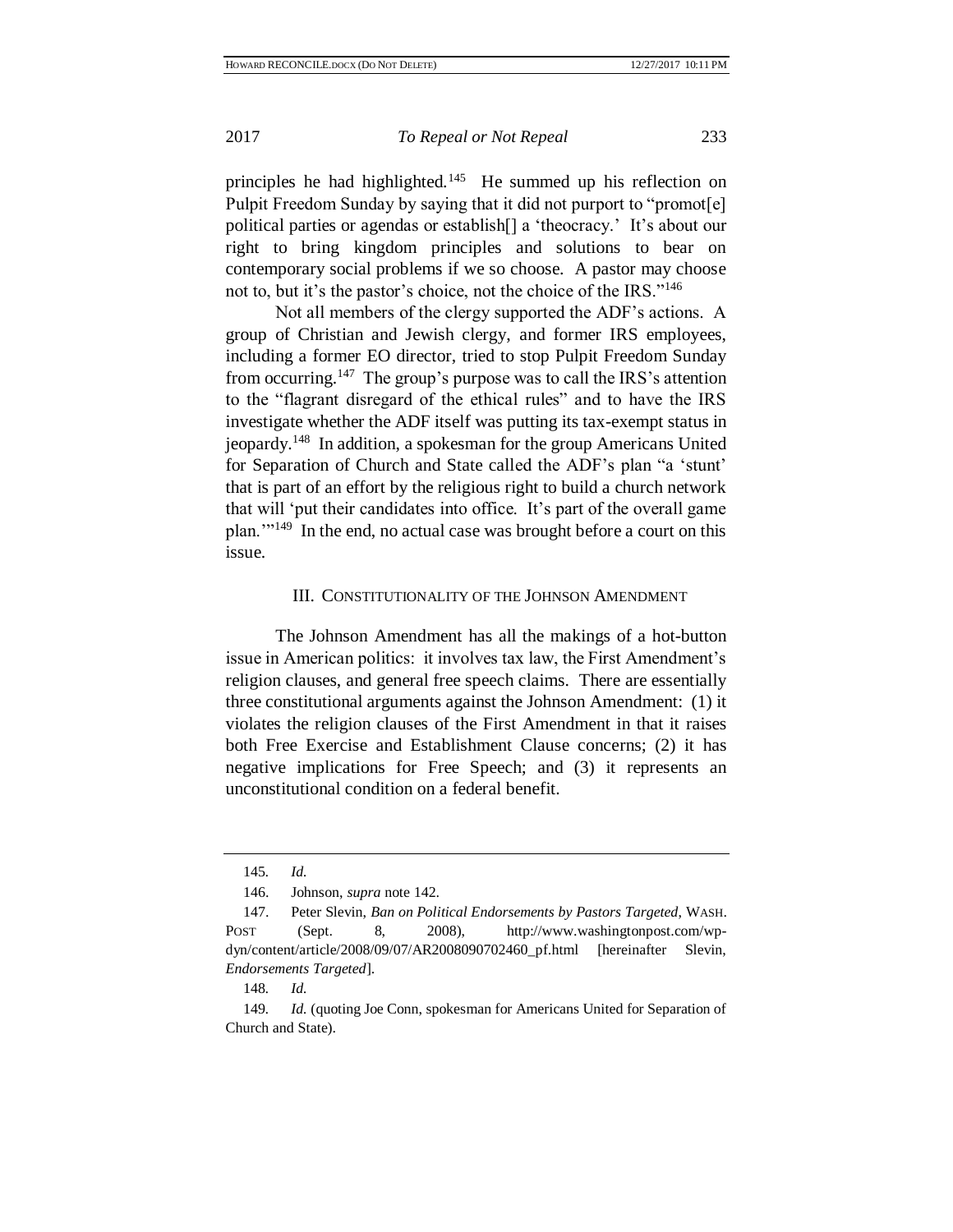<span id="page-25-0"></span>First, perhaps the most often-raised contention against the Johnson Amendment involves the religion clauses of the First Amendment.<sup>150</sup> The restriction on what a church pastor can and cannot say, or what a church can and cannot support, infringes on the institution's right to free exercise when, for instance, a pastor feels called to mention something overtly political, or a congregant asks for guidance on such an issue. While it is true that the Supreme Court's ruling in *Employment Division v. Smith*<sup>151</sup> severely limited the protection that religion receives from neutral rules of general applicability,<sup>152</sup> the Religious Freedom Restoration Act ("RFRA") codifies pre-*Smith* case law and requires that any federal restriction on free exercise further a compelling governmental interest with no less restrictive means.<sup>153</sup> At the same time, from an Establishment perspective, by its very nature of policing speech the Johnson Amendment excessively entangles the government in the affairs of a religious organization, as it requires the government to parse through sermons assessing political nuances.<sup>154</sup> Second, in terms of free speech, opponents of the Johnson Amendment contend that it involves content-based speech discrimination and is therefore presumptively unconstitutional.<sup>155</sup> Third and finally, one last constitutional argument that has been advanced in favor of repealing the Johnson Amendment is that it creates an unconstitutional condition on the exercise of a fundamental right or rights.

On the other side, proponents of the Johnson Amendment could articulate arguments to address each of the opponents' three constitutional concerns. First, Congress's passage of the Johnson

152. The Court in *Smith* held that, if a law was neutral and generally applicable, then citizens were not entitled to a religious exemption. *Id.* at 884–85.

- 153*. See* WITTE & NICHOLS, *supra* note [6,](#page-3-0) at 123–27.
- 154. *See supra* Section II.C.

155. *Cf.* Reed v. Town of Gilbert, 135 S. Ct. 2218, 2226 (2015) ("Content-based laws—those that target speech based on its communicative content—are presumptively unconstitutional and may be justified only if the government proves that they are narrowly tailored to serve compelling state interests.").

<sup>150</sup>*. See, e.g.*, Alan Brownstein, *Free Speech vs. Religion Clauses Discussion Question: Is the 1954 Johnson Amendment Constitutional?*, LIBERTY, http://www.libertymagazine.org/contributor/free-speech-vs.-religion-clauses (depublished web content) (on file with the University of Memphis Law Review); *accord supra* Sections II.B & II.D.

<sup>151.</sup> 494 U.S. 872 (1990).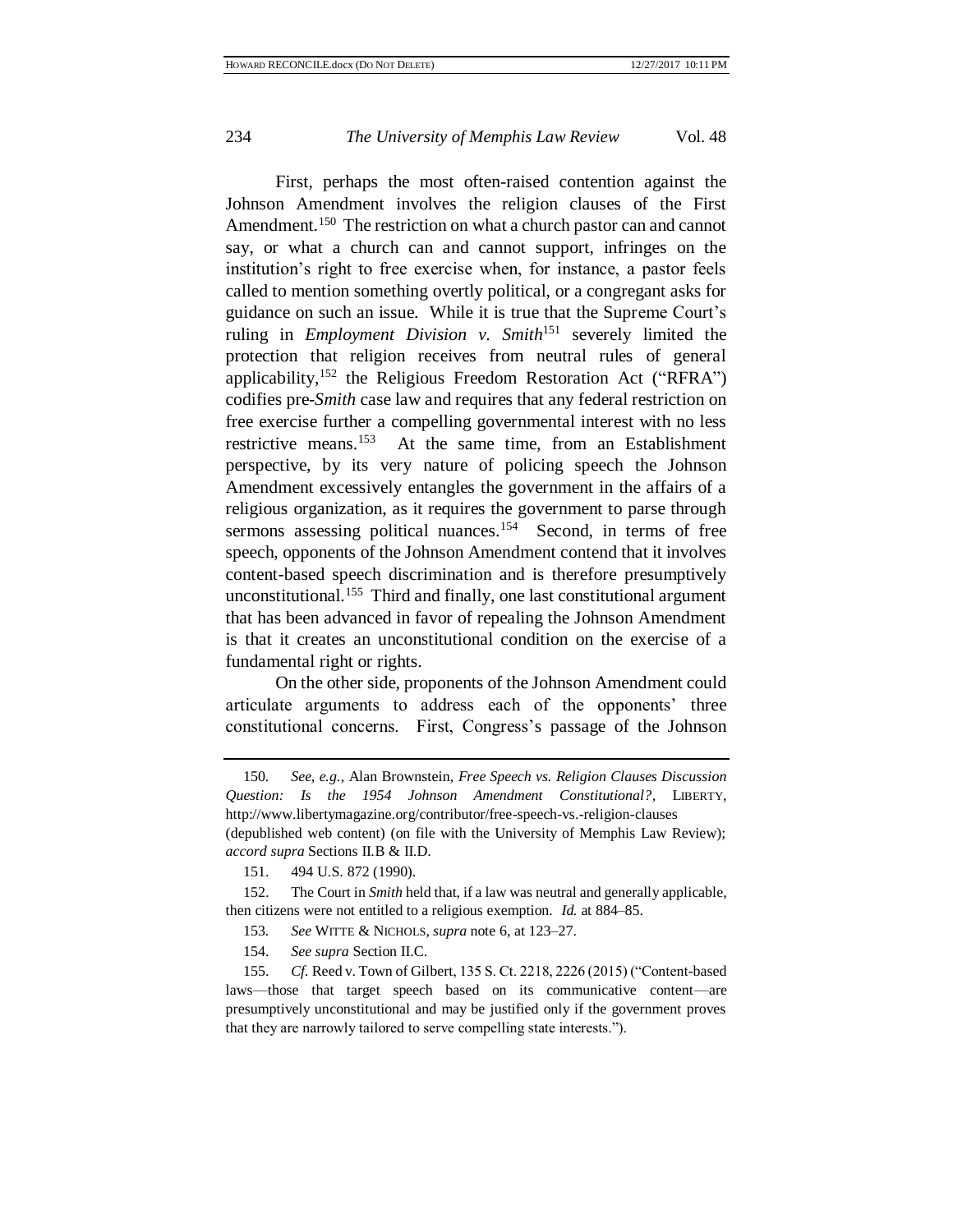Amendment is neutral both on its face and in application. While some religious institutions fall under  $501(c)(3)$  of the tax code, the Johnson Amendment also governs plenty of other kinds of non-religious charitable organizations that also have tax-exempt status. Forcing the government to allow for some kind of religious exception to this neutral law would not only violate the Establishment Clause but would be tantamount to giving preferential treatment to religious organizations. Further, the Johnson Amendment does not limit the rights of the individual, as any pastor, preacher, or parishioner may freely engage in their own religious exercises as they see fit. Organizations are just as free to say and do what they believe, but they cannot expect the government to endorse that speech by conferring the benefit of tax-exemption on them while they do it. Consistent with the traditional American values approach, anyone is free to do as they wish, but they should not expect the government to actively support them as they do so. Second, the Johnson Amendment does not censor free speech any more than it tries to censor religious expression. The First Amendment provides for freedom from government intervention in the form of criminal punishment or denial of a forum in which to speak, but denial of a benefit is not censorship. Finally, the giving of tax-exempt status is a power squarely within the purview of Congress. As the Court discussed in *NFIB v. Sebelius*,<sup>156</sup> the range of purposes that Congress's use of the Taxing Clause power will serve is substantial; if Congress has the power to take something away completely, then it surely has the power to curtail the thing somewhat.<sup>157</sup>

The following sections will elaborate on these points and counterpoints of constitutionality.

## *A. The Religion Clauses Arguments*

The Johnson Amendment's proponents point out that it governs *all* 501(c)(3) organizations and is thus neutral on the question of

<sup>156.</sup> 567 U.S. 519 (2012).

<sup>157.</sup> *Compare* McCulloch v. Maryland, 17 U.S. 316, 431 (1819) ("[T]he power to tax involves the power to destroy."), *with NFIB*, 567 U.S. at 572 ("Congress's use of the Taxing Clause to [influence conduct] is . . . not new.").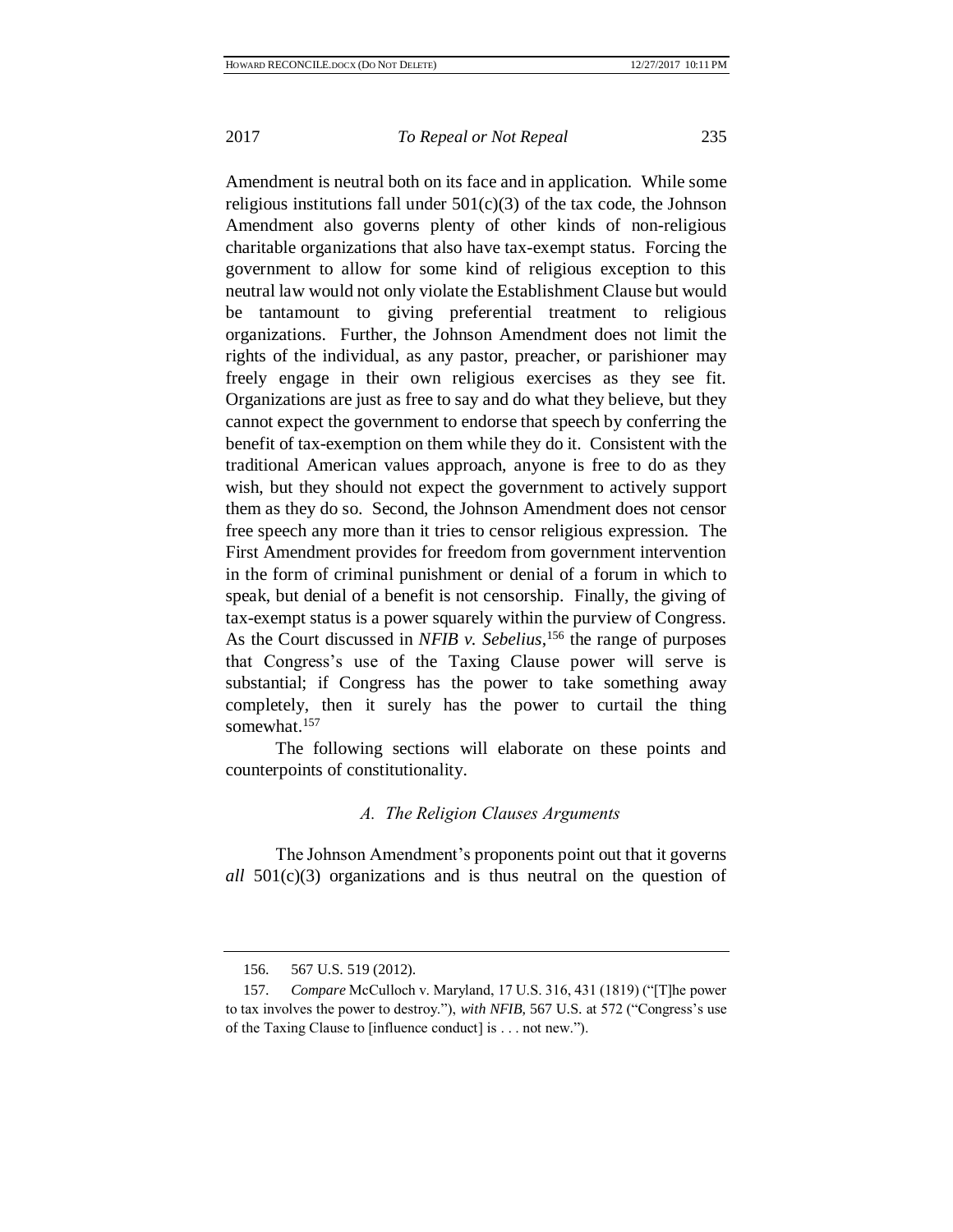religion.<sup>158</sup> Churches and church leaders, they argue, like any other charitable organizations, are also free to discuss or advocate for any issue they want, even issues that directly relate to hot-button campaign issues (including but not limited to abortion, same-sex marriage, immigration, etc.).<sup>159</sup> The purpose of the tax break is subsidizing religious (and other charitable) practice, and all the Johnson Amendment does is make sure we keep the holy separate from the mundane: "The Johnson Amendment ensures that citizens of all faith traditions (or no faith tradition) are not inadvertently financially supporting church-based politicking. It also ensures that the government is not entangled in underwriting partisan political activity."<sup>160</sup>

This argument fails to address the case of the pastor who feels it is his *religious* obligation to tell his clergy which candidate to support. Suppose that Candidate A supports a position antithetical to the values of Church X. If the pastor believes that a vote for A is a sin, it would seem to violate his or her free exercise rights to prevent him or her from saying so by curbing that religious speech. To the extent that the argument views the speech as purely political and not religious, it is simply not the government's place to (a) monitor religious organizations and (b) dictate what is or is not a matter of religion.<sup>161</sup>

161*. See* Agostini v. Felton, 521 U.S. 203 (1997) (holding that federal funding for education on parochial school grounds does not violate the Establishment Clause as long as it is neutrally administered); *see also* Lee v. Weisman, 505 U.S. 577, 589 (1992) ("The First Amendment's Religion Clauses mean that religious beliefs and religious expression are too precious to be either proscribed or prescribed by the State."); Aguilar v. Felton, 473 U.S. 402, 409–10 (1985) ("When the state becomes enmeshed with a given denomination in matters of religious significance, the freedom of religious belief of those who are not adherents of that denomination suffers, even when the governmental purpose underlying the involvement is largely secular. In addition, the freedom of even the adherents of the denomination is limited by the governmental intrusion into sacred matters."), *overruled on other grounds by Agostini*, 521 U.S. at 236; Sch. Dist. of City of Grand Rapids v. Ball, 473 U.S. 373

<sup>158.</sup> *See* Wolpe, *supra* note [5](#page-2-0) ("The law's essential intent holds – to permit a generally neutral space where different political views can coexist in an increasingly fragmented and fractious society.").

<sup>159</sup>*. Id.*

<sup>160.</sup> Tim Neville & Deb Walker, *Point/Counterpoint: Should the Johnson Amendment Be Changed to Allow Politics from the Pulpit?*, COL. SPRINGS GAZETTE (Feb. 18, 2017), http://gazette.com/pointcounterpoint-should-the-johnsonamendment-be-changed-to-allow-politics-from-the-pulpit/article/1597169.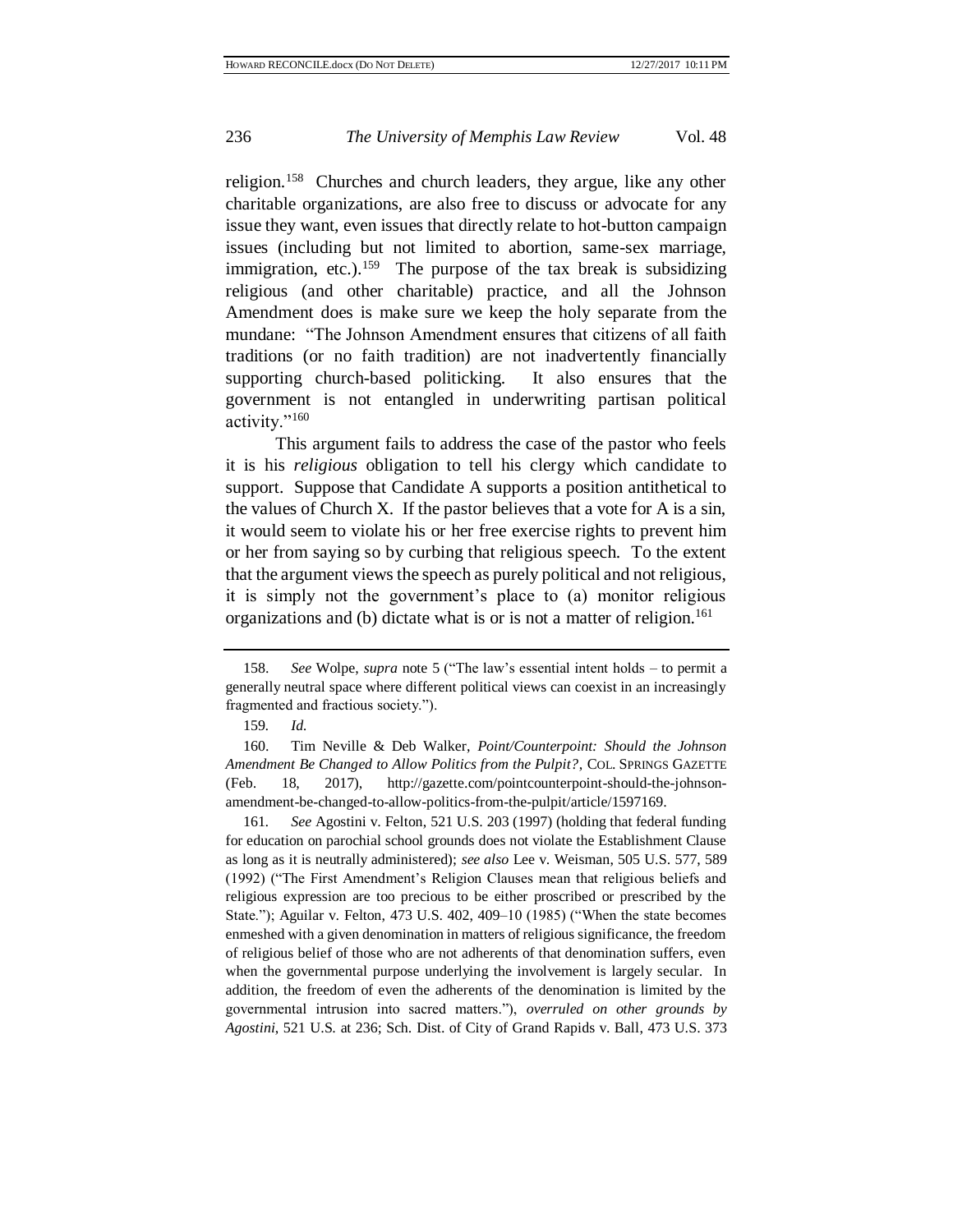While some have made the claim that the Johnson Amendment is safe because its application is neutral, secular, and generally applicable in that it requires nonprofits of all stripes to avoid political partisanship in exchange for enjoying tax-exemption benefits, that argument ignores the fact that religion *is* different, and religious institutions are entitled to separate, extra protections under RFRA. 162 When it comes to religion, a restrictive law must narrowly further a compelling governmental interest to survive constitutional inquiry. 163

Others have made the claim that any solution that removes this condition only for churches would arguably violate the Establishment Clause,<sup>164</sup> which is why opponents call for the repeal of the Johnson Amendment as it relates to all—even secular—charitable organizations.<sup>165</sup> The truth, though, is that RFRA provides an answer here as well: religious charities *are* different and, by federal law, their religious speech *is* sometimes treated differently than speech from a secular speaker. One instance of such a carve-out, as it relates to the

162. *See generally* 42 U.S.C. § 2000bb (2012) (setting forth Congress's purpose in RFRA).

163*. Cf. generally* Harkness v. Sec'y of the Navy, 858 F.3d 437, 447 (citing Larson v. Valente, 456 U.S. 228, 246 (1982)) ("[I]f the challenged government practice prefers one religion over another, we apply strict scrutiny in adjudging its constitutionality.").

164. Armando, *Hobby Lobby Demonstrates That RFRA Violates the Establishment Clause*, DAILY KOS (July 7, 2014, 2:00 PM), http://www.dailykos.com/story/2014/7/6/1311432/-Hobby-Lobby-demonstratesthat-RFRA-violates-the-establishment-clause.

165. Charles M. Kester, *Churches Have No Business Speaking in Favor of Political Candidates*, LIBERTY, http://www.libertymagazine.org/contributor/churches-have-no-business-speakingin-favor-of-political-candidate (depublished web content) (on file with the University of Memphis Law Review).

<sup>(1985) (</sup>same), *overruled on other grounds by Agostini*, 521 U.S. at 236; Meek v. Pittenger, 421 U.S. 349, 370 (1975) ("The prophylactic contacts required to ensure that teachers play a strictly nonideological role . . . necessarily give rise to a constitutionally intolerable degree of entanglement between church and state."); Lemon v. Kurtzman, 403 U.S. 602, 619 (1971) ("A comprehensive, discriminating, and continuing state surveillance will inevitably be required to ensure that these restrictions are obeyed and the First Amendment otherwise respected. Unlike a book, a teacher cannot be inspected once so as to determine the extent and intent of his or her personal believes and subjective acceptance of the limitations imposed by the First Amendment. These prophylactic contacts will involve excessive and enduring entanglement between state and church.").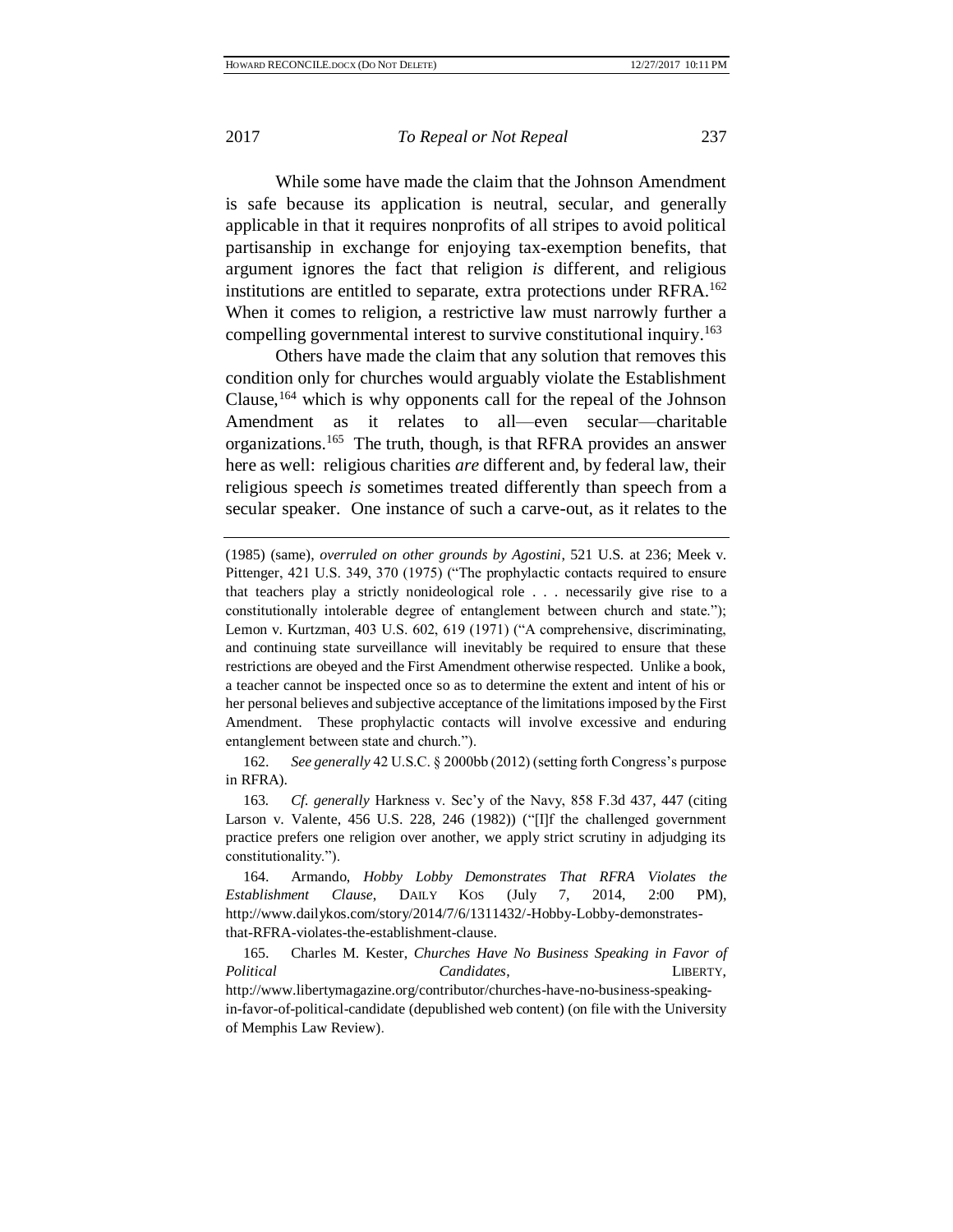Johnson Amendment, is proposed legislation that would limit the exception only to de minimis speech and not actual money.<sup>166</sup> This would help address the anxiety many institutions' leaders feel when deciding whether something they are discussing is just a moral issue or one that would result in a violation under the Johnson Amendment. Even removing religious connotations from the speech at issue, however, does not resolve the constitutional question; the Johnson Amendment implicates free speech rights generally, too.

## <span id="page-29-0"></span>*B. Free Speech*

The Free Speech Clause of the First Amendment reads, in applicable part, "Congress shall make no law . . . abridging the freedom of speech...."<sup>167</sup> There are two ways to view the applicability of the Free Speech Clause to the Johnson Amendment: (1) the Johnson Amendment itself is viewpoint discrimination; or (2) it is not problematic because it merely reflects government speech.<sup>168</sup>

### 1. The Johnson Amendment and Free Speech

Plaintiffs have regularly challenged the constitutionality of the Johnson Amendment as a violation of the Free Speech Clause of the First Amendment. To date, however, these challenges have all failed. In *Cammarano v. United States*, <sup>169</sup> for example, the Supreme Court upheld the Johnson Amendment, finding that Congress had not infringed any First Amendment rights or regulated any First Amendment activity; Congress simply chose not to pay for the petitioner's lobbying.<sup>170</sup> Additionally, in *Christian Echoes National Ministry, Inc. v. United States*, <sup>171</sup> the Tenth Circuit upheld the Johnson

- 170. *Id.* at 504–05.
- 171. 470 F.2d 849 (10th Cir. 1972).

<sup>166</sup>*. See infra* Section IV.B.

<sup>167.</sup> U.S. CONST. amend. I.

<sup>168</sup>*. See* Eugene Volokh, *Freedom of Expressive Association and Government Subsidies*, 58 STAN. L. REV. 1919, 1928–31 (2006). Professor Volokh posits that government tax programs may be designated public forums subject to the Free Speech Clause, arguably allowing for content-based discrimination while excluding viewpoint discrimination. This framing could lead to different conclusions vis-à-vis the Johnson Amendment.

<sup>169.</sup> 358 U.S. 498 (1959).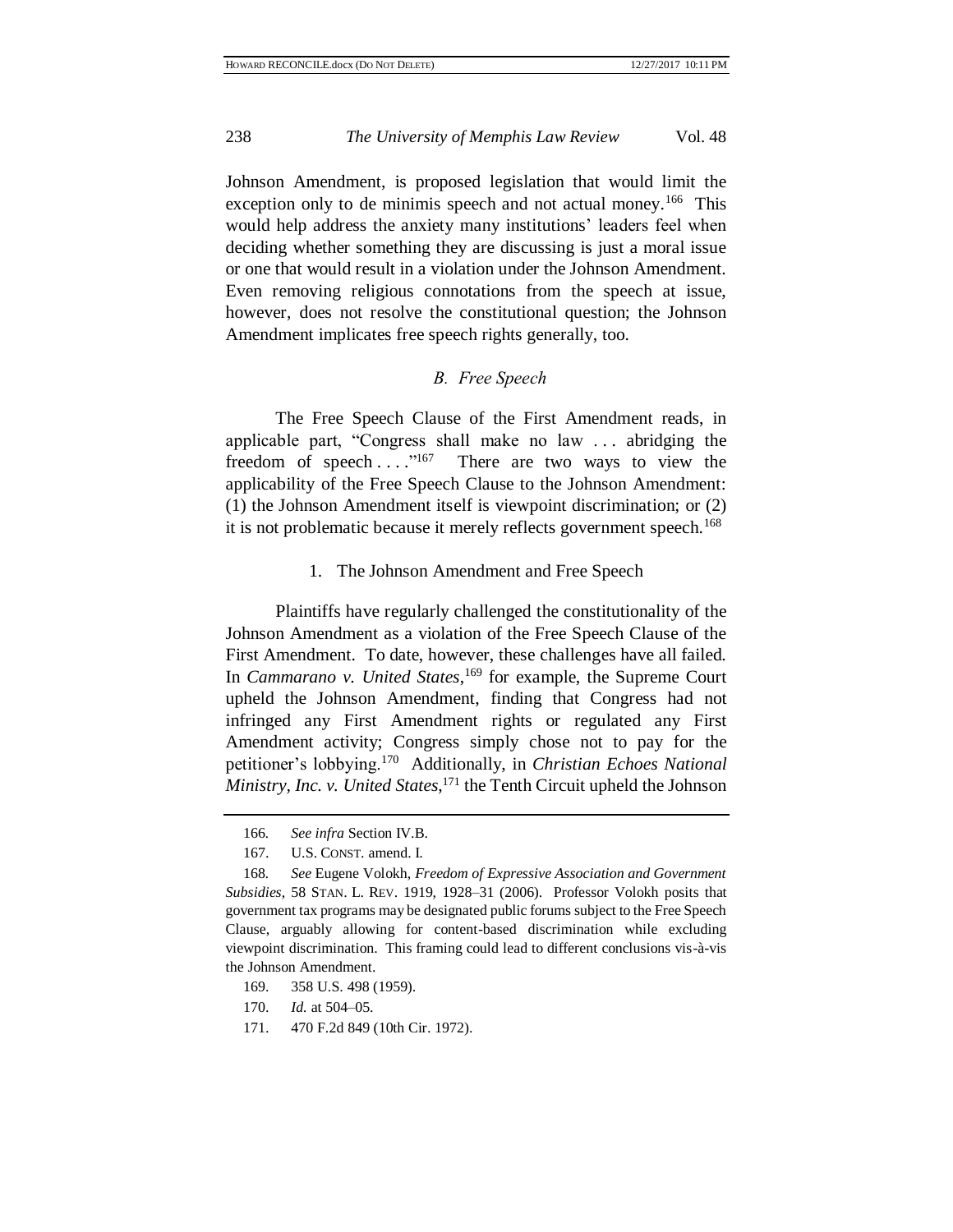Amendment against a church's claims that the statute's prohibition on its political speech violated its First Amendment rights.<sup>172</sup> In reversing the district court, the Tenth Circuit wrote:

In light of the fact that tax exemption is a privilege, a matter of grace rather than right, we hold that the limitations contained in Section 501(c)(3) withholding exemption from nonprofit corporations do not deprive Christian Echoes of its constitutionally guaranteed right of free speech.<sup>173</sup>

The Supreme Court once again upheld the Johnson Amendment in *Regan v. Taxation with Representation of Washington*. 174 This time, the IRS denied 501(c)(3) status to an organization because it appeared substantially likely that the organization would engage in political activity in violation of the Johnson Amendment.<sup>175</sup> In a unanimous opinion, the Court reiterated, "Congress is not required by the First Amendment to subsidize lobbying."<sup>176</sup>

These examples make the viability of a constitutional challenge to the Johnson Amendment on free speech grounds appear grim. The result of these opinions would seem to be a firm judicial position that the government has no obligation to provide tax exemptions for political spending, even though the law gives exemptions for other forms of speech, namely charitable speech.<sup>177</sup> More recent case law on free speech, however, suggests that the Johnson Amendment may not be as constitutionally secure as these early decisions make it appear.

In 1984, in *FCC v. League of Women Voters*, <sup>178</sup> the Supreme Court struck down a portion of the Public Broadcasting Act of 1967 on free speech grounds.<sup>179</sup> Congress had conditioned the allocation of federal funds to non-commercial broadcasting stations' educational

- 176*. Id.* at 546 (citing Cammarano v. United States, 358 U.S. 498, 513 (1959)).
- 177. Volokh, *supra* note [168,](#page-29-0) at 1925.
- 178. 468 U.S. 364.
- 179. *Id.* at 398–99.

<sup>172</sup>*. Id.* at 857.

<sup>173</sup>*. Id.*

<sup>174.</sup> 461 U.S. 540 (1983).

<sup>175</sup>*. Id.* at 542.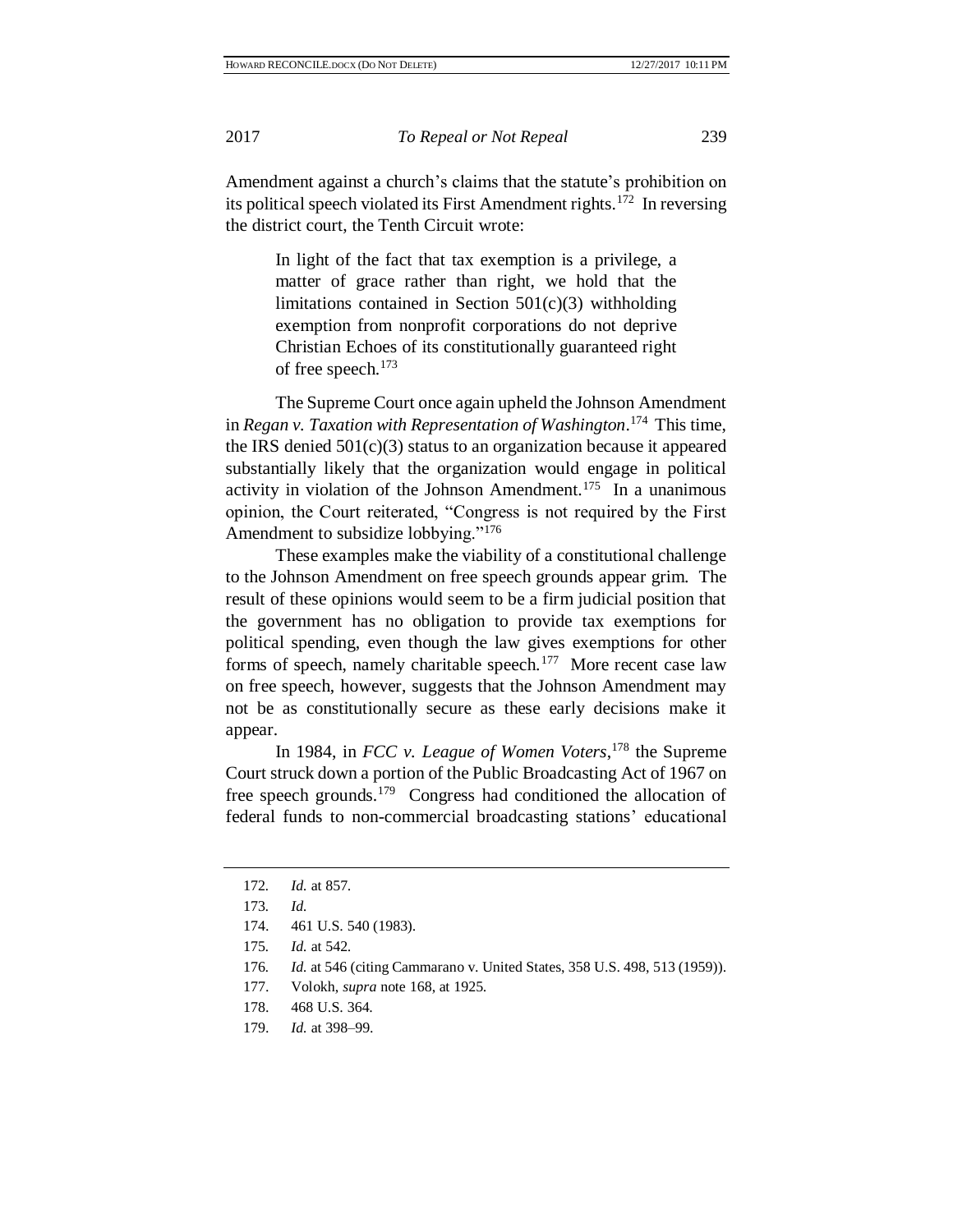programing on those stations' agreements not to editorialize.<sup>180</sup> According to the Court: "The freedom of speech and of the press guaranteed by the Constitution embraces at the least the liberty to discuss publicly and truthfully all matters of public concern without previous restraint or fear of subsequent punishment."<sup>181</sup> The Court previously reached this conclusion in the election context in *Buckley v. Valeo*, <sup>182</sup> when it explained:

Discussion of public issues and debate on the qualifications of candidates are integral to the operation of the system of government established by our Constitution. The First Amendment affords the broadest protection to such political expression in order "to assure [the] unfettered interchange of ideas for the bringing about of political and social changes desired by the people."<sup>183</sup>

We should note that, in contrast, a strong dissent depicted the constitutional challenge as a Faustian bargain, because the stations made a deal with the government knowing full well the expectations and concessions and then chose to renege on the deal.<sup>184</sup> Still, this case evidences the first appearance of a crack in the foundation supporting the Johnson Amendment.

Later, in *Austin v. Michigan Chamber of Commerce*, <sup>185</sup> the Supreme Court upheld a statute prohibiting corporations from using corporate treasury funds for independent expenditures for political speech.<sup>186</sup> In so doing, the Court held that the prohibition could apply to non-profits and that it did not violate the Equal Protection Clause of the Fourteenth Amendment.<sup>187</sup> *Austin* would appear to support the Johnson Amendment: if Congress can bar corporations from political

<sup>180</sup>*. Id.* at 366.

<sup>181</sup>*. Id.* at 381–82 (quoting Thornhill v. Alabama, 310 U.S. 88, 101–02 (1940) (quotation marks omitted)).

<sup>182.</sup> 424 U.S. 1 (1976).

<sup>183.</sup> *Id.* at 14 (citing Roth v. United States, 354 U.S. 476, 484 (1957)).

<sup>184</sup>*. League of Women Voters*, 468 U.S. at 403 (Rehnquist, J., dissenting).

<sup>185.</sup> 494 U.S. 652 (1990), *overruled by* Citizens United v. FEC, 558 U.S. 310

<sup>(2010).</sup>

<sup>186.</sup> *Id.* at 668–69.

<sup>187</sup>*. Id.* at 662–63, 666.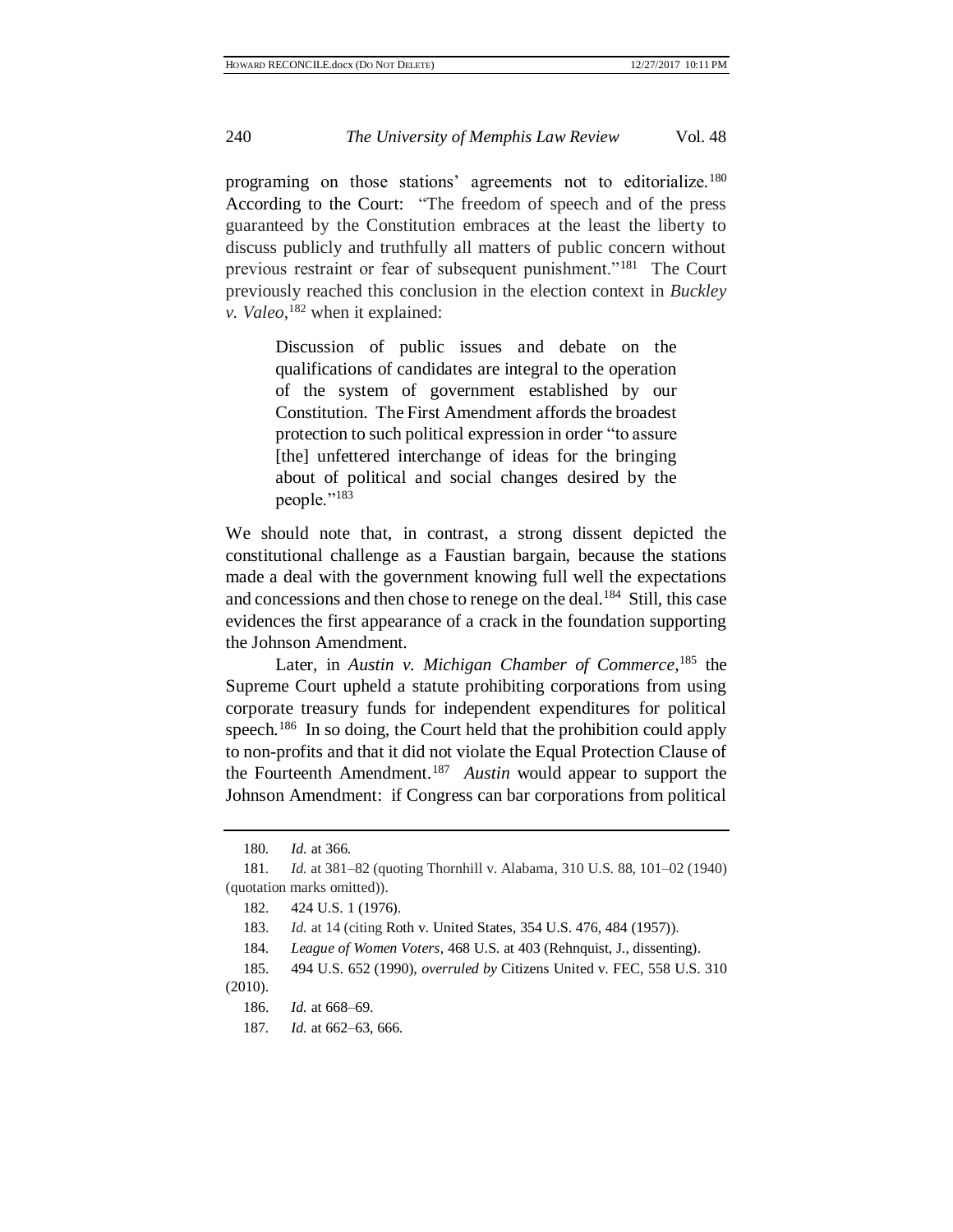speech, then it can obviously do the same to a special category of nonprofits. The Supreme Court, however, overruled itself in *Austin* when it recently decided *Citizens United v. Federal Election Commission*. 188 Justice Scalia's dissent in *Austin* explains why:

In permitting Michigan to make private corporations the first object of this Orwellian announcement, the Court today endorses the principle that too much speech is an evil that the democratic majority can proscribe. I dissent because that principle is contrary to our case law and incompatible with the absolutely central truth of the First Amendment: that government cannot be trusted to assure, through censorship, the "fairness" of political debate.<sup>189</sup>

In his dissent, Justice Scalia further argued that it is "rudimentary" that the government cannot force someone to forego First Amendment rights in exchange for enjoying tax advantages. 190

The Supreme Court struck down the "electioneering communications" provision of the Bipartisan Campaign Reform Act of 2002 ("BCRA") as-applied in *Federal Election Commission v.*  Wisconsin Right to Life,<sup>191</sup> holding that a prohibition on speech calling for the election or defeat of a candidate uttered too close to an election violated the Free Speech Clause of the First Amendment.<sup>192</sup> Moreover, in his concurrence, Justice Scalia decried as unconstitutional some of the limits on "issue advocacy" versus "express advocacy" of candidates.<sup>193</sup>

Each of these later cases reveal potential cracks in the free speech jurisprudence defending the Johnson Amendment. Should courts draw the easy parallel between prohibitions on issue advocacy under BCRA and political activity by  $501(c)(3)$  organizations under the Johnson Amendment, the statutory language could be in trouble.

- 192*. Id.* at 481–82.
- 193*. Id.* at 452–54 (2007) (Scalia, J. concurring).

<sup>188.</sup> 558 U.S. 310, 365 (2010).

<sup>189</sup>*.* 494 U.S. at 679–80 (Scalia, J. dissenting).

<sup>190</sup>*. Id.* at 680 (Scalia, J. dissenting) (citing Pickering v. Bd. of Educ. of Township High Sch. Dist. No. 205, 391 U.S. 563 (1968); Speiser v. Randall, 357 U.S. 513 (1958)).

<sup>191.</sup> 551 U.S. 449 (2007).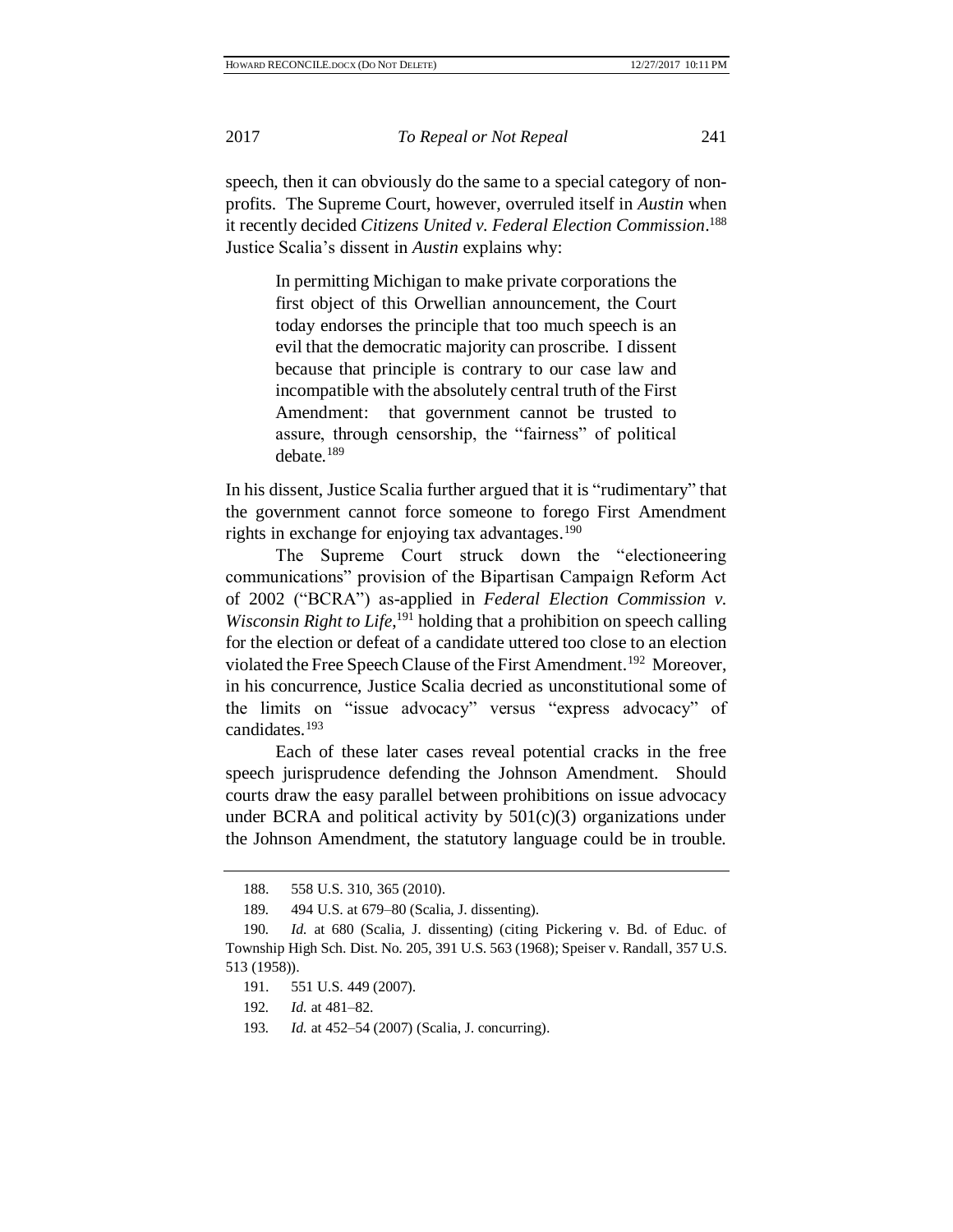*Citizens United*, the most recent decision by the Supreme Court's most recent decision on restrictions on organizations' political speech, adds fuel to the free speech fire and spells almost certain constitutional trouble for the Johnson Amendment.

## 2. *Citizens United* & Its Implications for the Johnson Amendment

The 2010 *Citizens United v. Federal Election Commission* case involved the electioneering rule of BCRA, which prohibited corporate expenditures for express advocacy by corporations.<sup>194</sup> The Court struck down the prohibition in strident terms: "*No* sufficient governmental interest justifies limits on the political speech of *nonprofit* or for-profit corporations."<sup>195</sup> In explaining its holding, the Court reiterated that Congress "may not by these means deprive the public of the right and privilege to determine for itself what speech and speakers are worthy of consideration. The First Amendment protects speech and speaker, and the ideas that flow from each."<sup>196</sup>

Moreover, the Court in *Citizens United* explicitly rejected an alternative-channels-of-speech argument. In *Citizens United*, the government argued that the ban on corporate speech was valid because the corporation could still speak through a separate PAC; the Court, however, noted that a "PAC is a separate association from the corporation." <sup>197</sup> As one commentator has noted, the "speech of the corporation's PAC is not the same as speech by the corporation, and therefore, the ban is a ban."<sup>198</sup> Therefore, the Court directly undercut the principal arguments underpinning the constitutionality of the Johnson Amendment in both *Branch Ministries v. Rossotti* and *Regan v. Taxation with Representation of Washington* in its most recent ruling on point, *Citizens United*. 199

198*.* Colinvaux, *supra* note [13,](#page-4-0) at 721.

199*. Id.* at 737 ("This raises yet another major challenge to the tax exemption system potentially presented by *Citizens United*: the extent to which *any* limitations on speech are permitted in connection with the tax exemption of *any* exempt organization.").

<sup>194.</sup> *Citizens United*, 558 U.S. at 310.

<sup>195</sup>*. Id.* at 365 (emphasis added).

<sup>196</sup>*. Id.* at 341.

<sup>197</sup>*. Id.* at 337.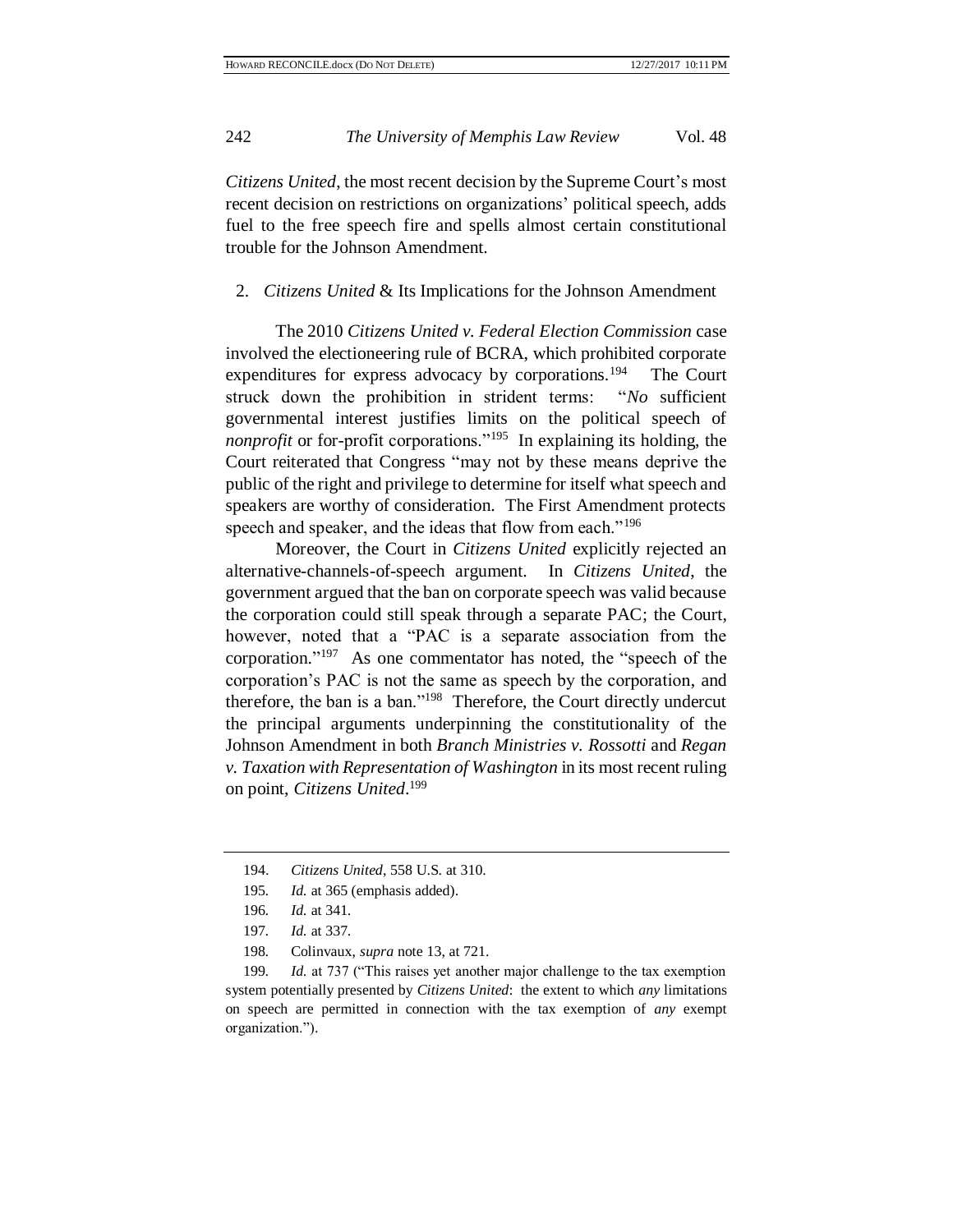On their face, the Court's opinion in *Citizens United* "strongly suggest[s] the Political Activities Prohibition is problematic" and "suggest[s] existential (neigh constitutional) peril" for the Johnson Amendment.<sup>200</sup> If *Citizens United* stands for the proposition that Congress cannot single out certain groups for limitations or suppression of speech, then surely using the tax code to regulate certain organizations' speech encroaches on their constitutional rights "just as surely as the Electioneering Rule singled out corporations and barred their speech."<sup>201</sup>

According to at least one scholar, however, there is arguably a way for the courts to differentiate the strident and obviously applicable holding of *Citizens United* from the legality of the Johnson Amendment. *Citizens United* focused on four factors: the purpose of the legislation, the type of sanction, the nature of the ban as a ban on speech, and the preferential treatment of speech and speakers.<sup>202</sup> It is arguable that, as to all four factors, the Johnson Amendment is different from the Electioneering Rule of BCRA.<sup>203</sup>

First, as to the purpose of the Johnson Amendment, it is arguable that Congress was not choosing to suppress or prefer speech, but merely "defin[ing] charity to exclude political activity."<sup>204</sup> In this way, "the Rule is not primarily about suppressing speech."<sup>205</sup> In fact, "political activity, and expenses for and income from partisan speech, is and always has been a special subject for the tax law."<sup>206</sup> Regardless of its primary purpose or Congress's stated intent that "their overriding purpose is not to regulate speech," however, "both sections of the Code  $\lceil \frac{8}{9} \cdot 501(c)(3) \rangle$  and  $\lceil \frac{8}{9} \cdot 170(c) \rceil$  directly implicate speech."<sup>207</sup>

Second, as to burden on speech, the Johnson Amendment should be viewed as a tax classification rather than an entity-level rule. *Citizens United* focused on the organization and its speech as an

| 200. | <i>Id.</i> at 724–25. |
|------|-----------------------|
| 201. | <i>Id.</i> at 724.    |
| 202. | <i>Id.</i> at 709.    |
| 203. | Id.                   |
| 204. | <i>Id.</i> at 711.    |
| 205. | <i>Id.</i> at 712.    |
| 206. | <i>Id.</i> at 714.    |
| 207. | <i>Id.</i> at 712.    |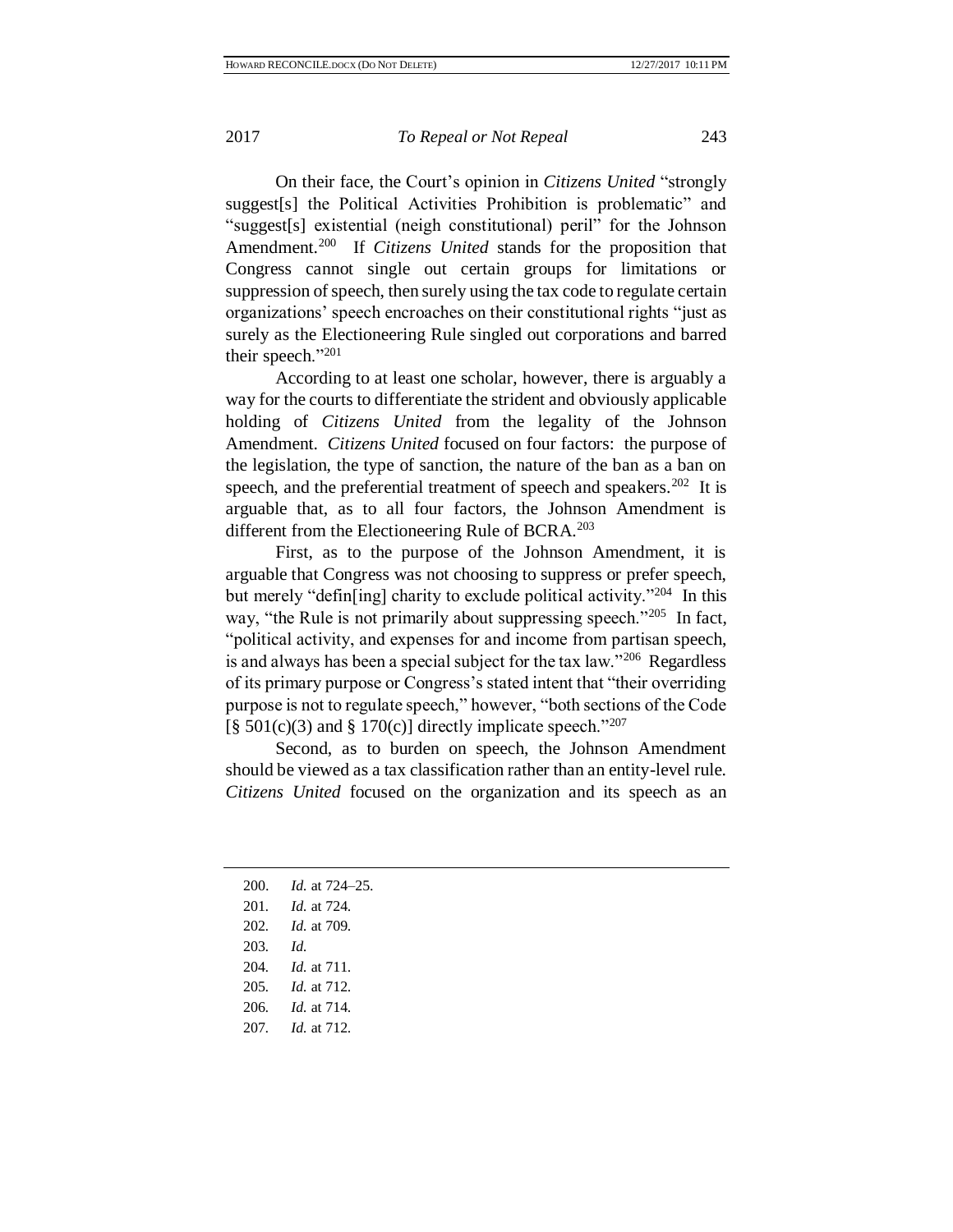entity.<sup>208</sup> Because § 501(c)(3) organizations are products of the tax code, however, and the tax code defines organizations as broader than just their specific tax classification—it defines them as a series of interconnected entities for tax purposes—the speech of that organization could come from a  $\S 501(c)(3)$  arm or a  $\S 501(c)(4)$ arm.<sup>209</sup> Arguably, such a conceptual framework might enable courts to retool *Citizens United*'s alternative-avenues-of-speech analysis and sustain the Johnson Amendment on older First Amendment precedent.<sup>210</sup>

Third, courts can arguably use this same tax-classification framework to explain how the Johnson Amendment does not prefer or restrict certain speech or speakers.<sup>211</sup>

Fourth, as to sanctions, the penalty for violating the Johnson Amendment—an excise tax or loss of tax-exempt status—is far less severe than the one contemplated by the Electioneering Rule at issue in *Citizens United*: a criminal sanction.<sup>212</sup> In fact, in concluding its opinion, the Court noted that "it seems stranger than fiction for our Government to make this political speech a crime. Yet this is the statute's purpose and design."<sup>213</sup> Thus, arguably, "measured as a form of suppression," the criminal sanctions involved "likely suppresses the speech of many, in accordance with its design," while the loss of a tax

211*.* As Colinvaux writes:

[T]he Political Activities Prohibition does not target the speech of section  $501(c)(3)$  organizations as organizations as did the Electioneering Rule. Rather, the Political Activities Prohibition is a condition to receive a particular tax status, not a prohibition directed to the organization per se. Thus, importantly, although section  $501(c)(3)$  status formally does not survive political speech, the entity retains its identity as a corporation (assuming it was so organized) and may speak.

#### *Id.* at 725.

213. *Citizens United*, 558 U.S. at 372.

<sup>208</sup>*. See* 558 U.S. 310, 393 (2010) ("Indeed, to exclude or impede corporate speech is to muzzle the principal agents of the modern free economy. We should celebrate rather than condemn the addition of this speech to the public debate.").

<sup>209.</sup> A  $501(c)(4)$  organization is a social welfare organization formed for a specific purpose, but its primary purpose cannot be to endorse a candidate for office or a political position. *See* I.R.C. § 501(c)(4) (2012).

<sup>210.</sup> Colinvaux, *supra* note [13,](#page-4-0) at 721–23.

<sup>212</sup>*. Id.* at 718–21.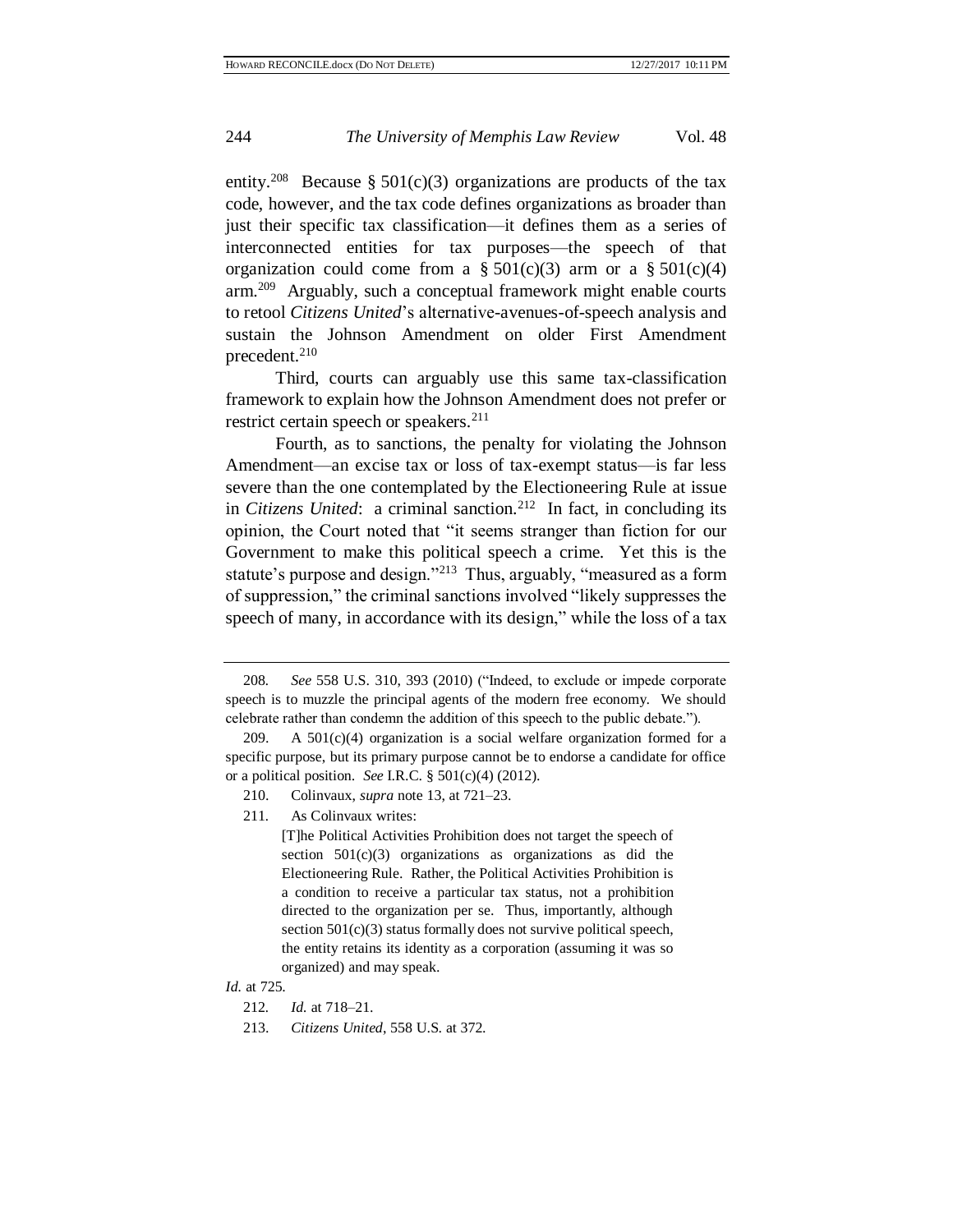status is simply of a "different order."<sup>214</sup> While of a different order, however, even the Johnson Amendment's *supporters* recognize that the "threat of a loss of tax exemption" is nonetheless "a form of suppression."215

While these arguments attempt to defend the Johnson Amendment from the implications of *Citizens United*, they require a great deal of re-conceptualizing the issue and working around the strident language of the Court. In the end, while courts in the future may want to limit the holding of *Citizens United*, the Court has increasingly liberalized its First Amendment jurisprudence since 2010.<sup>216</sup> In fact, the effect of the holding in *Citizens United* is that the government cannot prevent PACs organized as "social welfare" organizations under  $\S 501(c)(4)$  from making unlimited tax-exempt contributions to support express advocacy. Thus, the only organizations barred from this political exchange are  $\S$  501(c)(3) organizations.<sup>217</sup> Moreover, the Court's language regarding prohibitions on speech of any organization is strident and clear: it is for the public to decide what to hear and believe and not the government's job to censor or cabin such speech.<sup>218</sup> Of course, this analysis assumes that this issue is really about private as opposed to government speech. The next section pushes back on that assumption.

## 3. Government Speech and Viewpoint Discrimination

Another way of thinking about the interaction between the Free Speech Clause and the Johnson Amendment is to assume that the Johnson Amendment is facially valid because it merely expresses government speech. The question, of course, is whether the government's conditioning of a tax-exemption on an organization's

<sup>214.</sup> Colinvaux, *supra* note [13,](#page-4-0) at 721.

<sup>215</sup>*. See id.* (discussing the similarities between sanctions and the loss of taxexempt status).

<sup>216</sup>*. See* SpeechNow.Org v. FEC, 599 F.3d 686, 694–95 (D.C. Cir. 2010) (expanding the implications of *Citizens United*).

<sup>217.</sup> Terry Connelly, *Follow the Money—Trump, Repealing The "Johnson Amendment," and* Citizens United, HUFFINGTON POST (July 22, 2016), http://www.huffingtonpost.com/terry-connelly/follow-the-moneytrumprep\_b\_11093482.html.

<sup>218.</sup> *Citizens United*, 558 U.S. at 372.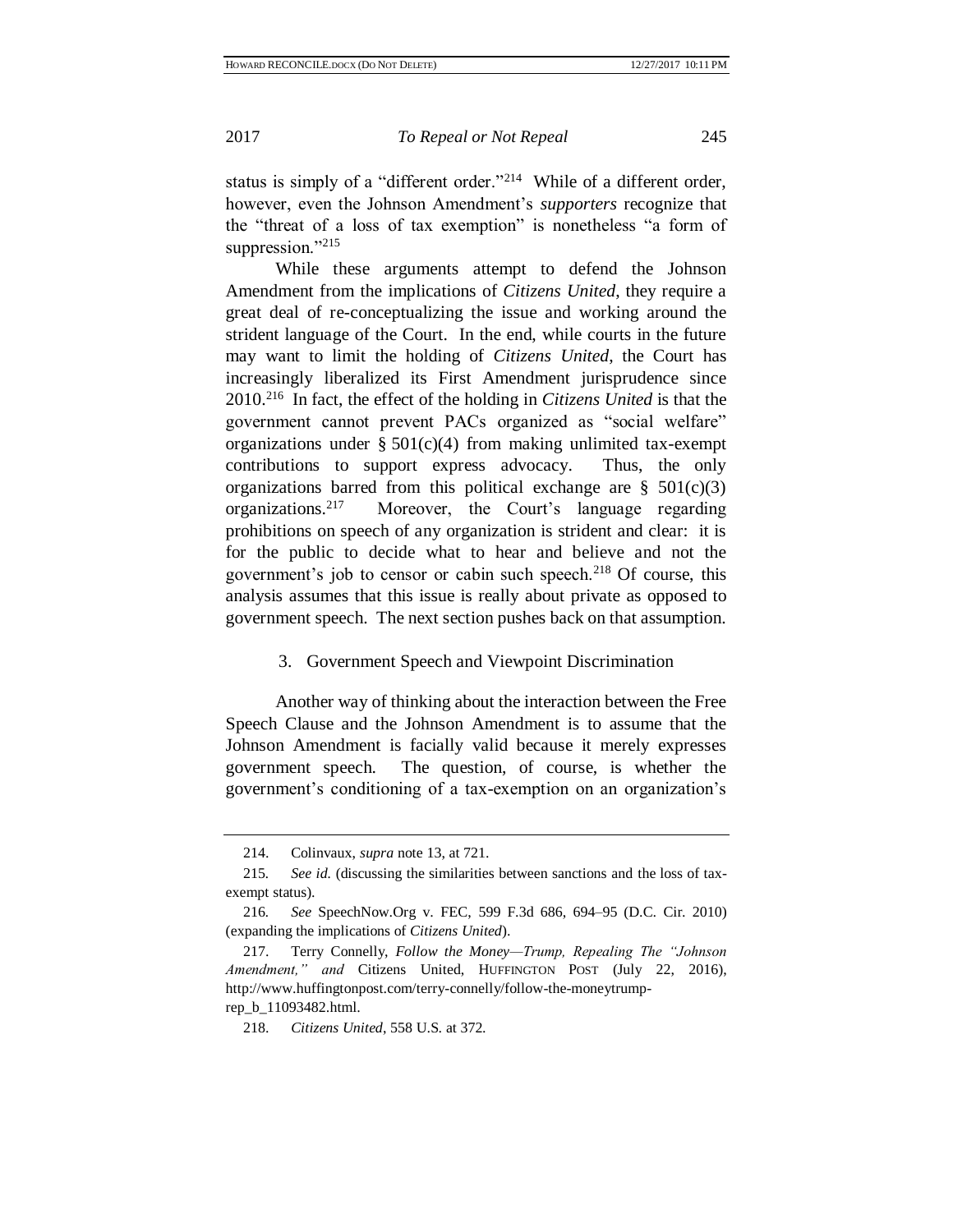silence regarding a particular class of issues can be considered an expression of the government's opinion relating to that issue.

The Supreme Court held in *Walker v. Texas Division, Sons of Confederate Veterans, Inc.* that "[w]hen government speaks, it is not barred by the Free Speech Clause from determining the content of what it says."<sup>219</sup> Without this exemption, the government "would [simply] not work."<sup>220</sup> In *Walker*, a nonprofit organization brought an action against the Texas Department of Motor Vehicles alleging that the government had violated its right to free speech because the government had denied the nonprofit's application to order specialty license plates with the Confederate flag on them.<sup>221</sup> The Court concluded that the state had the right to decide the message it wanted to convey on license plates: "[A]s a general matter, when the government speaks it is entitled to promote a program, to espouse a policy, or to take a position. In doing so, it represents its citizens and it carries out its duties on their behalf."<sup>222</sup>

In terms of content discrimination concerns, Professor Eugene Volokh argues that government tax programs may be considered designated public forums, and they are thus subject to the Free Speech Clause, arguably allowing content discrimination but excluding viewpoint discrimination.<sup>223</sup> If we assume that the government is merely expressing its own view within this designated forum, we should remember that the Supreme Court continually refuses "to hold that the Government unconstitutionally discriminates on the basis of viewpoint when it chooses to fund a program dedicated to advance certain permissible goals, because in advancing those goals the program necessarily discourages alternative goals."<sup>224</sup> The Supreme Court has also held that certain forms of government speech may

<sup>219.</sup> 135 S. Ct. 2239, 2245 (2015) (citing Pleasant Grove City v. Summum, 555 U.S. 460, 467–68 (2009)).

<sup>220</sup>*. Id.* at 2246 (quoting *Summum*, 555 U.S. at 468) (expressing the impossibility of ever creating or running a program with which not even one person disagreed) ("[I]t is not easy to imagine how government could function if it lacked th[e] freedom to select the messages it wishes to convey.").

<sup>221</sup>*. Id.* at 2244–45.

<sup>222</sup>*. Id.* at 2246

<sup>223.</sup> Volokh, *supra* note [168,](#page-29-0) at 1929.

<sup>224</sup>*. Walker*, 135 S. Ct. at 2246 (citing Rust v. Sullivan, 500 U.S. 173, 194 (1991)).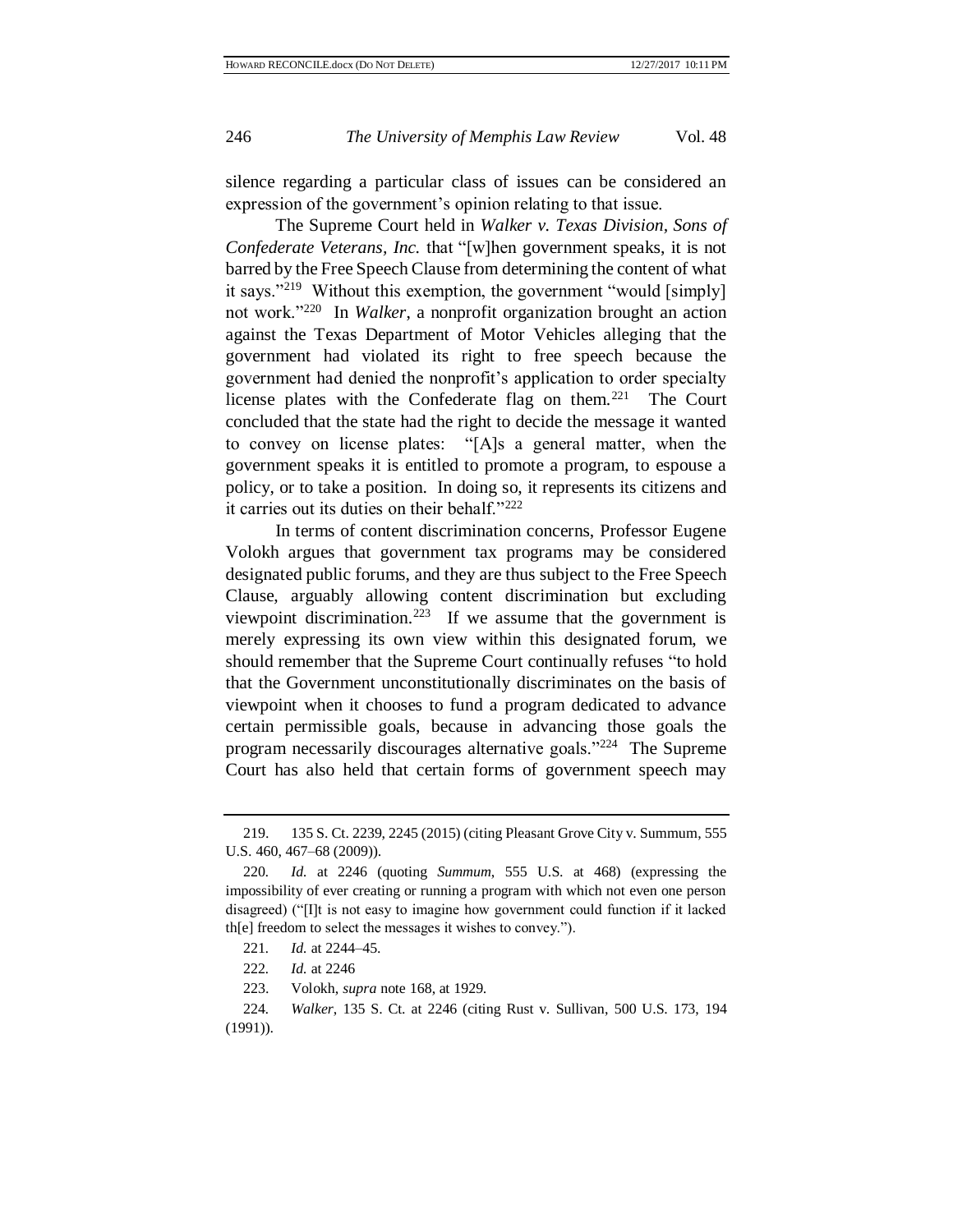"implicate the free speech rights of private persons," and that even in cases of government speech the "First Amendment stringently limits a State's authority to compel a private party to express a view with which the private party disagrees."<sup>225</sup> Take *Walker*, for example, in which the Court acknowledged that the government cannot force "the State's ideological message" on a person's car or license plate.<sup>226</sup>

In terms of the Johnson Amendment, however, just as in *Walker*, there is no issue of compelled speech. The government is not requiring churches to alter their beliefs, stop their support for a politician, or change their message in any way. The Johnson Amendment merely explains how and where Congress will spend public funds within its jurisdiction and notifies the public as to its actions. For those who would raise the specter of viewpoint discrimination, the Court once again provides an answer in *Walker*:

When government speaks, it is not barred by the Free Speech Clause from determining the content of what it says . . . . Were the Free Speech Clause interpreted otherwise, government would not work. How could a city government create a successful recycling program if officials, when writing householders asking them to recycle cans and bottles, had to include in the letter a long plea from the local trash disposal enterprise demanding the contrary? How could a state government effectively develop programs designed to encourage and provide vaccinations, if officials also had to voice the perspective of those who oppose this type of immunization? "[I]t is not easy to imagine how government could function if it lacked th[e] freedom" to select the messages it wishes to convey. We have therefore refused "[t]o hold that the Government unconstitutionally discriminates on the basis of viewpoint when it chooses to fund a program dedicated to advance certain permissible goals, because the

<sup>225</sup>*. Id.* at 2252.

<sup>226</sup>*. Id.* at 2253 (citing Wooley v. Maynard, 430 U.S. 705, 715 (1977)).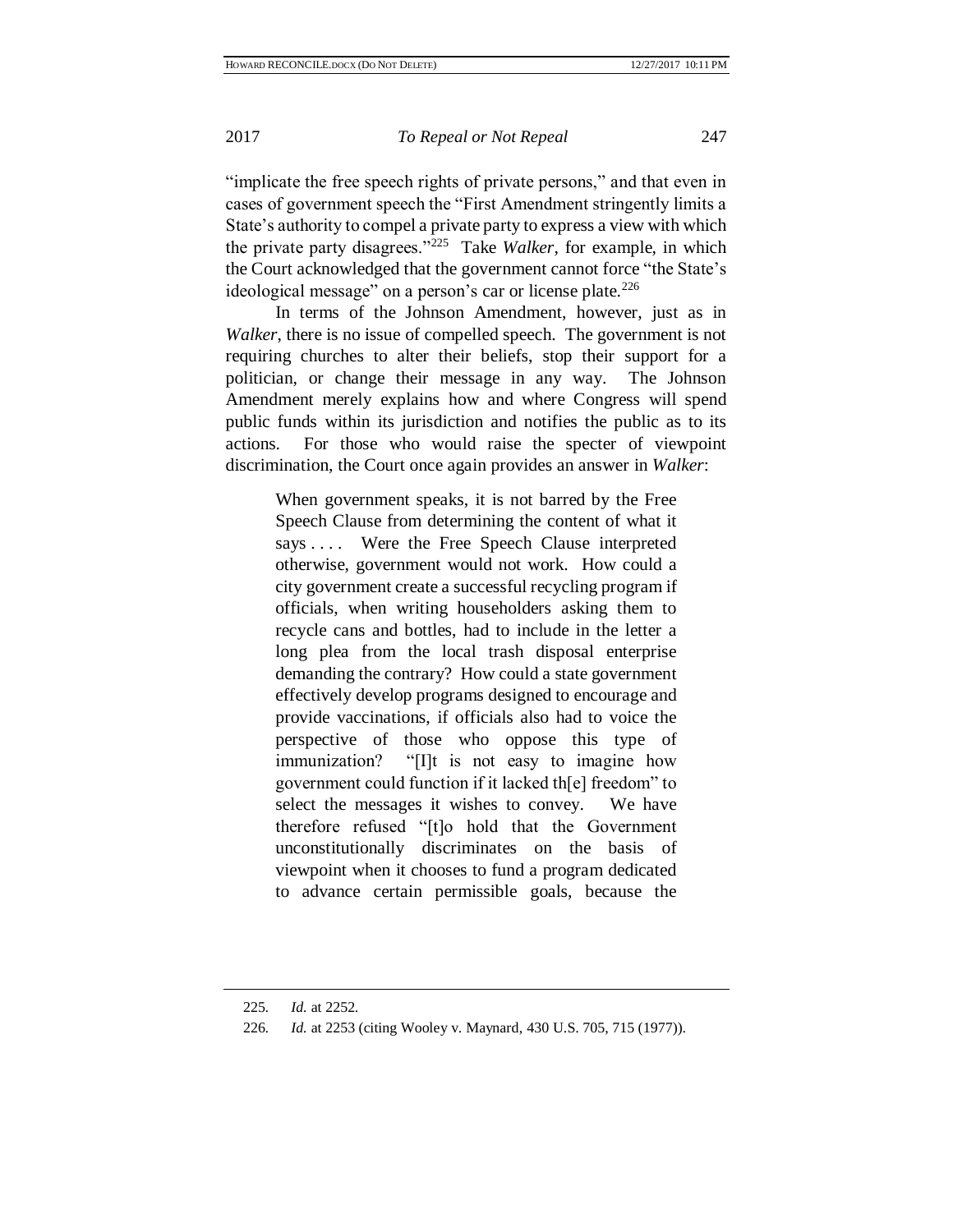program in advancing those goals necessarily discourages alternative goals."227

Perhaps the government should be free to advance its own permissible goals, which is not in any way an act of impermissible viewpoint discrimination.

Still, the speech Congress subsidizes through tax exemptions cannot really be characterized as "government speech." First, religious institutions do not speak for the government when they express religious messages. That would, of course, violate the Establishment Clause.<sup>228</sup> Second, the government also cannot use its resources and voice to support political candidates.<sup>229</sup> Third, the theoretical distinction is actually quite easy to draw: while the government is allowed to fund certain forms of speech with which it agrees, that does not necessarily give it the prerogative to support the relinquishing of fundamental rights. $230$  In all of these instances, the religious institutions are speaking for themselves, regardless of what the government does or does not do.

## *C. Unconstitutional Conditions*

The difference between when constitutional and unconstitutional conditions occurs is the difference between "conditions that define the limits of the Government spending program—those that specify the activities Congress wants to subsidize—and conditions that seek to leverage funding to regulate

may not deny a benefit to a person on a basis that infringes his constitutionally protected interests—especially, his interest in freedom of speech. For if the government could deny a benefit to a person because of his constitutionally protected speech or associations, his exercise of those freedoms would in effect be penalized and inhibited. This would allow the government to "produce a result which (it) could not command directly." Such interference with constitutional rights is impermissible.

408 U.S. 593, 597 (1972) (quoting Speiser v. Randall, 357 U.S. 513, 526 (1958)).

<sup>227</sup>*. Id.* at 2246 (citation omitted).

<sup>228.</sup> Brownstein, *supra* not[e 150.](#page-25-0)

<sup>229</sup>*. Id.*

<sup>230</sup>*.* Analogically, for example, as the Court recognized in *Perry v. Sindermann*, the government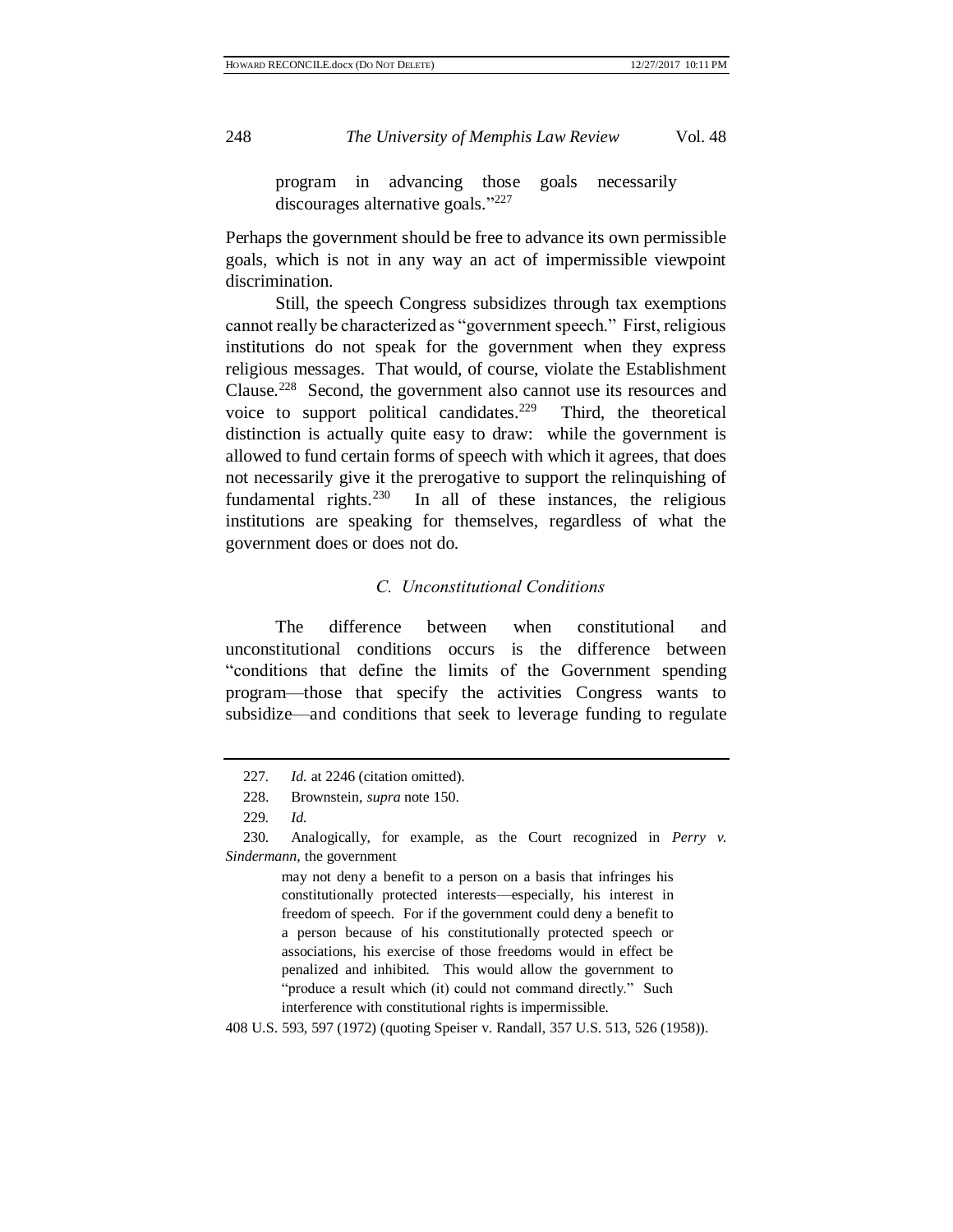speech outside the contours of the federal program itself."231 In a scenario involving a church, an organization that would undoubtedly qualify for  $501(c)(3)$  status and the relevant tax exemption would have to forgo their constitutional speech rights to receive the same tax exemption that all other similar organizations receive. There is no meaningful choice here, as many organizations depend on tax exemption to exist, making it a Hobson's choice<sup>232</sup> between either existing or not.

The counterargument is that all organizations have some threshold between physical solvency and not, with the government reserving the benefit of tax exemption to those issue-based organizations that exist for the sake of charity and not for politics. If the government has the "greater power" to give tax exempt status to all  $501(c)(3)$  organizations, then it surely has the power to take it completely away.<sup>233</sup> Qualifying institutions do not have a right to the exemption, but rather receive it subject to a congressional limiting principle like the Johnson Amendment.<sup>234</sup> Even if it were a benefit, Kathleen Sullivan addressed the question of the unconstitutionalconditions doctrine in this way:

[N]othing about the doctrine of unconstitutional conditions rules out the possibility that some conditions or selective subsidy schemes designed to pressure rights will be upheld in compelling cases . . . .

232. Nina Rastogi, *Sophie's Choice and Other Choice Choices*, SLATE (Jul. 12, 2011, **PM**), http://www.slate.com/blogs/browbeat/2011/07/12/what s a sophie s choice what about a hobson s choice .html ("[A Hobson's choice is a] situation where one may choose the thing that is offered or else take nothing at all.")

233*. See* Allan J. Samansky, *Tax Consequences When Churches Participate in Political Campaigns*, 5 GEO. J. L. & PUB. POL'Y 145, 172–73 (2007).

234*. Cf.* Richard A. Epstein, *Unconstitutional Conditions, State Power, and the Limits of Consent*, 102 HARV. L. REV. 4, 7 (1988) ("Thus, in the context of individual rights, the [unconstitutional-conditions] doctrine provides that on *at least some occasions* receipt of a benefit to which someone has no constitutional entitlement does not justify making that person abandon some right guaranteed under the Constitution." (emphasis addd)). Deductively, then, there are *other* occasions in which Congress may limit constitutional rights to confer a benefit on a person to which the person has no right.

<sup>231.</sup> Agency for Int'l Dev. v. Alliance for Open Soc'y Int'l, 133 S. Ct. 2321, 2323 (2013).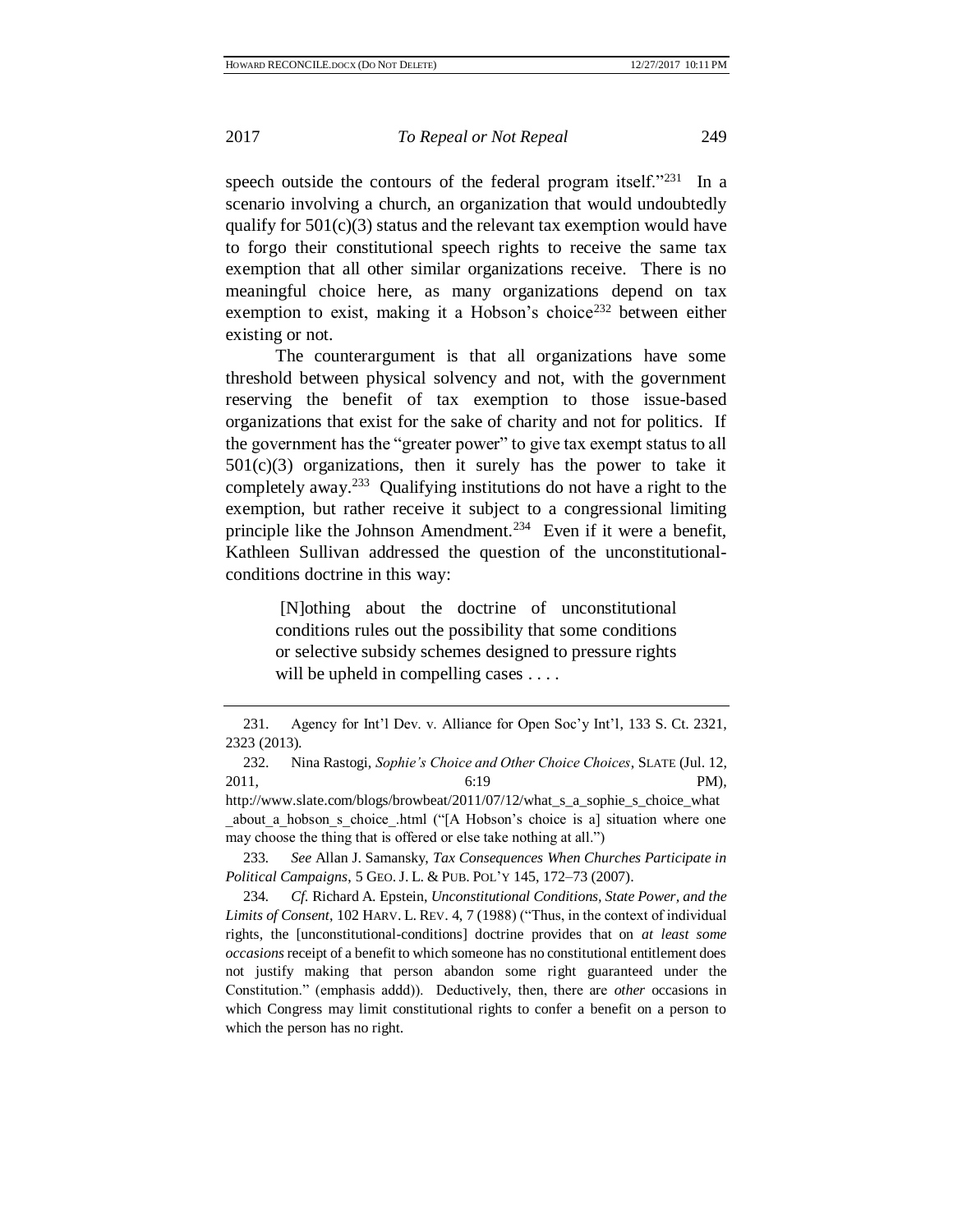. . . Rather, such conditions should be treated as infringing speech and thus in need of strong justification, but as arguably justified by the need for an efficient or depoliticized bureaucracy.<sup>235</sup>

The threshold inquiry, then, is whether the denial of this exemption is better classified as the permissible withholding of a conditional benefit or an unconstitutional penalty. The finer point then becomes the nature of the right. Content-based speech discrimination of any kind is presumptively unconstitutional, requiring a very high burden on the government to prove why the limitation is acceptable.  $236$ It is arguable, however, that the tax exemption is not available contingent on the forfeiture of a right, but as a tax benefit that organizations can choose to seek or forgo. Religious organizations, or any group that would otherwise currently fall within the Johnson Amendment's ambit, can set aside the tax exemption and conduct business as usual, but the government benefit is only available when organizations shoulder the burden. The case law is simply unclear on this topic, $237$  so resolution must come from somewhere else.

On the whole though, with arguments on both sides, there remains the looming specter of serious constitutional violation on the one hand, and no demonstrably clear reason for keeping the status quo on the other. It is unclear in what direction litigation on this issue will go, but the need for an answer is growing over time.

. . . .

<sup>235.</sup> Kathleen M. Sullivan, *Unconstitutional Conditions*, 102 HARV. L. REV. 1413, 1503–04 (1989).

<sup>236.</sup> *See, e.g.*, Police Dep't of City of Chicago v. Mosley, 408 U.S. 92, 95 (1972) (citing, inter alia, Cohen v. California, 403 U.S. 15, 24 (1971)) ("But, above all else, the First Amendment means that government has no power to restrict expression because of its message, its ideas, its subject matter, or its content."); *see also* R.A.V. v. St. Paul, 505 U.S. 377, 382 (1992) (citing Simon & Schuster, Inc. v. Members of N.Y. State Crime Victims Bd., 502 U.S. 105, 115 (1991) (Kennedy, J., concurring)) ("Content-based regulations are presumptively invalid.").

<sup>237</sup>*. Compare* Locke v. Davey, 540 U.S. 712 (2004) (holding that denial of a publicly funded state scholarship to student who was seeking a degree in pastoral ministries did not violate the Constitution), *with* Trinity Lutheran Church of Columbia, Inc. v. Comer, 137 S. Ct. 2012 (2017) (concluding that a Missouri law that denied playground resurfacing material for a private parochial day care was unconstitutional).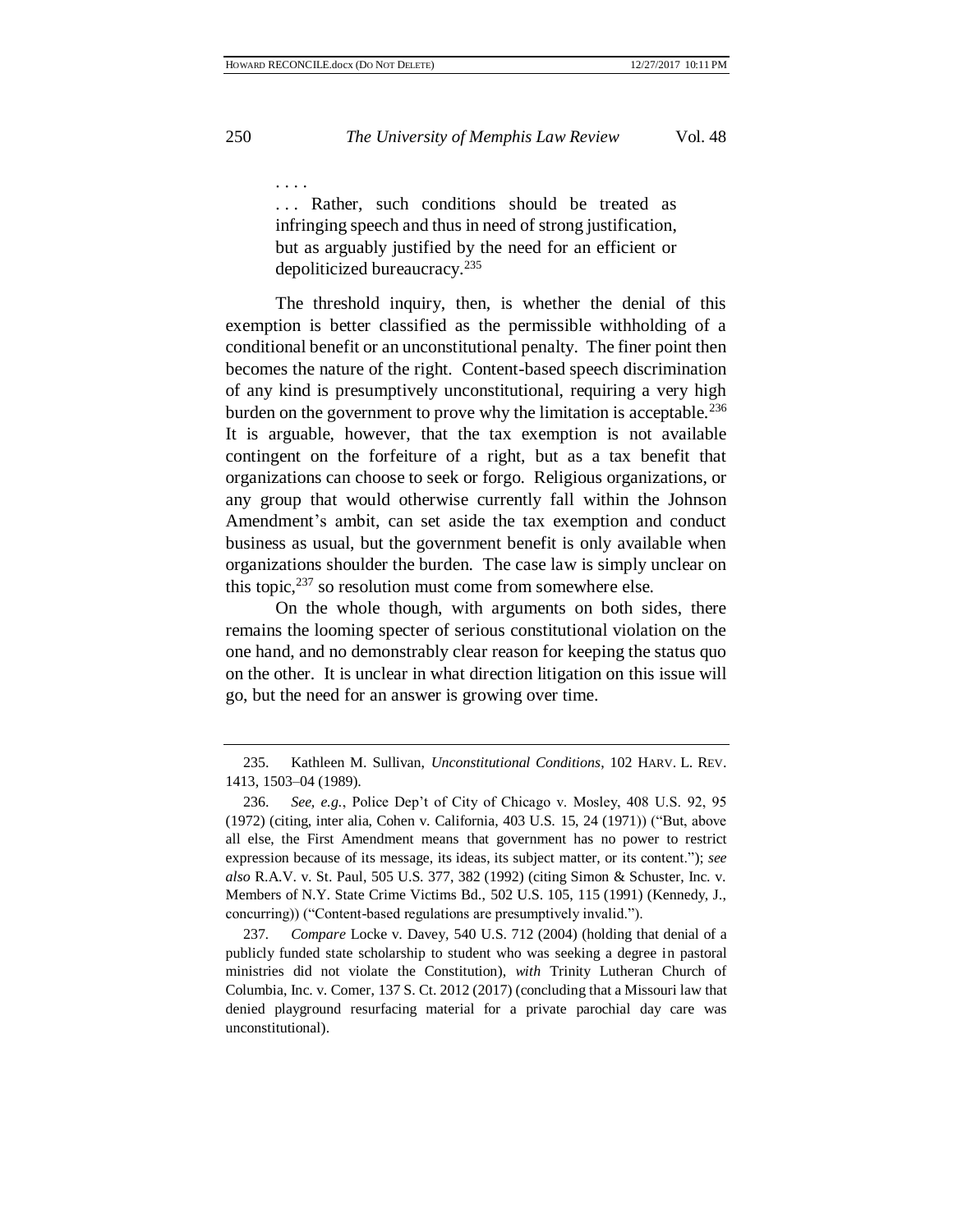#### *A. Further IRS Guidance*

Recognizing the need for further clarification, the Internal Revenue Service has produced election guidelines in the election years since 2004.<sup>238</sup> The regulations, however, are still unclear for churches and other organizations as to what the tax code allows and what types of activity would violate the Johnson Amendment.<sup>239</sup> Therefore, one concern with further regulation from the IRS is that, in each election cycle, the factors that determine what activity could cause the revocation of a church's tax exempt status become less clear. "The IRS has issued a news release on the subject in every presidential election year since 1992."<sup>240</sup> Simply put, the IRS's attempts at clarification are not working: since 1992, churches trying to comply nevertheless continue acting in ways that trigger IRS investigations,  $241$ while others, like participants in Pulpit Freedom Sunday-like initiatives, are purposely engaging in civil disobedience to initiate a case<sup>242</sup>—but none of them have not been able to get the IRS's interest. These inconsistencies continue while breeding a system that is simply untenable for some.

## *B. Repeal or Amend the Johnson Amendment*

Instead of further regulation by the IRS, other options for clarification in this area include repealing the Johnson Amendment or passing another piece of legislation giving the right to endorse and oppose political candidates back to clergy and churches. Three bills introduced in the 115th Congress could either completely revoke or

<sup>238</sup>*. Charities, Churches and Politics*, IRS, https://www.irs.gov/uac/charitieschurches-and-politics (last updated July 12, 2007).

<sup>239.</sup> Terry Mattingly, *Johnson Amendment: Confusion and Fightin' Words*, USA TODAY (May 11, 2017), https://www.usatoday.com/story/life/community/2017/05/11/johnson-amendmentconfusion-and-fightin-words/101540184/.

<sup>240.</sup> Press Release, IRS, IRS Continues Program on Political Campaign Activity by Charities; Stresses Education and Enforcement (Apr. 17, 2008), https://www.irs.gov/pub/irs-news/ir-08-061.pdf.

<sup>241.</sup> *See, e.g.*, *supra* text accompanying notes [122](#page-21-0)[–130.](#page-22-1)

<sup>242.</sup> *See supra* Section II.D.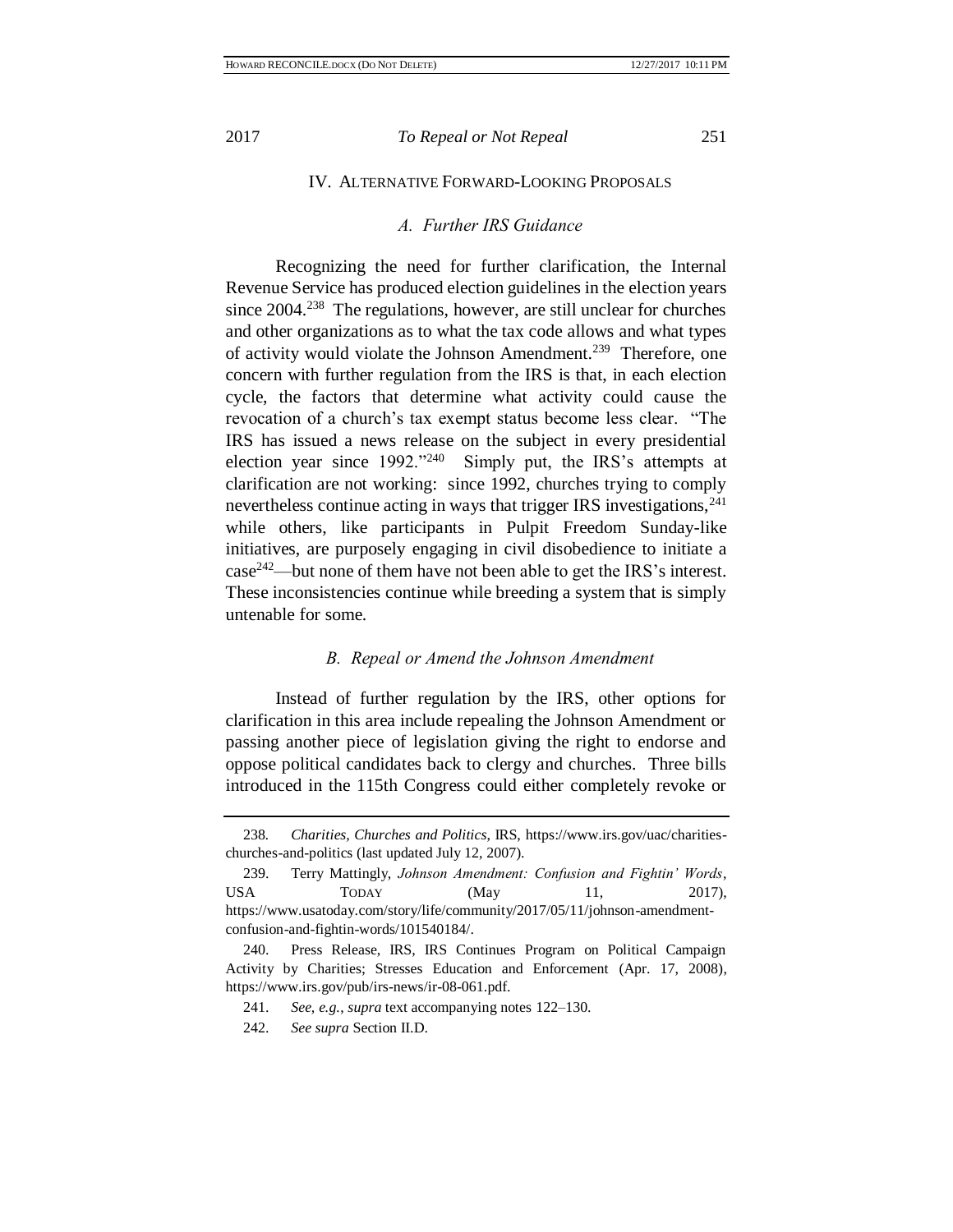limit the effects of the Johnson Amendment. Representative Walter Jones has been advocating for H.R. 172, which would repeal the Johnson Amendment in its entirety.<sup>243</sup> A concern exists that, if Congress repeals the Johnson Amendment, then  $§ 501(c)(3)$ organizations could receive tax-deductible donations, and donors would be completely shielded from disclosure of political donations, which would hinder transparency.<sup>244</sup> Donors could deduct any contributions from their annual income, which creates incentives for people to switch from giving money to PACs and super PACs (which are required to identify their donors) to  $501(c)(3)s^{245}$ 

Separately, Representatives Steve Scalise (R-LA) and Jim Lankford (R-OK) introduced H.R. 781 and S. 264, respectively, a pair of identical bills.<sup>246</sup> Each of these bills would create an exception to this part of the Internal Revenue Code that allows  $\S$  501(c)(3) charitable organizations to speak about government or electoral activity "in the ordinary course of the organization's regular and customary activities" which "results in the organization incurring not more than a *de minimis* cost" without the risk of losing their taxexempt statuses.<sup>247</sup>

The Jones bill would transform the political landscape, as few restrictions on  $501(c)(3)$  charitable organizations using money to support political campaigns would remain, and the organizations would be able to shield their donors from transparency.<sup>248</sup> The Scalise

<sup>243.</sup> To Restore the Free Speech and First Amendment Rights of Churches and Exempt Organizations by Repealing the 1954 Johnson Amendment, H.R. 172, 115th Cong. (2017), https://www.congress.gov/bill/115th-congress/house-bill/172.

<sup>244</sup>*. See, e.g.*, LaShawn Y. Warren, *3 Reasons the Johnson Amendment Should Not Be Repealed*, CTR. FOR AM. PROGRESS (Apr. 6, 2017, 9:00 AM), https://www.americanprogress.org/issues/religion/news/2017/04/06/430104/3 reasons-johnson-amendment-not-repealed/ ("Repeal would remove needed transparency around campaign donations.").

<sup>245</sup>*. See id.*

<sup>246</sup>*. Compare* Free Speech Fairness Act, H.R. 781, 115th Cong. (2017), https://www.congress.gov/bill/115th-congress/house-bill/781/text, *with* The Free Speech Fairness Act, S. 264, 115th Cong. (2017), https://www.congress.gov/bill/115th-congress/senate-bill/264/text.

<sup>247</sup>*. Policy Update: "Johnson Amendment" in the 115th Congress*, COUNCIL ON FOUNDS. (Feb. 7, 2017) (quoting H.R. 781 and S. 264), http://www.cof.org/page/policy-update-johnson-amendment-115th-congress.

<sup>248</sup>*. Id.*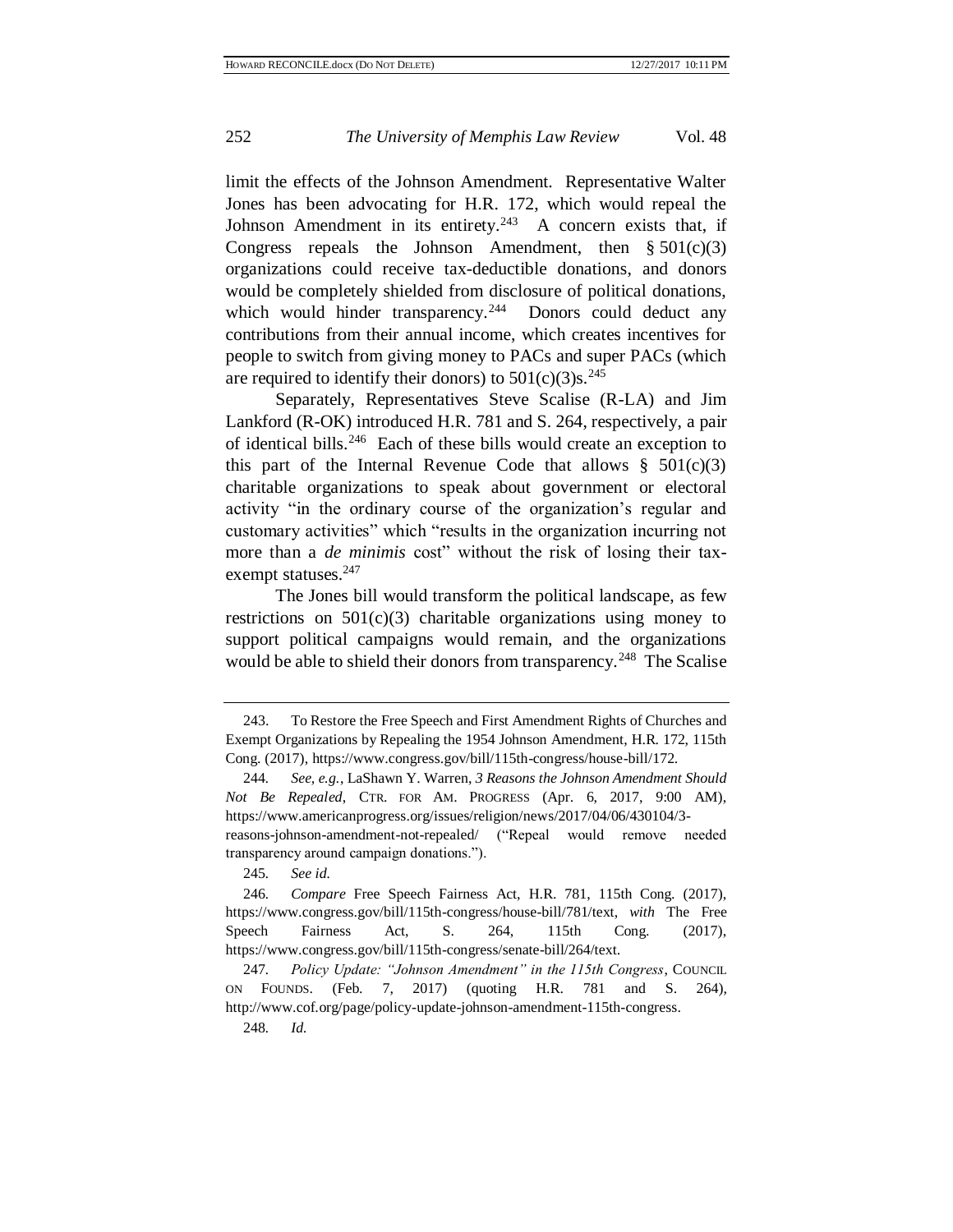and Lankford bills would only create a "carve-out" for  $501(c)(3)$ organizations to speak about the political process in their normal course of activities. $249$  These bills could address the legitimate complaints of churches that accuse the Johnson Amendment of chilling free speech. Critics, however, may argue that these bills could still pave the way for additional money to flow from charitable organizations into electoral activity, since under *Citizens United* express advocacy is a form of protected speech under the First Amendment.<sup>250</sup> It would be hard to say that some speech (non-deminimis expenditures) is still somehow prohibited. Because the courts, the IRS, and Congress are unlikely sources of relief, Johnson Amendment opponents must look elsewhere still.

## *C. The Executive Option*

A third option would be for President Trump to issue an executive order—something he did multiple times in his first few weeks in office.<sup>251</sup> In fact, a leaked draft of an executive order focusing on religious freedom contained language that would essentially overturn the Johnson Amendment by directing the IRS to change its tack on enforcement of the Johnson Amendment.<sup>252</sup> The White House has since said that the Trump Administration may not issue the draft order, <sup>253</sup> which provided that:

The Secretary of the Treasury shall ensure that the Department of the Treasury shall not impose any tax or tax penalty, delay or deny tax-exempt status, or disallow tax deductions for contributions made under 26 U.S.C.  $501(c)(3)$ , or otherwise make unavailable or deny any tax benefits to any person, church, synagogue, house of worship or other religious organization. (1) on the basis

253. Sarah Posner, *Leaked Draft of Trump's Religious Freedom Order Reveals Sweeping Plans to Legalize Discrimination*, THE NATION, https://www.thenation.com/article/leaked-draft-of-trumps-religious-freedom-orderreveals-sweeping-plans-to-legalize-discrimination/ (last updated Feb. 2, 2017).

<sup>249</sup>*. Id.*

<sup>250</sup>*. Id.*

<sup>251</sup>*. Id.*

<sup>252</sup>*. Id.*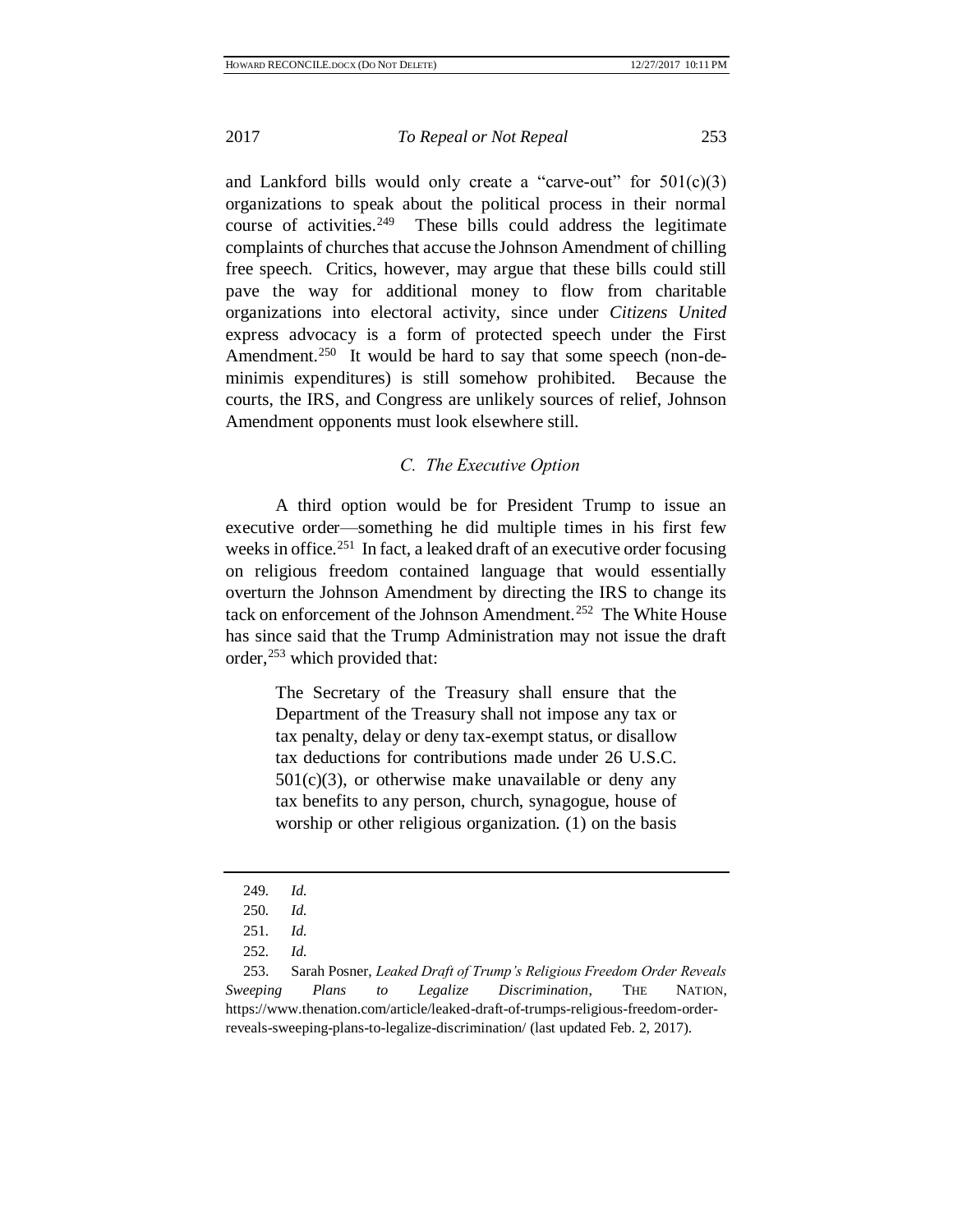of such person or organization speaking on moral or political issues from a religious perspective where religious speech of similar character has, consistent with law, not ordinarily been treated as an intervention in a political campaign by the Department of the Treasury . . . .<sup>254</sup>

This language, if adopted by the Trump Administration via executive order, would clarify what churches can and cannot do by prohibiting enforcement of the Johnson Amendment against churches acting in good faith and by protecting the tax-exempt status of  $501(c)(3)$ organizations that participate in the political process. Essentially, it does the same thing as the Scalise and Lankford bills while avoiding the constitutional question of differentiating between monetary and non-monetary speech. It would, however, leave open the possibility of enforcement if a church does take advantage of the opening in ways that have not been traditionally acceptable, like egregious cases in which a church might essentially become a front for a super PAC. Further, by restricting the Treasury Department's enforcement authority, the order's language helps keep the issue out of the courts, where unelected jurists who are not accountable to the polity could give the imprimatur of the federal Judiciary to their personal policy preferences through their jurisprudence.

## V. CONCLUSION

The Johnson Amendment has several real and problematic shortcomings. It potentially violates the free exercise rights of church leaders who believe they have deeply rooted religious obligations to speak on certain topics. It may also violate the free speech rights of all charitable organizations, and to the extent that government is allowed to limit speech in some instances, it may also present an unconstitutional condition. A recent report by the Commission on Accountability and Policy for Religious Organizations found that, on a practical level, the Johnson Amendment chills the speech of some religious leaders, while other churches regularly violate the law with

254*. Id.*